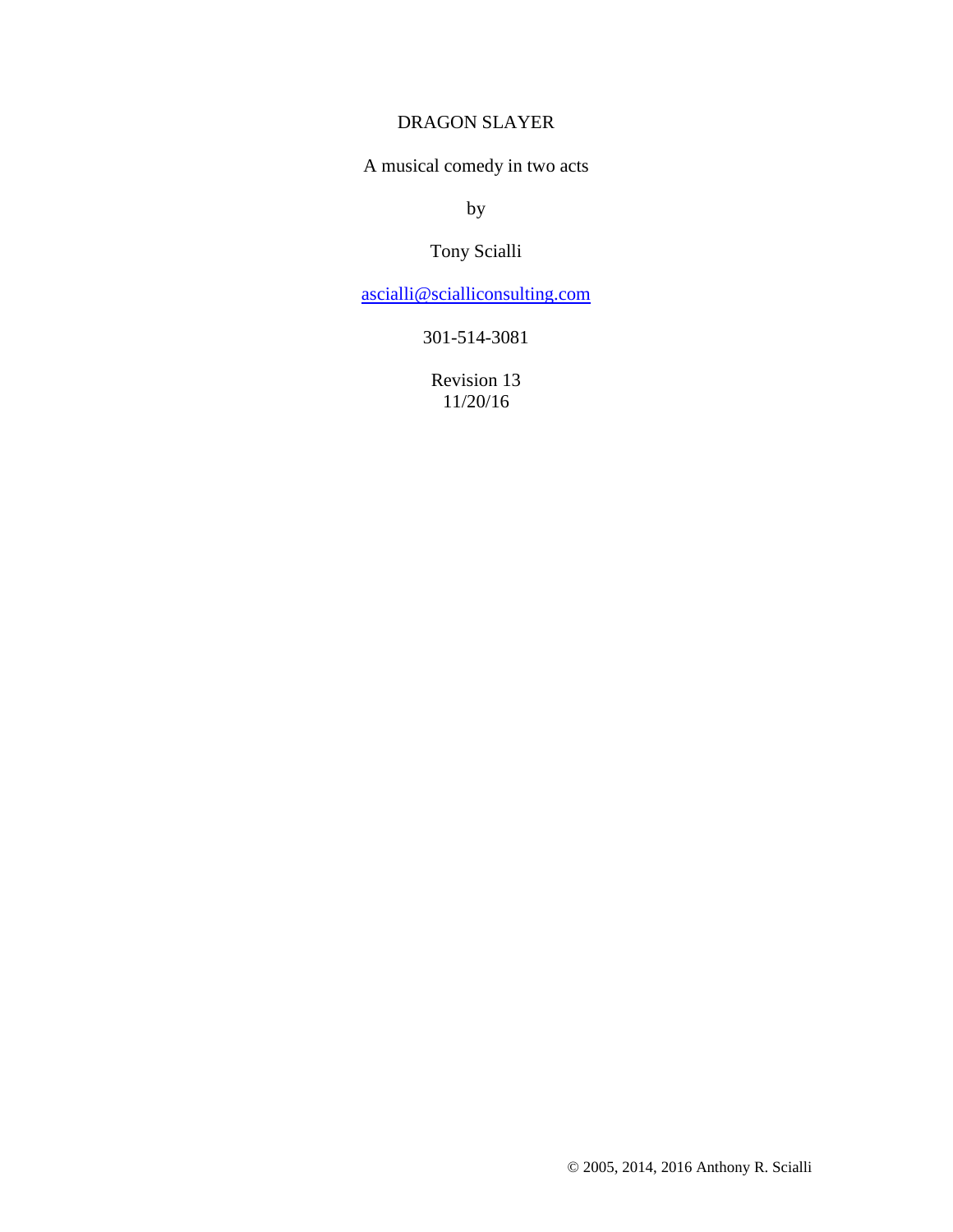### DRAGON SLAYER A musical comedy in two acts by Tony Scialli

### *Dramatis Personae*

| Lenny:    | 20s. A writer who is making a living waiting tables while working on his<br>masterpiece, a Broadway show. Lenny is committed to his project to the<br>exclusion of being a human being. Tenor range with falset to forays. 20s.                       |
|-----------|-------------------------------------------------------------------------------------------------------------------------------------------------------------------------------------------------------------------------------------------------------|
| Lenore:   | 20s. A dancer who waits tables in the same diner. She is in love with Lenny<br>in spite of being ignored by him. Soprano range.                                                                                                                       |
| The Boss: | 40s or 50s with a big belly. The villain of the show who hounds his<br>employees at the diner. The Boss transparently disguises himself as the<br>crook Sparafucile and as Max Bialystock, characters who cheat and<br>torment Lenny. Baritone range. |
|           | Genevieve: 20s. The female lead in the show Lenny is writing, and therefore a product<br>of his imagination. This imaginary character won't behave like one and is<br>firmly in command by the end of the show. Mezzo soprano range.                  |
| Chorus:   | 20s & 30s. New Yorkers and other imaginary characters. Chorus parts<br>written in 3 and 4-part harmony.                                                                                                                                               |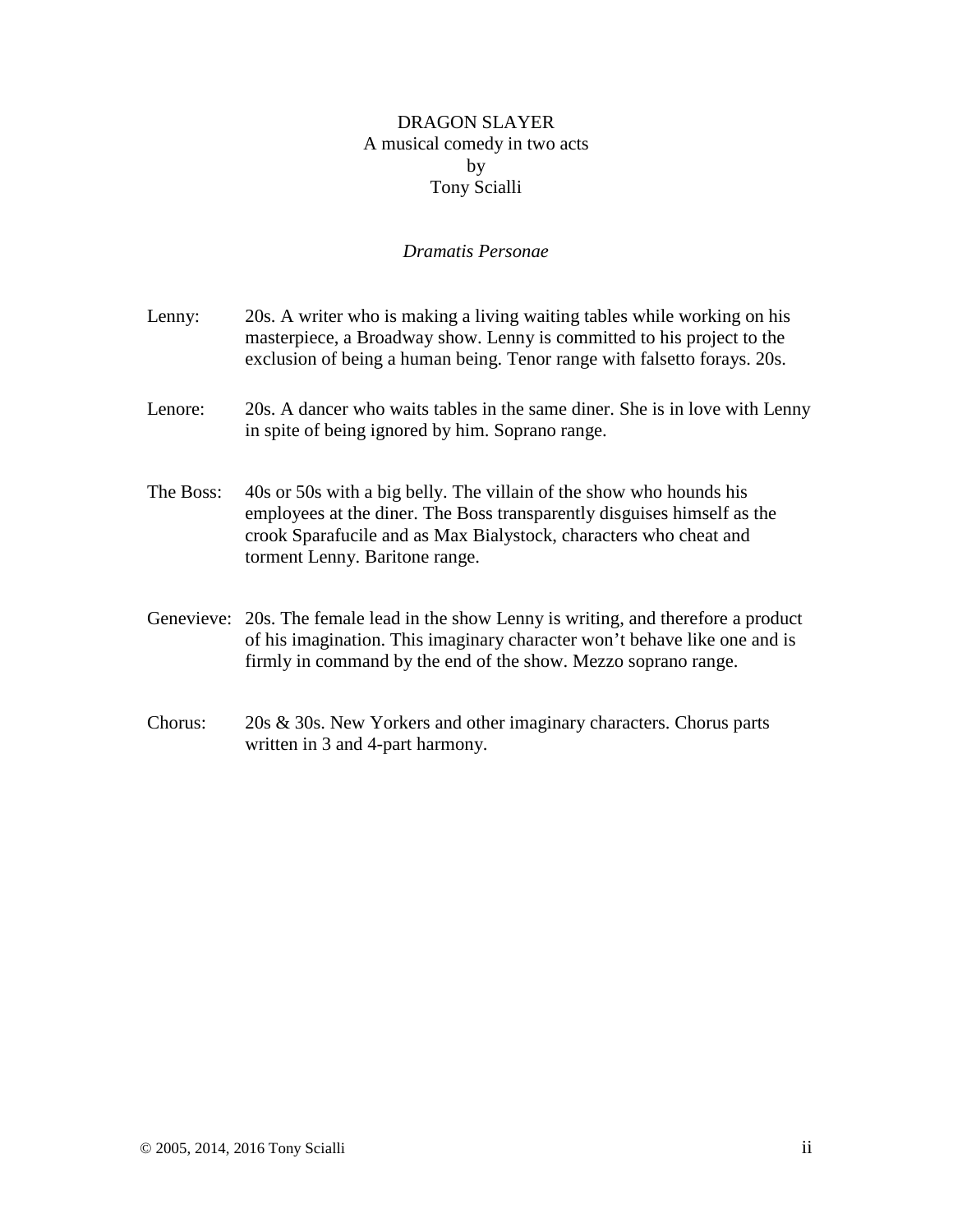#### Act 1

#### Scene 1. Times Square

Scene. Times square, morning. A CHORUS of diverse New York types going about their business. Cue *Writer in New York.* 

#### **CHORUS**

NEW YORK, NEW YORK, CENTER OF CULTURE, CENTER OF ART. NEW YORK, NEW YORK, WHERE YOU MUST GO TO GET A GOOD START. WHERE YOU WILL BE A HIT OR A FLOP, SINK TO THE BOTTOM OR RISE TO THE TOP.

NEW YORK, NEW YORK, WHERE THERE IS DRAMA, WHERE THERE IS SONG, NEW YORK, NEW YORK, IF YOU'RE AN ARTIST, WHERE YOU BELONG. WHERE YOU WILL BE A HIT OR A FLOP, RISE TO THE BOTTOM OR SINK TO THE TOP.

> (Enter LENNY, a bohemian type with a beret, a notebook, and a pen)

#### LENNY

I AM A WRITER IN NEW YORK BECAUSE IT IS MY DESTINY, I AM THE MAGIC OF THE CITY, I AM AN ARTIST, LOOK AT ME!

I WRITE MY DRAMAS WITH A FLAIR, OF AWESOME STAGECRAFT I'M THE KING, I WRITE THE MUSIC TO GO WITH THEM, MINE ARE THE SONGS YOU LOVE TO SING!

LENNY and CHORUS

AH, AH, AH, AH, AH, SONGS YOU LOVE TO SING

(LENORE enters dressed as a waitress, carrying a tray.)

#### LENORE

I AM A DANCER IN NEW YORK, AND THOUGH I THINK I'M PRETTY GOOD I'VE TAKEN ON THIS CRAP EMPLOYMENT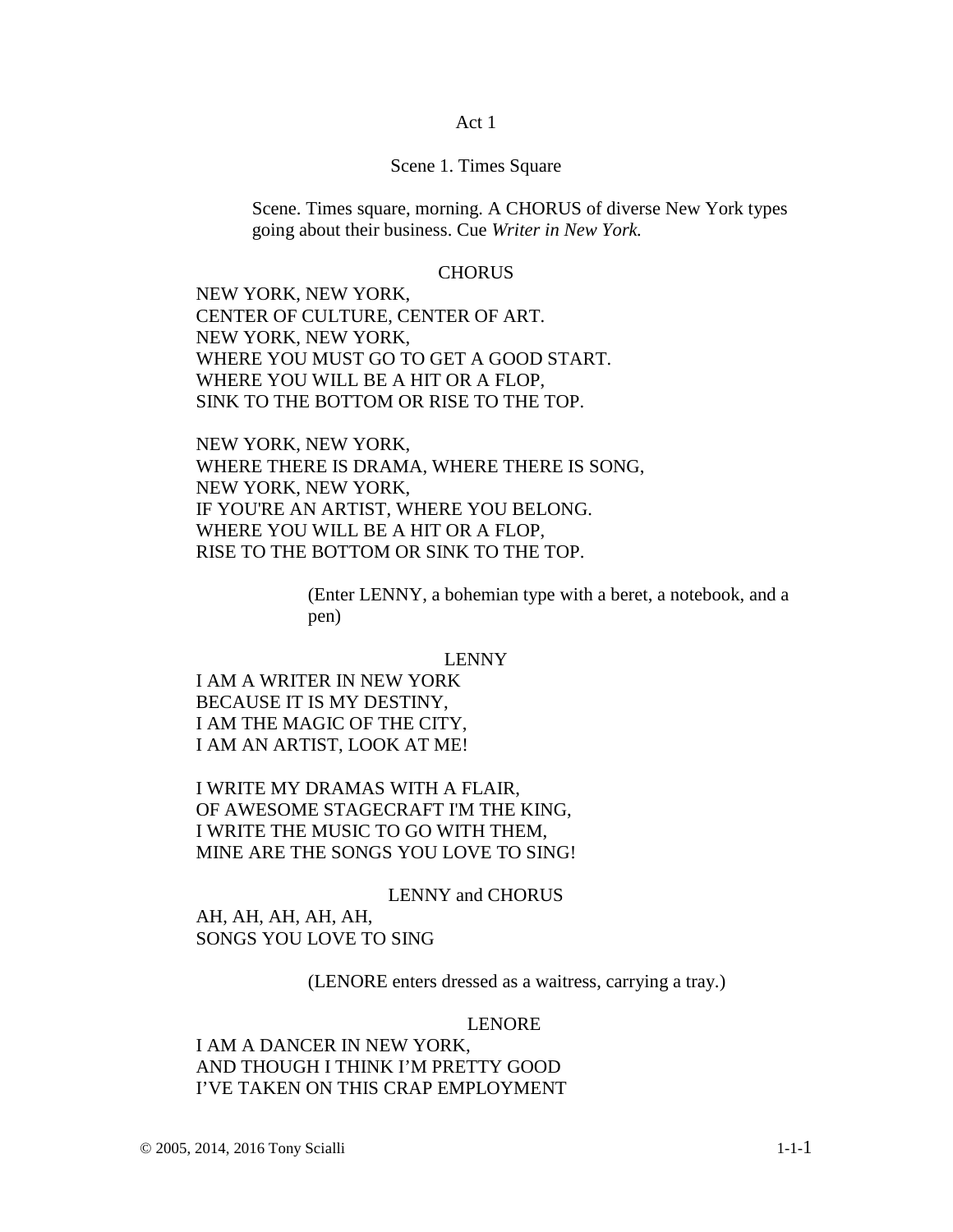### JUST TO EARN MY LIVELIHOOD.

#### (LENORE tosses away her tray; COMPANY dance break)

LENNY

WHEN YOU'RE A WRITER IN NEW YORK, YOU'RE AN EXTR'ORDINARY GUY, YOU HOLD THE KEY, YOU HAVE THE POWER TO MAKE THE PEOPLE LAUGH OR CRY.

#### **CHORUS**

NEW YORK, NEW YORK, CENTER OF CULTURE, CENTER OF ART.

#### LENNY

I AM A WRITER IN NEW YORK.

**CHORUS** WHERE YOU HAVE COME TO GET A GOOD START.

#### LENNY

I FEEL THE MAGIC OF THE CITY.

LENNY and CHORUS WHERE YOU WILL BE A HIT OR A FLOP, SINK TO THE BOTTOM OR RISE TO THE TOP.

> (A storefront in the set opens to reveal a seedy diner, tables, chairs, a counter. Over the counter is a sign, Mel's Diner. The BOSS comes out from behind the counter. HE has a dirty apron over his pot belly and chews a cigar. HE looks LENNY up and down with disgust, motions for him to take off that stupid beret, and hands him a dirty apron of his own.)

#### BOSS

(Spoken over bridge)

What a load of crap!

(HE sings)

YOU ARE A WAITER IN NEW YORK, NO MATTER WHAT YOU TRY TO DO, YOU'LL NEVER BE MORE THAN A SERVANT, YOU ARE A BUM! JUST LOOK AT YOU!

(LENNY puts on the apron and takes up a broom.)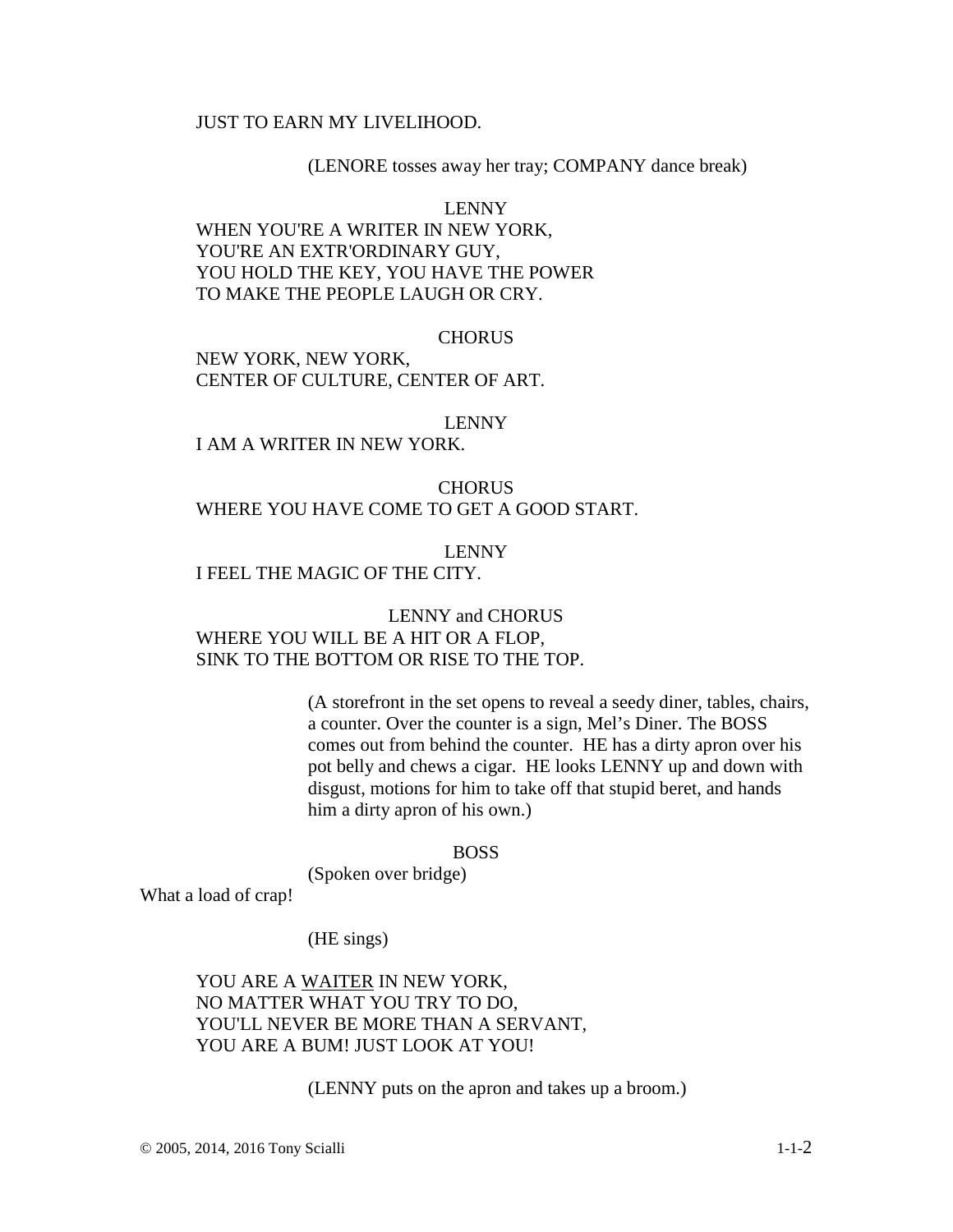#### LENNY I AM STILL A WRITER IN NEW YORK.

**CHORUS** 

NEW YORK, NEW YORK.

### LENNY

I AM AN ARTIST.

### **CHORUS** CENTER OF CULTURE, CENTER OF ART!

### LENNY

LOOK AT ME!

### **CHORUS**

### NEW YORK, NEW YORK

(Button. LENORE exits.)

#### BOSS

Lenny, you are an extremely confused young man. You've mixed up your alphabet, now haven't you? You're confusing the letter "a" and the letter "r." You're a waiter,

(HE goes to a blackboard with the day's specials on it and writes) w-a-i-t-e-r, not writer, waiter. See the difference?

(HE repeatedly writes over the second letter in the word):

A, R, A, R.

#### LENNY

Come on, boss, everyone knows that great writers always make a living waiting tables in nasty little diners while they're waiting for their big break. I'm going to be the greatest writer of them all, so why shouldn't I wait tables in the nastiest diner of them all—yours?

BOSS

(*Mocking*) New York, New York. Not very original is it? I like the other song better… (HE sings the Kander-Ebb tune.) START SPREADING THE NEWS,

I'M LEAVIN' TODAY LA LA LA LA LA LA LA LA NEW YORK, NEW YORK.

### VOICE OFF

Wrong show!

#### BOSS

Whatever.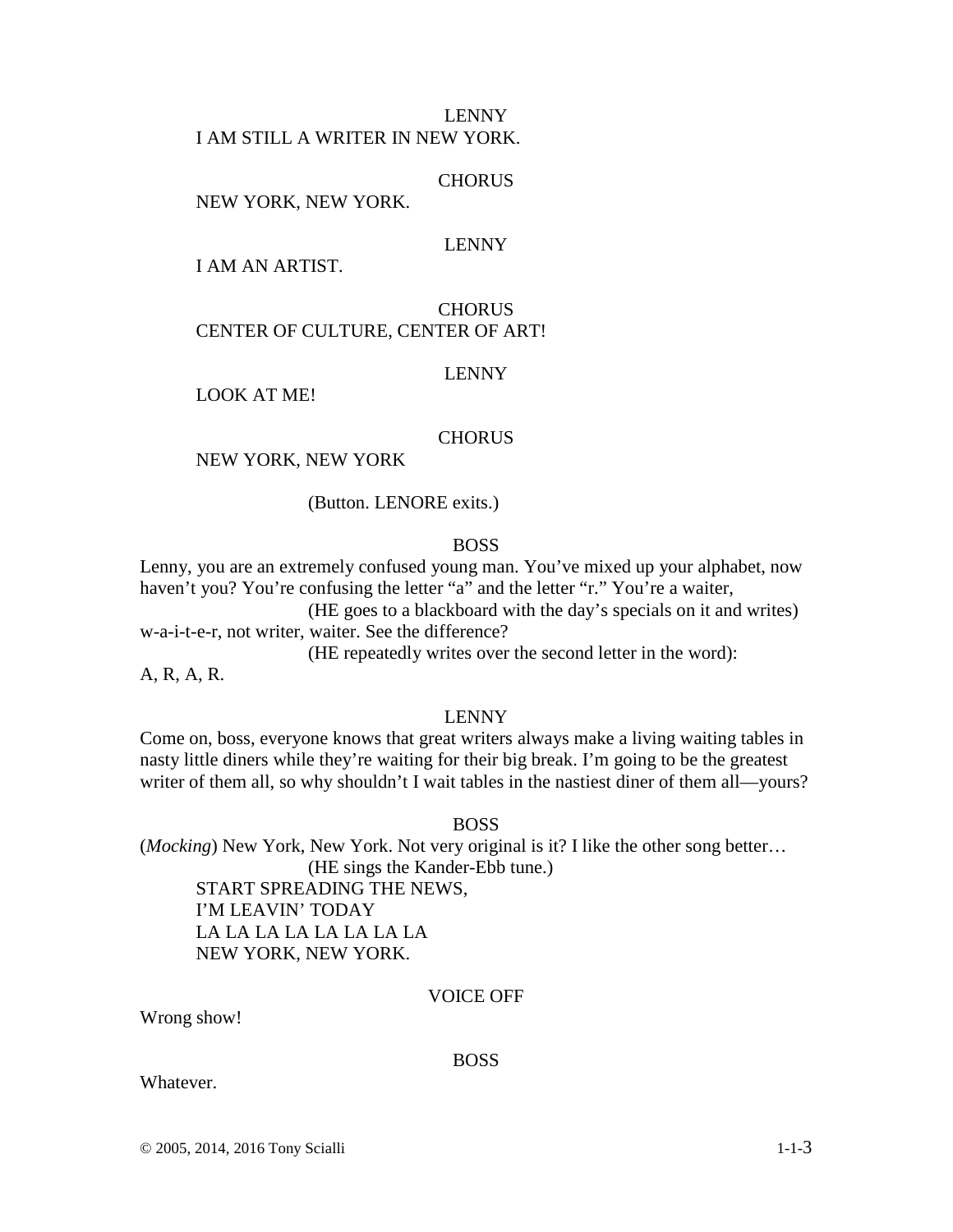That wasn't original either. Before that one, there was… (singing the Bernstein tune from On the Town) NEW YORK, NEW YORK, IT'S A WONDERFUL TOWN.

### VOICE OFF

Wrong show!

#### LENNY

Whatever.

### BOSS

Why do you always have to correct me? Why don't you ever just say, "Yes, Boss," and shut up and sweep the floor?

> (The BOSS goes upstage to a kitchen area where he is visible flipping burgers.)

#### LENNY

Yes, boss.

(HE sweeps.)

A real patron of the arts, that one.

(LENORE enters. SHE is still dressed for work as a waitress. SHE has a thing for LENNY, but he doesn't know it. SHE is insecure and self-conscious but is doing her best to break into the theater as a dancer.)

#### BOSS

(from the kitchen area)

Lenore, you're late!

#### LENORE

Sorry I'm late. I had an audition. (to LENNY) Lenny, I had an audition!

#### LENNY

(not caring)

That's nice, Lenore.

(THEY work as they speak. The diner gradually fills with CUSTOMERS.)

#### LENORE

Don't you want to know how it went?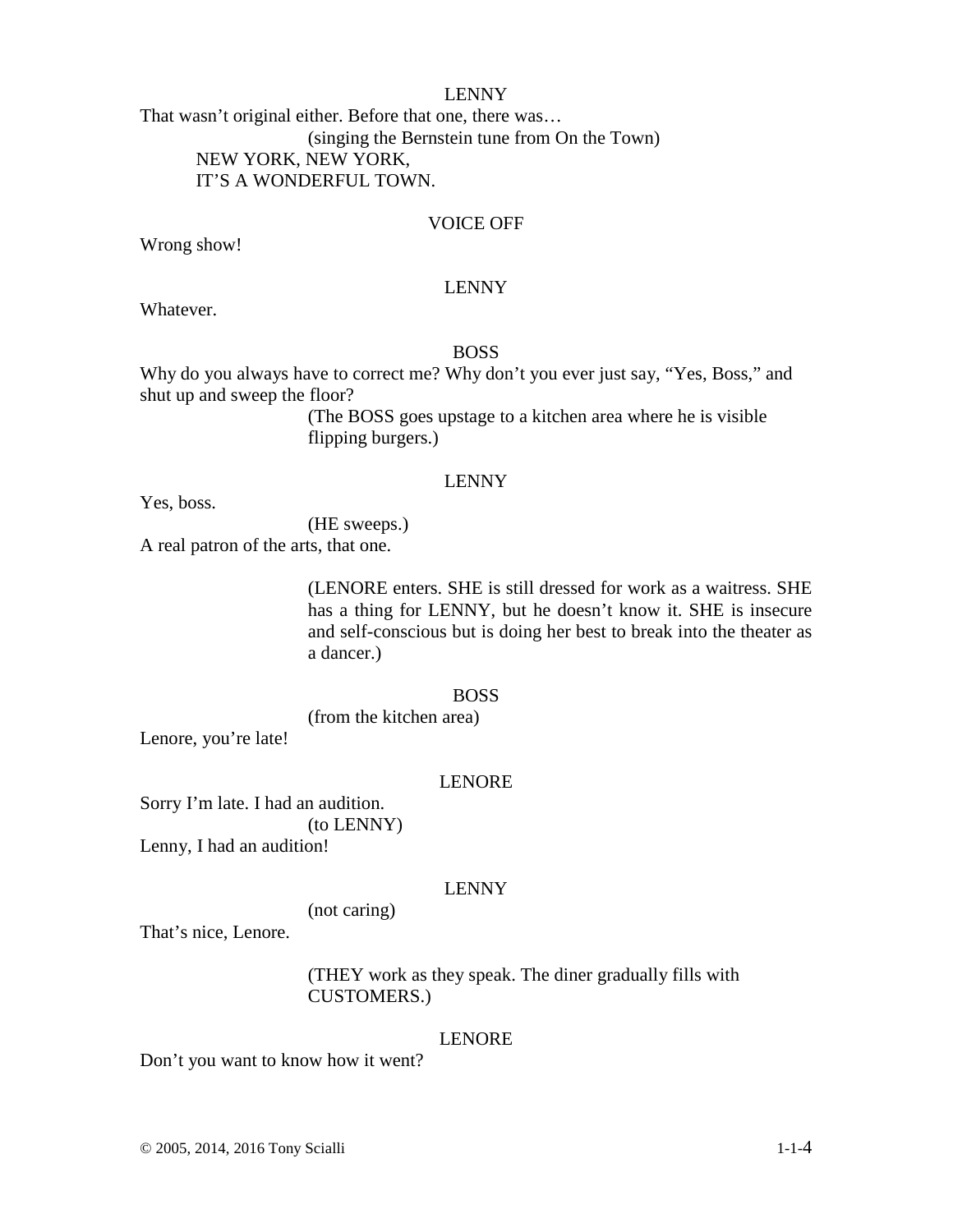So how did it go?

### LENORE

They said they would let me know.

### (Her cell phone beeps. SHE looks at her text message.)

That was quick. My dancing was good, but my singing was not so good. I guess they got too many dancers-not-singers and singers-not-dancers in this town. They're looking for dancer who can sing and singers who can dance. That sucks.

### CUSTOMER 1

Dancers-and-singers-and-acrobats-and-ticket takers all in one.

### CUSTOMER 2

And now the actors are all playing instruments onstage. I hope we don't have to play instruments.

### CUSTOMER 1

I ain't getting paid enough to play no instrument.

### CUSTOMER 2

If they tell you to play an instrument, you'll play an instrument. It's a tough town.

### LENNY

It may be a tough town, but it's the only town for me. I love it. And I'm going to own this town some day. I'm writing the best damn show this city has ever seen. Have I told you how it goes?

### CUSTOMER 3

(HE/SHE rolls his/her eyes, against a backdrop of general muttering from other customers.)

Yes, Lenny, you've told us how it goes.

### LENORE

I'd love to hear how it goes, Lenny.

### CUSTOMER 1

Lenore, you've heard it a million times.

### LENORE

That's okay. It's such a wonderful story, I'd love to hear it again.

### LENNY

You would? Great, Lenore. It is a wonderful show, isn't it? Now, picture this: we're in the middle ages. Knights and ladies and all that. Real King Arthur stuff.

#### CUSTOMER 1

It's been done, kid. They called the show, *Camelot*.

© 2005, 2014, 2016 Tony Scialli 1-1-5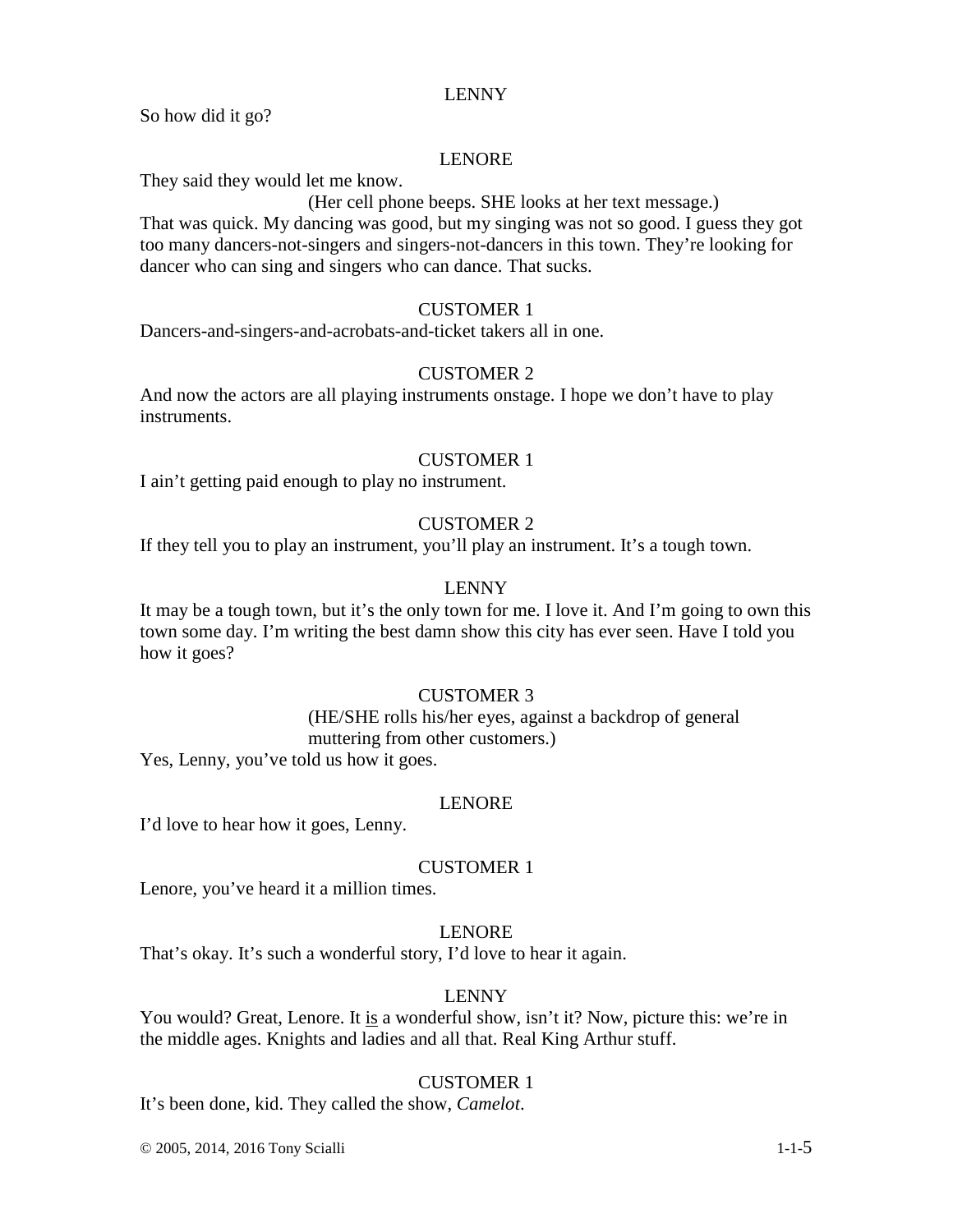(CUSTOMER 1 starts singing the title song from Camelot.) IN SHORT, THERE'S SIMPLY NOT A MORE CONGENIAL SPOT FOR HAPPILY-EVER-AFTERING THAN HERE IN CAMELOT.

### VOICE OFF

Wrong show!

### **CUSTOMERS**

(THEY take up the song from Camelot, hamming it up).

#### CAMELOT!

#### TOURIST

(wanders in, Hawaiian shirt & camera, in time to hear the singing) I just love the old Broadway revivals. Sure beats the lousy new stuff they try to push these days. Just the other day, I saw a show where the actors were playing the instruments onstage!

#### (LENORE shows him to a seat.)

#### CUSTOMER 1

Hey, Lenny, how about getting Alec Guiness to play Merlin?

#### CUSTOMER 2

Alec Guiness? From the old *Star Wars*? Can he sing? Can he dance?

#### CUSTOMER 3

He can't sing and he can't dance, because he's dead. But he sure was good with a light saber. That's what those round table guys needed, some light sabers. They coulda kicked some serious butt.

#### LENORE

Don't listen to them, Lenny, they're just jealous.

#### BOSS

(from the kitchen area). Is anyone working around here besides me?

#### LENNY and LENORE

Yes, boss, we're working.

#### (Cue *Dragon Slayer*)

#### LENNY

### (HE speaks over the introduction.)

All right, you jokers. Get ready for a real musical extravaganza. The stage is set. Knights, ladies, wizards, and…dragons!

© 2005, 2014, 2016 Tony Scialli 1-1-6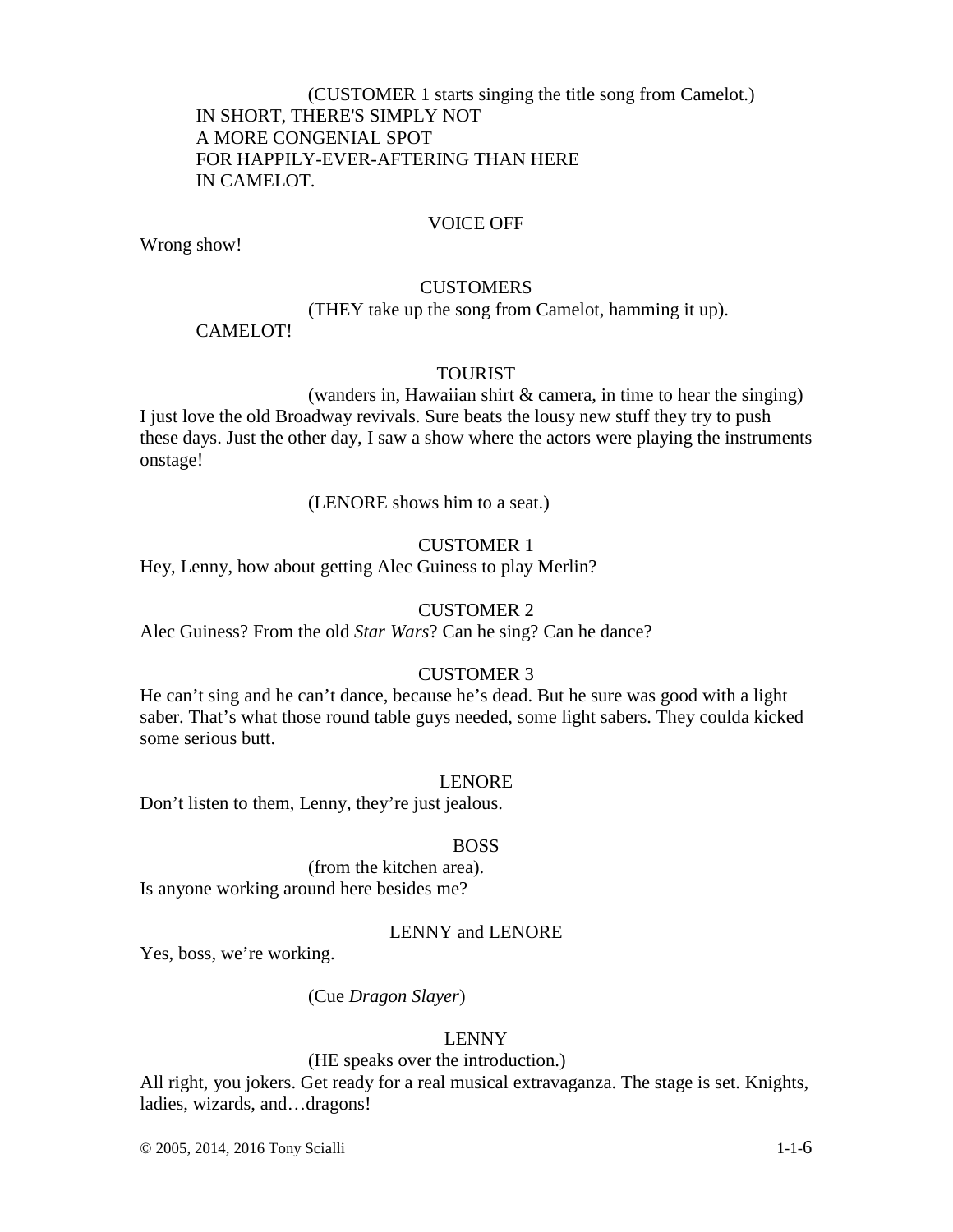(During this song, LENNY, LENORE, and CUSTOMERS act out the story, using diner items as props. Of course, LENNY plays the hero.)

ONCE UPON A TIME THERE WAS A DRAGON ON THE LOOSE

WHEN HE ROARED HE BURNED UP HERDS OF CATTLE WITH HIS BREATH,

THE WORD WENT OUT FOR BRAVE YOUNG MEN TO END THE BEAST'S ABUSE,

THE WORD WENT OUT AND KNIGHTS CAME FORTH TO BATTLE TO THE DEATH.

#### LENORE

IN THE TOWN LIVED FLORESTAN, THE HERO OF THE SHOW, FLORESTAN WAS FAINT OF HEART, NOT WANTING TO GET KILLED, THE CHILDREN LAUGHED, THEY CALLED HIM NAMES BE-CAUSE HE WOULD NOT GO

TO FACE THE DRAGON ONE ON ONE; HE DIDN'T WANT TO BE GRILLED.

LENNY and LENORE (in *canon*)

HE WANTED TO BE A DRAGON SLAYER, BUT HE WANTED TO AVOID BECOMING ARMORED TOAST. BUT HE WANTED TO AVOID BUT HE WANTED TO AVOID BECOMING ARMORED TOAST.

#### LENNY

ENTER PRETTY GENEVIEVE, WHO LOVES OUR FRIGHTENED KNIGHT, SHE WANTS HIM TO KILL THE DRAGON SO HE CAN BECOME A MAN, SHE GIVES HIM HER LACE PETTICOAT TO CARRY IN THE FIGHT AND SHE HIRES A MAGICIAN TO GIVE FLORESTAN A PLAN.

#### CUSTOMER 3

(HE/SHE speaks over the bridge.)

Can I get some service here?

#### LENORE

Not yet.

#### LENORE

(SHE recites over the bridge.) The magician took the maiden's money like a crook, Telling Florestan that he would arm him with a charm Taken from the pages of a mammoth magic book and

Guaranteed to make him safe from dragonary harm.

#### LENNY

Pay attention. Here's where Rumplesnitz comes in.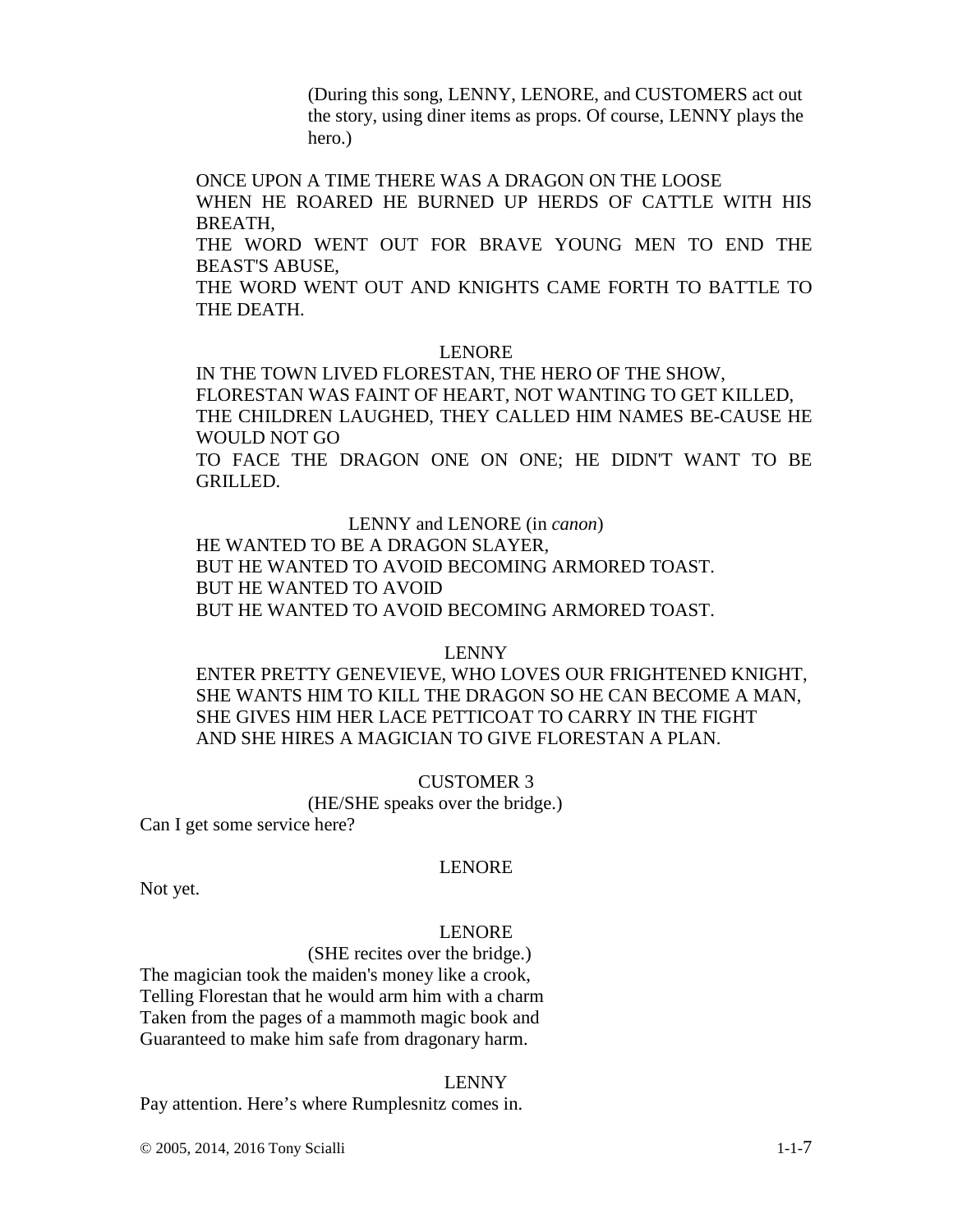### LENORE and LENNY (*in canon*) HE NEEDED BUT TO UTTER "RUMPLESNITZ," AND EV'RY DRAGON WITHIN EARSHOT WOULD BECOME A LAMB.

#### LENORE and LENNY

WHAT A GREAT SUCCESS WAS HAD BY OUR GOOD FLORESTAN, DRAGON CORPSES AT HIS FEET LAY PILED BY AND BY, IF A DRAGON DARED TO SHOW HIS SNOUT IN THAT FAIR LAND RUMPLESNITZ WOULD BE THE LAST SOUND HEARD BEFORE HE DIED!

#### CUSTOMER 1

A happy ending! It will never sell. It's too linear. How many shows go just like that: Girl meets boy, boy meets dragon, boy kills dragon, boy wins girl. It's been done before.

#### LENORE

Wait. Lenny, tell them the rest.

#### LENNY

Yeah, listen, guys. This part is where the psychological drama comes in. It's a cut above all those other, simple shows, because it shows how important your state of mind is.

#### BOSS

(HE calls from the kitchen area.) Lenny, Lenore, pick up! Who ordered the house special?

#### LENNY

Unless, of course, your state of mind is a barren Lilliputian wasteland.

### (HE recites.)

Fifty pairs of dragon ears were pinned to his shield when He learned that the magician had been sentenced as a fake, Genevieve assured him that his skills were not pretend, He was scared but still he went to battle for her sake.

#### LENORE

### (SHE recites.)

Dragon number fifty one was kind of small and thin, All the same, poor Florestan was terrified, he lacked Confidence in Rumplesnitz and confidence to win, And without his confidence, he never would come back.

#### LENNY AND LENORE

### (THEY sing the refrain.) HE HAD BECOME A DRAGON SLAYER BUT IN THE END, HE WAS STILL JUST ARMORED TOAST!

(Button.)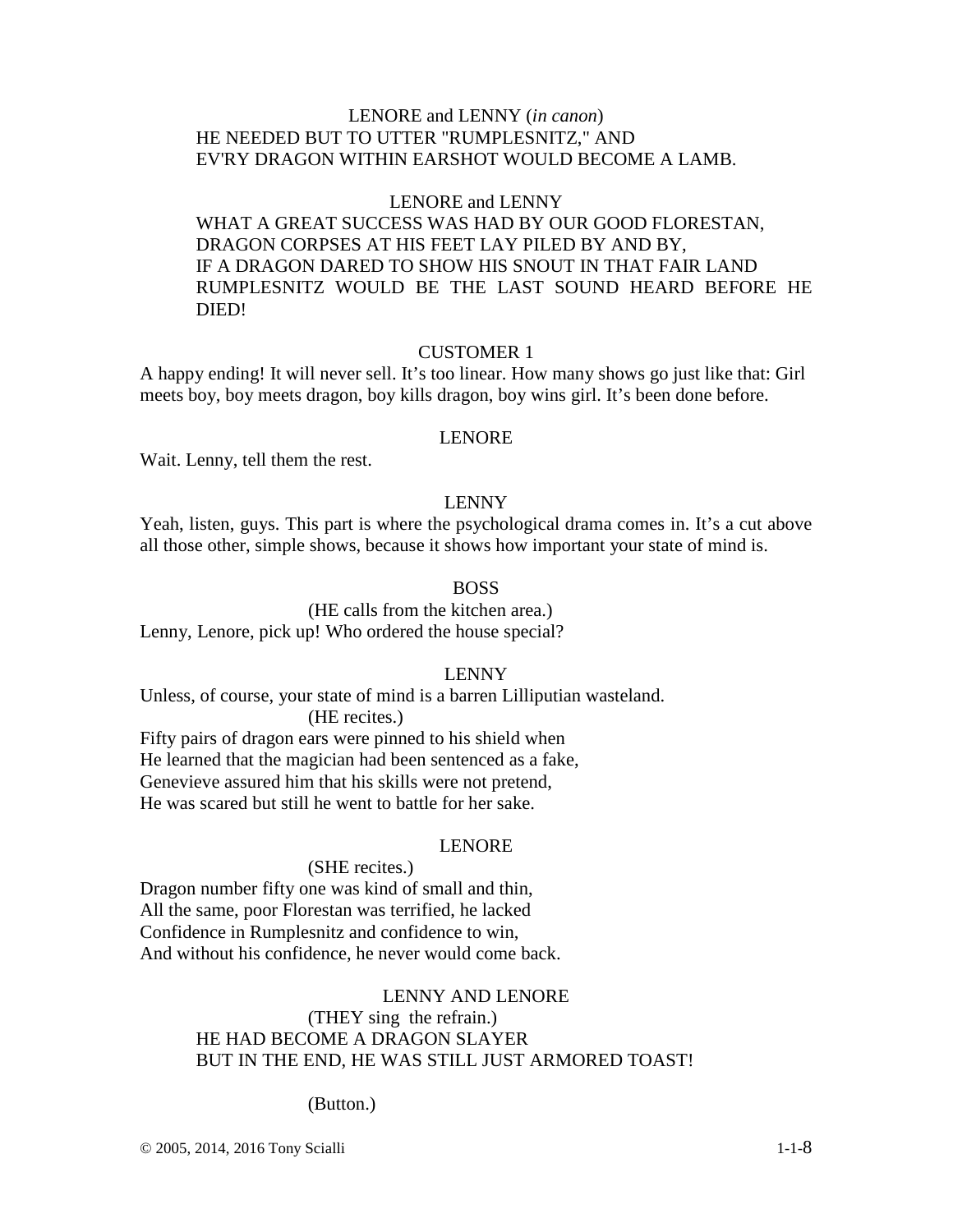### CUSTOMER 1

I gotta admit, it's a good story. Did you make it up, Lenny?

### LENNY

No, I got the idea from *The Fifty-first Dragon*, a story by a guy named Heywood Broun. A local boy from Brooklyn, it turns out.

#### CUSTOMER 2

I get it. The fifty-first dragon, that's the one that got the knight in the end. But, the story ain't original. You can't use it.

#### CUSTOMER 3

You gotta pay to use someone else's story. It ain't original.

#### LENNY

Who cares about original? Look at my life. I'm a wanna-be writer working as a waiter. Right?

#### **CUSTOMERS**

Right.

### LENNY

You know the guy who wrote *Rent*?

#### CUSTOMER 1

Jonathan Larson, rest his soul. Famous guy and *very* original.

### LENNY

That's him. He wrote a show called *Tick, Tick…Boom!* The hero is a waiter who's trying to write the next great musical. Larson stole that show from my life.

#### LENORE

From the life of half the waiters in New York.

#### LENNY

So, nothing is original.

(He declaims dramatically.) "There is nothing new under the sun."

### CUSTOMER 2

Now *that's* original.

#### CUSTOMER 3

My brother-in-law is a lawyer. He could represent you in negotiations with Heywood Broun's estate.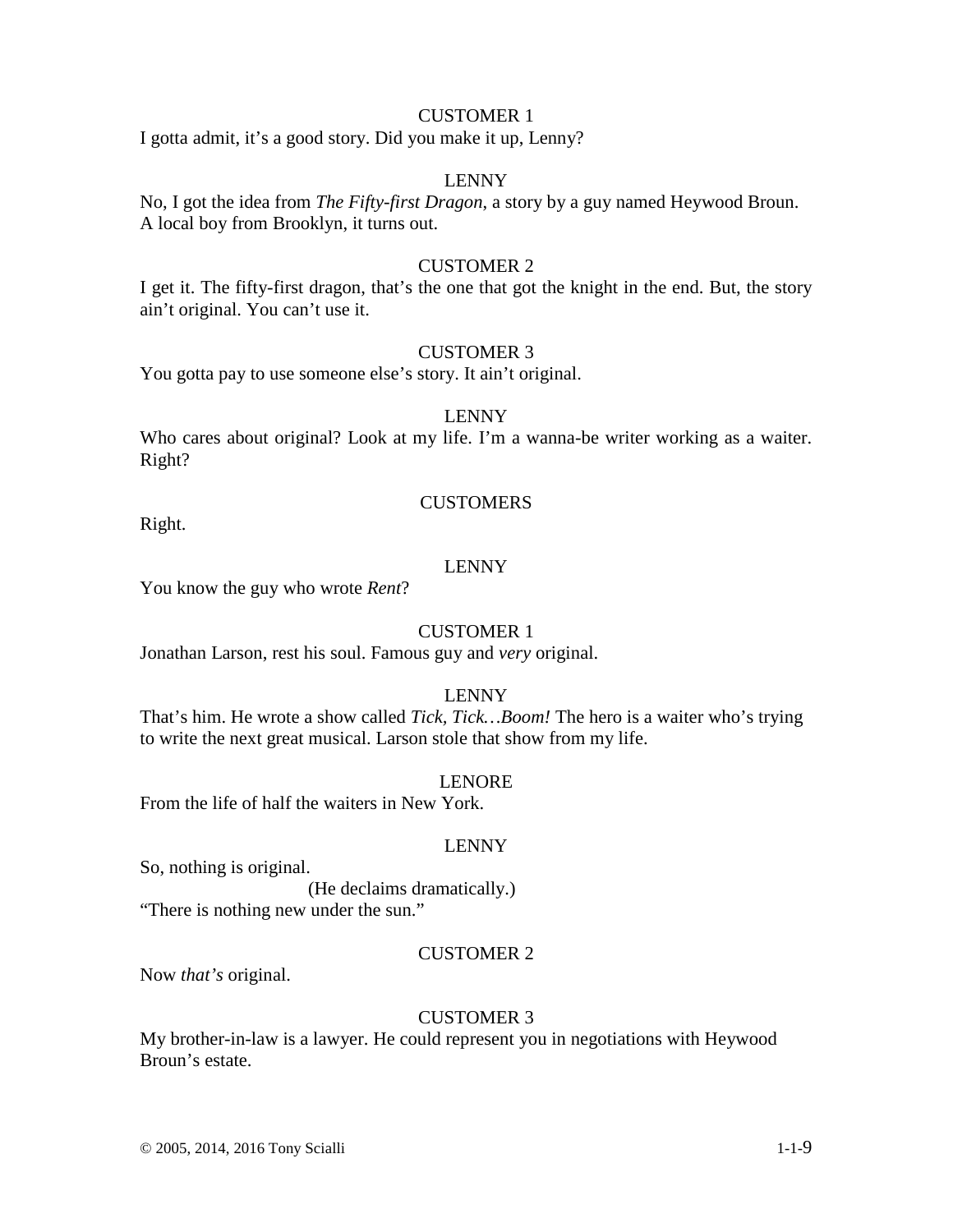You expect me to pay money to write a show I haven't even sold yet?

#### CUSTOMER 3

That's how it works.

### LENNY

No way, clown!

#### CUSTOMER dressed as a clown.

Excuse me, young man. I believe you have just made an unlicensed literary reference to my intellectual property.

#### LENNY

Get lost, bozo.

#### CLOWN CUSTOMER

But I'd like a refill on my coffee.

#### LENORE

I can help you.

(SHE refills his coffee and shows him to the door.)

LENNY

You're a pal, Lenore. Let me know if I can ever do you a favor.

### LENORE

Well, there was one little thing, Lenny.

#### LENNY

What's that?

LENORE

When you sell your show, can I play Genevieve?

#### LENNY

Well, um, I'm not sure I can promise you that, Lenore.

#### LENORE

(SHE pouts.)

Why not?

#### LENNY

Well, for Genevieve, I'll need an actress who's really good. Someone who can dance *and* sing.

### LENORE

Oh…I see...well, I suppose you can't make any promises, then.

© 2005, 2014, 2016 Tony Scialli 1-1-10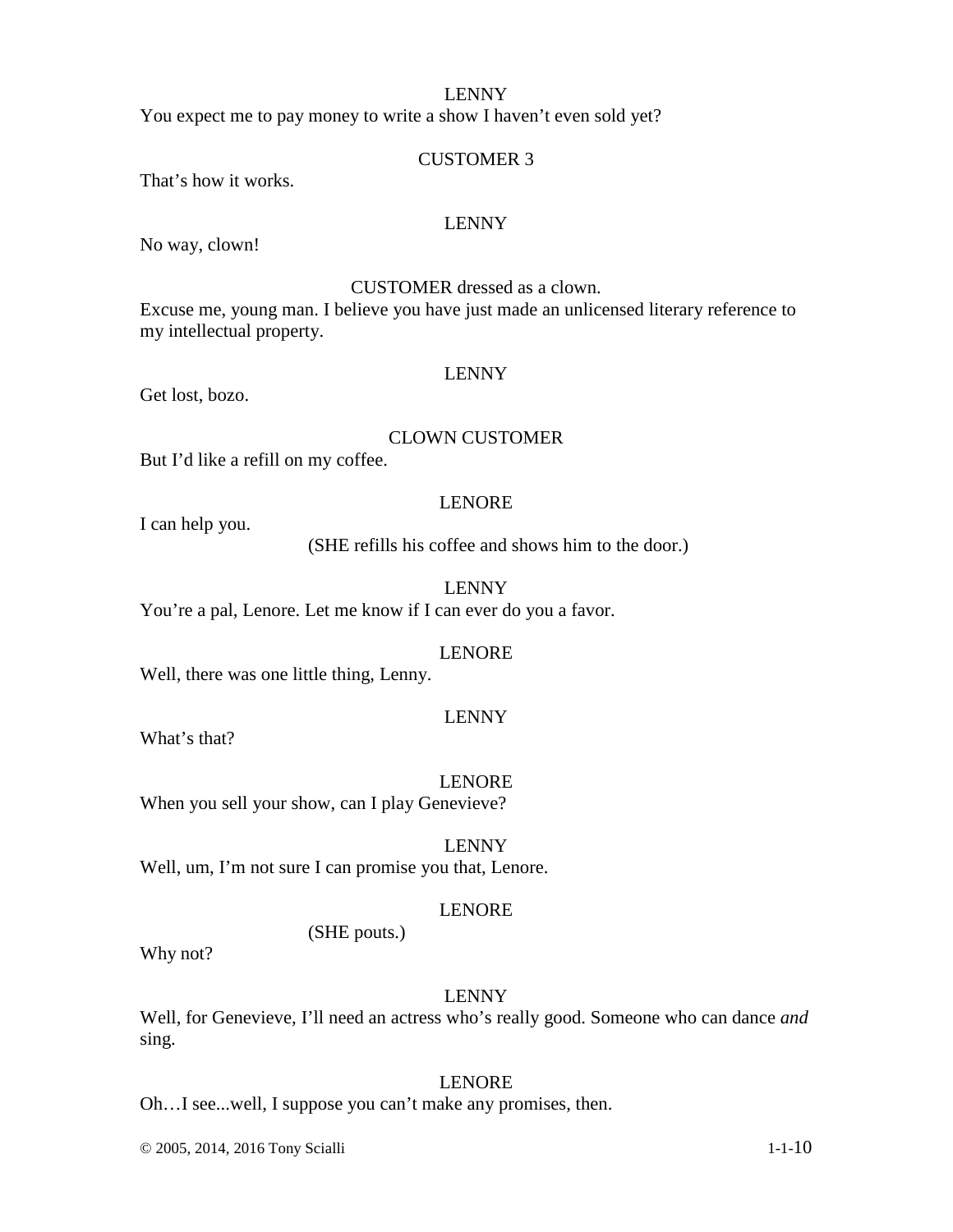### (LENORE exits, sniffling.)

### CUSTOMER 1

Nice going, dude.

### LENNY

What did I do?

### CUSTOMER 1

That girl likes you and you just shot her down.

#### LENNY

Likes me? Nah…that's just Lenore. We work together.

### BOSS

(HE comes downstage from the kitchen area.) Work? Coulda fooled me!

#### CUSTOMER 3

Lenny, why are you so cold?

### LENNY

I'm not cold, I'm committed. I want my show to be perfect. This show is my Mona Lisa, my Sistine Chapel ceiling.

#### CUSTOMER 3

Leonardo da Vinci woulda been nicer to poor Lenore.

### LENNY

How would you know? Look, I'm an artist. I promised my granddad that I would fulfill my responsibility to my art.

### BOSS

 (sarcastically) That's so sweet, Lenny. Now what did your granddad say about shuttin' yer yap once in a while and doing some work? Take out the trash. (BOSS calls off)

Lenore! Where are you?

### LENORE

(SHE enters; she has pulled herself together). Yes, boss?

#### BOSS

You two close up. I'm going out. I have a date.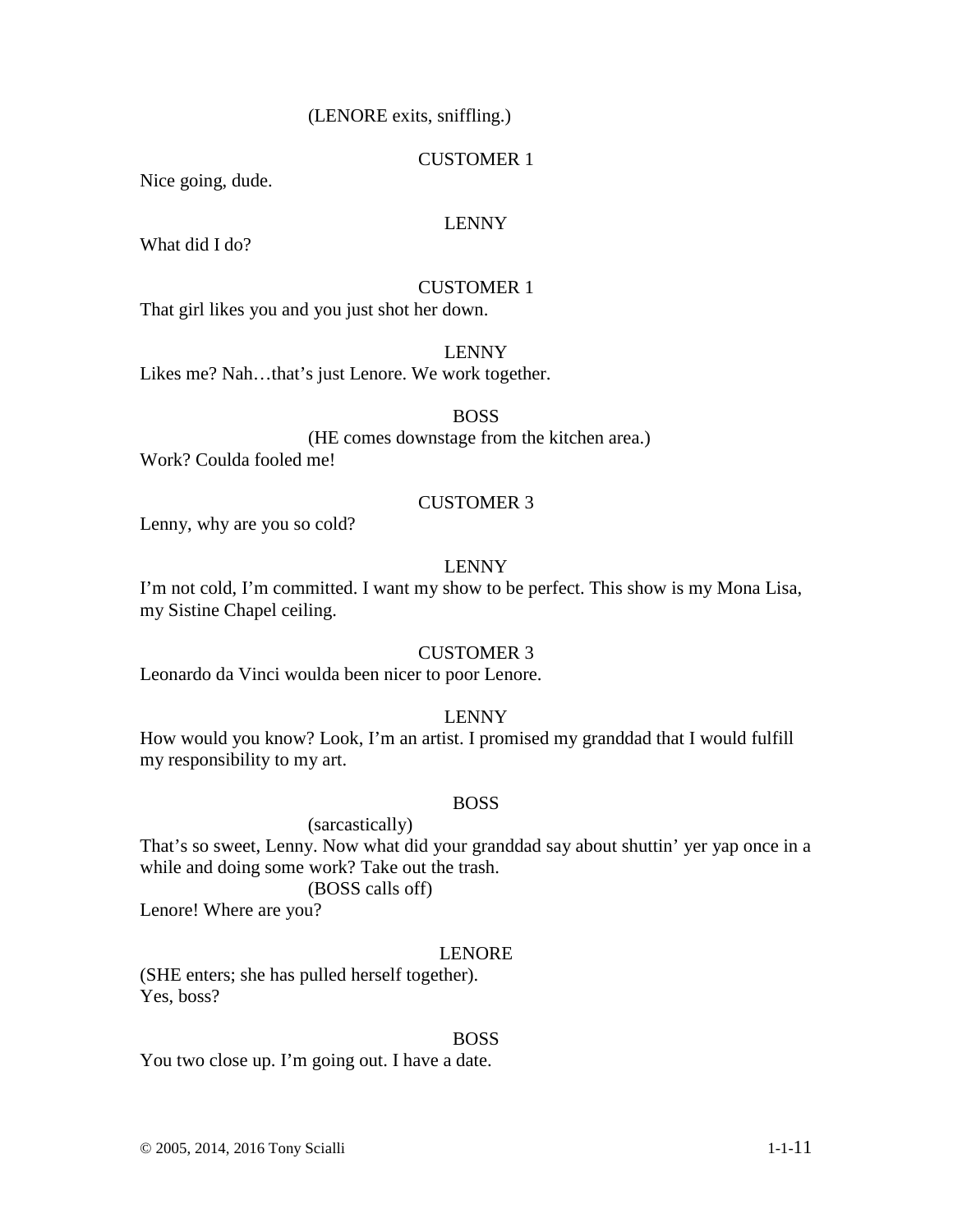### LENORE

A date? That's wonderful. Have a great time. (BOSS exits. CUSTOMERS exit one by one as LENNY and LENORE close up, talking as they work.)

#### LENNY

Some poor woman must be dating outside her species.

#### LENORE

I think it's sweet, a man his age dating.

#### LENNY

You mean a man his weight.

#### LENORE

Now, Lenny, not everyone can have a flat stomach and big chest like you. (She tentatively touches his stomach and chest, while he continues to work, looking at her like she's from another planet. She pulls away.)

Lenny, I wasn't going to hurt you.

#### LENNY

Whatever.

(They work in silence for a minute.)

#### LENORE

You live uptown, don't you?

Yeah. Way uptown.

#### LENORE

LENNY

I'm going that way.

#### LENNY

I thought you live in Bushwick.

#### LENORE

Uh…well, uptown Bushwick. Do you want to stop for a beer on the way to the subway?

### LENNY

I dunno. It's late. I really need to get going and work on my show.

(HE exits.)

© 2005, 2014, 2016 Tony Scialli 1-1-12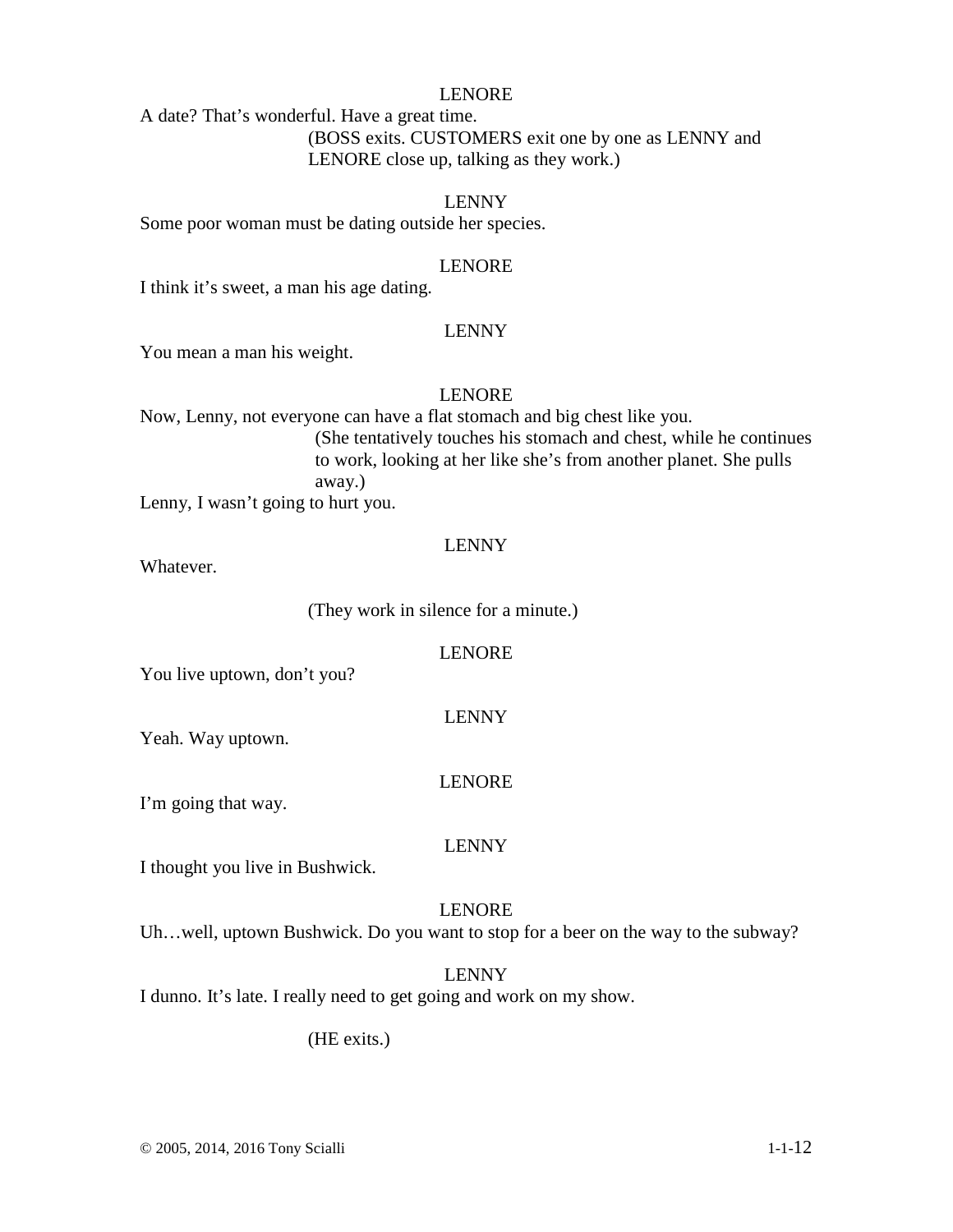#### LENORE

#### (To no-one, LENNY is already gone.)

Okay. Have a nice night. See you tomorrow.

(SHE addresses the audience.)

It's an old story, isn't it? The girl is in love. The guy is a lost cause. Happens all the time. Why you paid good money to see it on stage is anybody's guess. Just look around. There are lots of good women being ignored by insensitive men. I'll bet there are plenty of good women being ignored by insensitive men right here. Let me hear it: all the good women being ignored by insenstive men, Good. Okay, now all the insensitive men who are ignoring a good woman. Come on, you know who you are. Sad isn't it?

Why do we love these men who are so full of themselves? Where is our self-respect? Where is our autonomy? Is it because they're hot? Hot will cover a lot of sins, won't it? Is it because they're fun? Fun is good, but warm and human would be better. Is it because they make us laugh? I'm not sure Lenny has ever made me laugh. Is it because they make us cry? That must be it; if a man can make you cry, he's your guy.

(Cue *I Love a Jerk*; she sings.) THEY SAY THAT LOVE IS BLIND, WITHOUT A SENSE OF SMELL, THEY SAY THAT LOVE'S UNKIND, I ONLY KNOW TOO WELL...

I LOVE A JERK, THAT'S HOW IT WORKS, FOR EVEN THOUGH HE TREATS ME CRUMMY, MAKES ME FEEL LIKE I'M A DUMMY, HE'S A FIND.

I LOVE THAT SCHMUCK, THAT'S MY BAD LUCK, AND EVEN THOUGH HE LOOKS RIGHT THROUGH ME, AND HIS WORDS ARE INSULTS TO ME, HE'S ALL MINE.

I'VE NEVER LOVED SUCH AN ASS BEFORE, IF I HAD MORE SENSE, I'D WALK OUT THAT DOOR.

I LOVE A DOPE, THERE IS NO HOPE, AND THOUGH HE GIVES ME LOTS OF PAIN, HE'S GONNA MAKE ME GO INSANE, HE'S STILL MY GUY.

I LOVE A CREEP, I'M IN TOO DEEP, I KNOW TO LOVE HIM IS A CRIME BECAUSE HE ISN'T WORTH MY TIME, I CAN'T DENY.

I'VE NEVER LOVED SUCH A SHIT BEFORE, IF I HAD MORE SENSE, I'D RUN OUT THAT DOOR.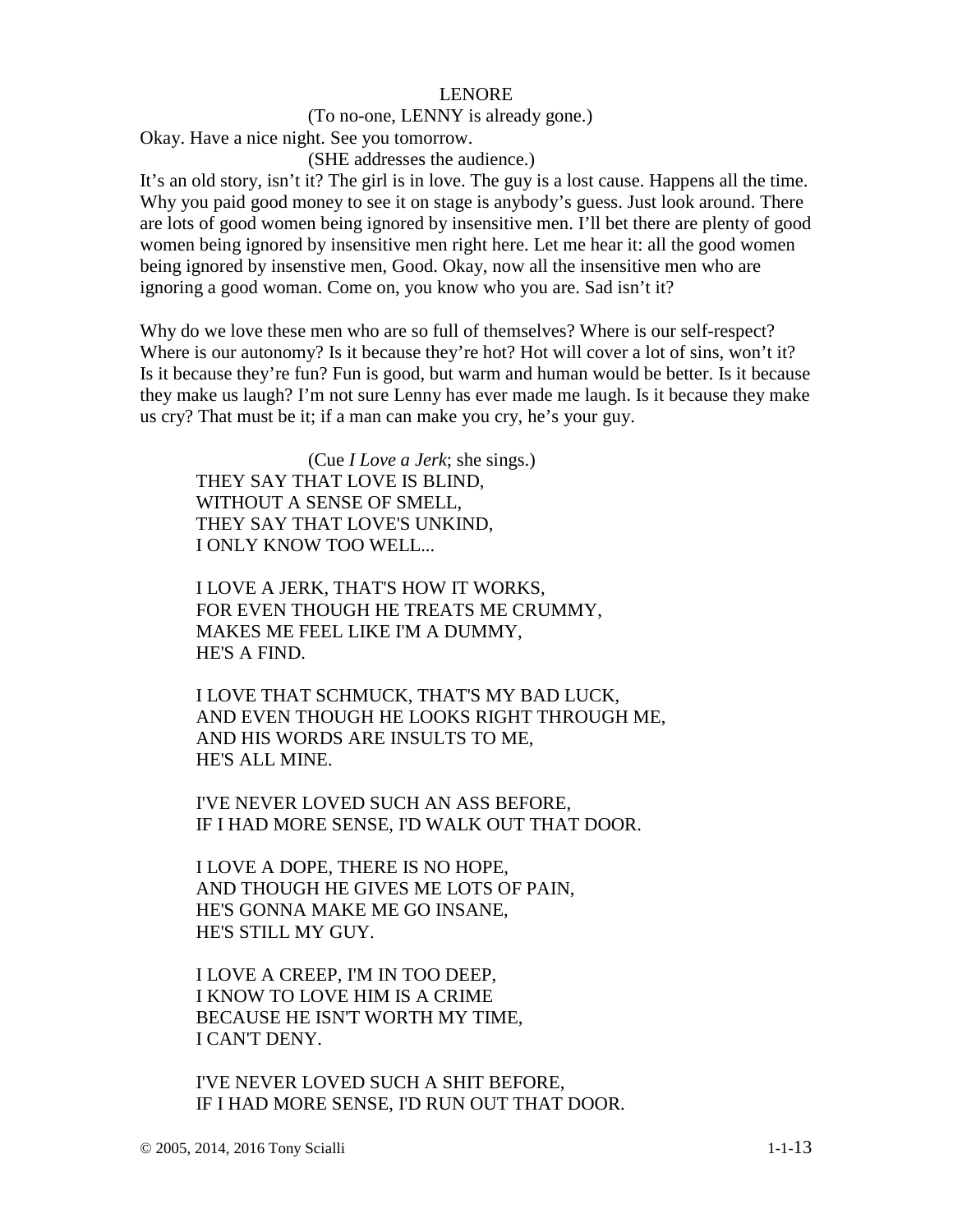I'VE NEVER LOVED SUCH A WORTHLESS MAN BEFORE, IF I HAD MORE SENSE, I'D THROW HIS SORRY BUTT RIGHT OUT THAT DOOR.

I LOVE A JERK, THAT'S HOW IT WORKS, FOR EVEN THOUGH HE TREATS ME CRUMMY, MAKES ME FEEL LIKE I'M A DUMMY, HE'S A FIND.

I LOVE A SCHMUCK, THAT'S MY BAD LUCK, AND EVEN THOUGH HE LOOKS RIGHT THROUGH ME, AND HIS WORDS ARE INSULTS TO ME, HE'S ALL MINE.

(Button. Blackout.)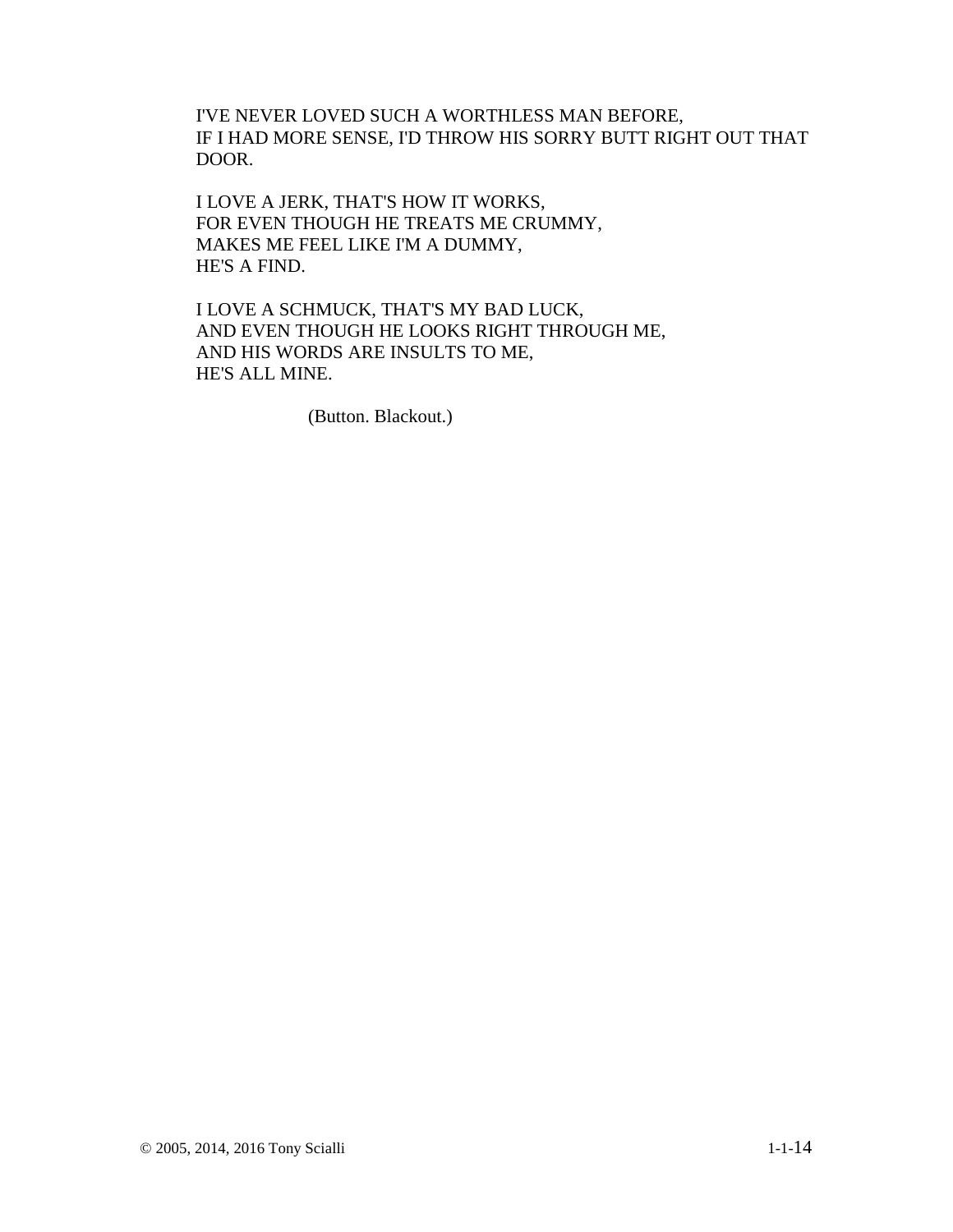#### Scene 2. LENNY's Imagination

(The lights come up on LENNY, who is sitting on a stool, writing. Most of the stage is dark or shrouded in fog, kind of like LENNY's mind. In fact, it *is* LENNY's mind*.*)

#### LENNY

Every show needs a love song but love songs are very tough to write. You have to have just the right amount of schmaltz, just the right melody, the right tempo, the right rhymes. Everything just right.

(HE sings to himself as he writes, from *Oliver!)* 

AS LONG AS HE NEEDS ME

### I KNOW WHERE I MUST BE…

(HE speaks.)

That's just brilliant!

#### VOICE OFF.

Wrong show!

### LENNY

Damn!

(HE erases furiously, then writes on his pad, putting on some finishing touches with a flourish.)

There, I've done it, I've got it just right! It's got perfect lyrics with musical metaphors, which audiences are nuts for. Plus, the music is very catchy. It's in 7/4 time, you know, very advanced. How did the musical stage get on without me for so long?

(HE narrates.)

The scene: Genevieve sits alone on the castle wall.

(GENEVIEVE comes sliding in on a castle wall.)

It's nighttime. The moon is shining from upstage left.

(A PERSON holding a flashlight enters left, shining the light on GENEVIEVE from behind.)

…no stage right!

(the PERSON with the light moves right*.*)

She gazes wistfully into the near distance. She is thinking of him, her Florestan. Where is he now? Is he thinking of her? Does he know how she feels?

### **GENEVIEVE**

A little sappy, don't you think?

### LENNY

Wait a second. I didn't write that. You're supposed to say what I write.

### GENEVIEVE

I don't much care for what you write.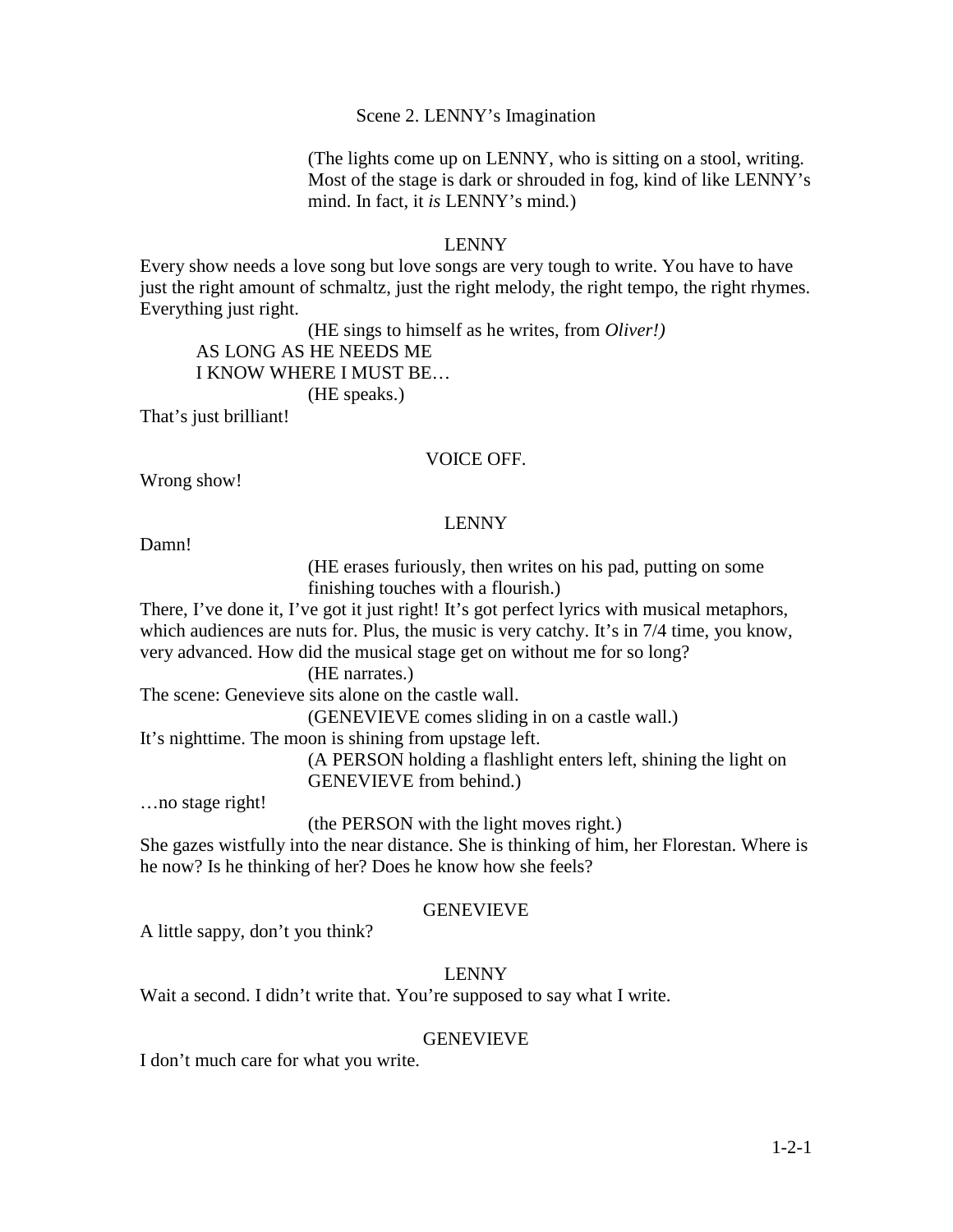You don't care for it?

#### GENEVIEVE

You're not very good, are you?

#### LENNY

Of course I'm very good. I'm the best.

(Getting increasingly anxious)

I'm the best, I'm the best. I have to keep telling myself I'm the best. If I'm not the best, I wouldn't know what to do. You only exist because I wrote you into existence. Now sing the song.

(Almost to himself)

I'm the best, I'm the best.

(Cue *Love Song*; GENEVIEVE shrugs and sings.)

### GENEVIEVE EV'RY SHOW NEEDS A SAPPY LOVE SONG. THIS ONE'S MINE, IT WON'T LAST VERY LONG.

#### LENNY

(HE speaks over the music.) Hey, that's not what I wrote! Sing what I wrote.

### GENEVIEVE

(SHE shrugs and sings.) YOU ARE MY LOVE SONG, I AM A POEM TO YOU, YOU'RE WHERE I 'SPOSE I BELONG, BELONG, I KNOW THAT YOU NEED ME, TOO.

WHEN WE'RE TOGETHER UNDER A BLUE SUNNY SKY, (The PERSON with the flashlight puts a cardboard corona on it, making it a sun.) NO ONE ASKS WHETHER OR NOT TO LOVE, NOBODY EVER ASKS WHY.

LOVE NEEDS A SONG, THAT'S WHAT THEY SAY, LOVE IS A CONCERT THAT TWO HEARTS CAN PLAY Oh, yuck. WHEN YOU'RE IN LOVE, WHAT CAN YOU DO? SINGING TOGETHER A KEY THAT IS NEW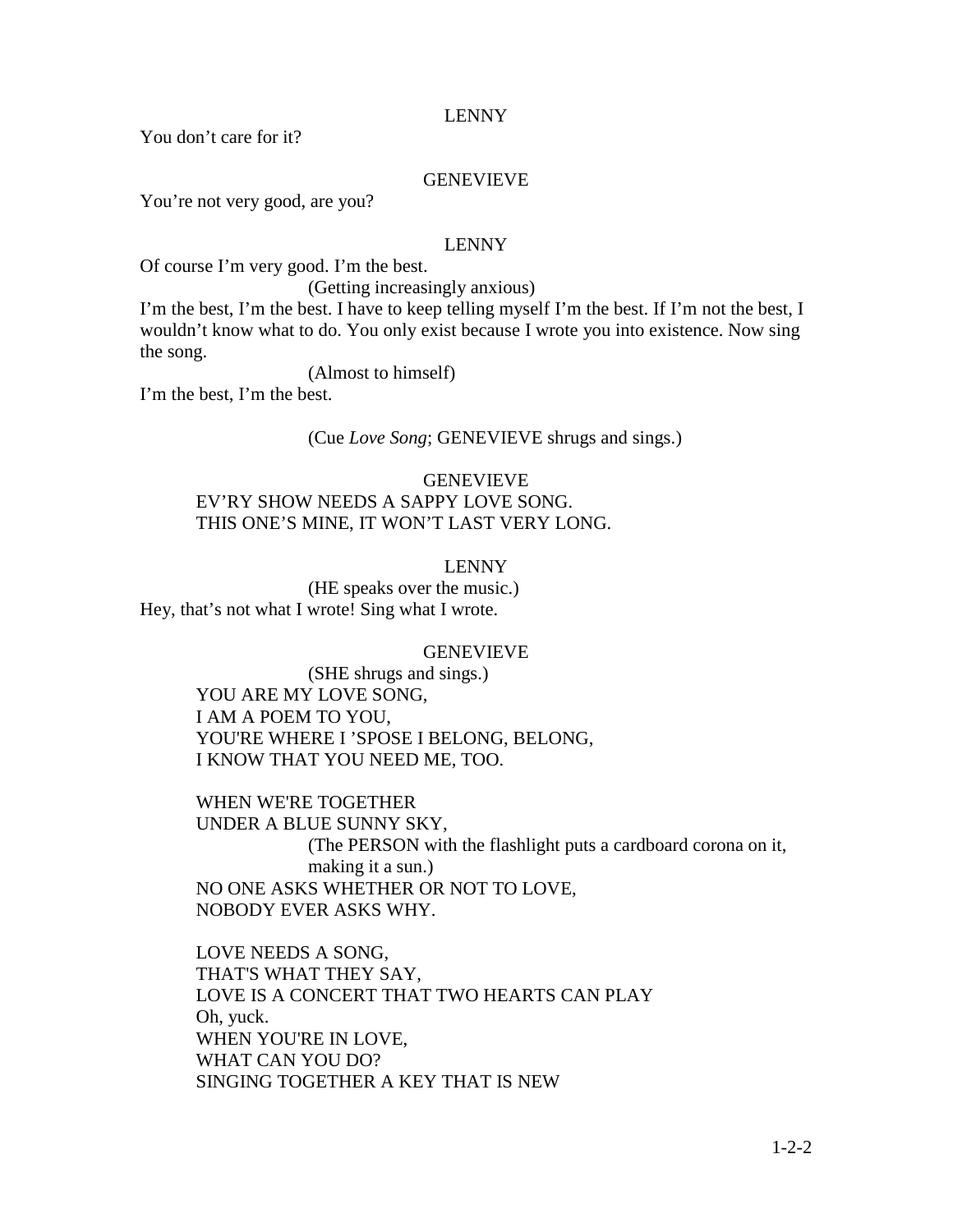### SINGING IN TIME, SINGING ON KEY, THAT'S HOW IT IS WHEN YOU'RE SINGING FOR ME.

(THEY speak over the bridge.)

#### GENEVIEVE

It's such a dippy song.

LENNY

Genevieve, it's a wonderful song, and you sing it beautifully. Let's sing it together.

### GENEVIEVE and LENNY (THEY sing.) YOU ARE MY LOVE SONG, I AM A POEM TO YOU, YOU'RE WHERE I BELONG, BELONG, I KNOW THAT YOU NEED ME, TOO.

WHEN WE'RE TOGETHER UNDER A BLUE SUNNY SKY, NO ONE ASKS WHETHER OR NOT TO LOVE, NOBODY EVER ASKS WHY.

(Button.)

### LENNY

I think I'm in love with you.

#### GENEVIEVE

In love with me? Nonsense.

### LENNY

What do you mean, nonsense?

#### GENEVIEVE

You can't be in love with me. I'm an imaginary character. I'm not real.

### LENNY

Well, maybe I'm in love with what you stand for.

### GENEVIEVE

Stand for? I don't stand for anything. All I stand for is some fantasy world you cooked up in your brain. You have this storybook idea of love that you're making me push in this song of yours, all neat with lots of rhyming words. But, love doesn't rhyme…that's just theatre.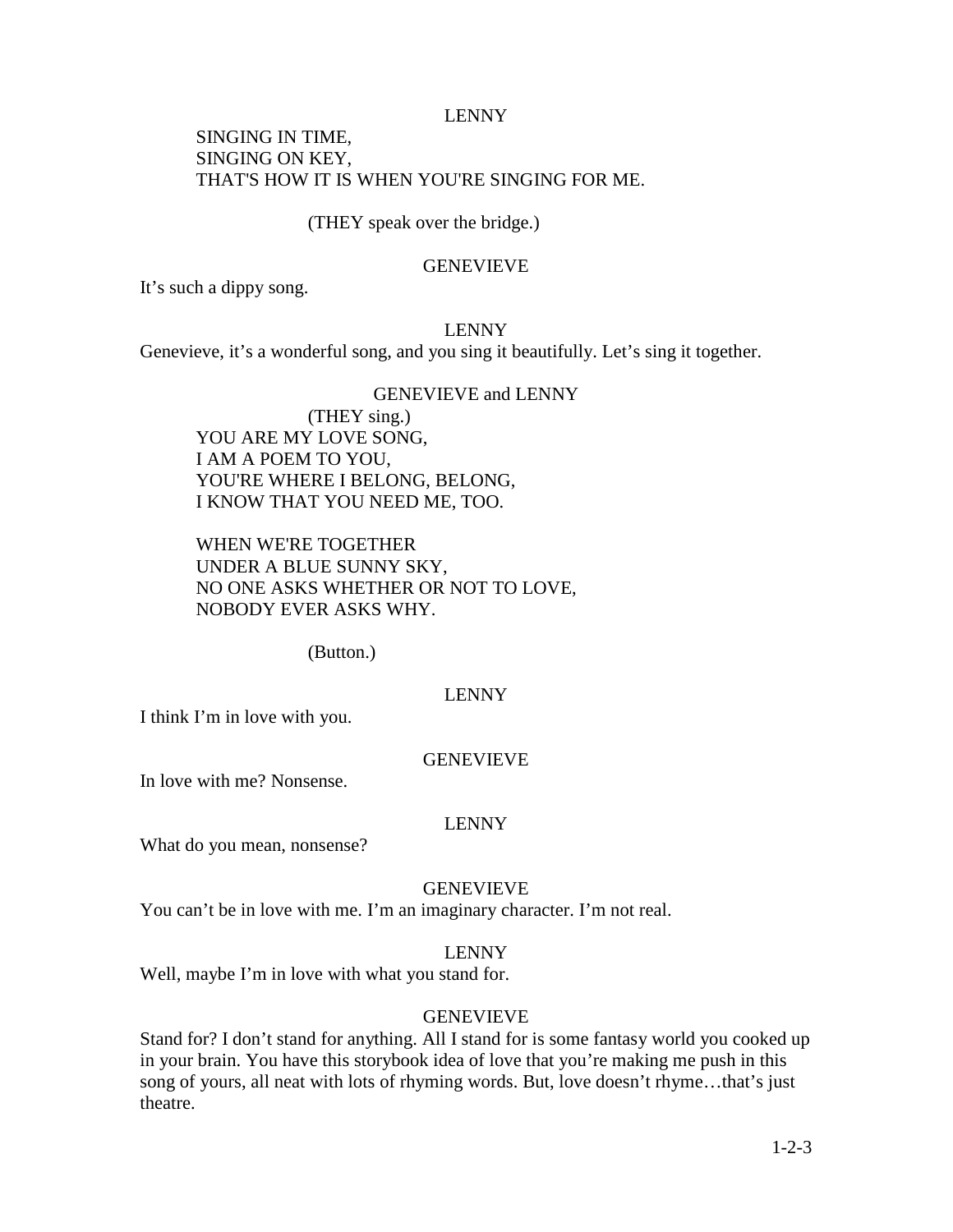I'm sorry you don't see it my way; we'd make a lovely couple.

### **GENEVIEVE**

They have special facilities for men who make lovely couples with imaginary girlfriends.

### LENNY

You don't understand, Genevieve. You're a concept. I love you as a concept.

### **GENEVIEVE**

(More kindly)

You seem like a nice fella, so I'm going to give you some advice. Find a real girl.

### LENNY

I don't know any real girls like you, Genevieve. Real girls are all so…besmirched.

### (Cue *Somebody Likes You.* LENNY and GENEVIEVE talk over the introduction.)

### GENEVIEVE

Besmirched? Where did you come from, *Pride and Prejudice*? How about online dating? There must be a site for you: "Lonely, marginally talented writer seeks female to be an unrealistic representation of womanhood." Or better, what about that Lenore? I'm not sure why, but she seems to like you.

#### LENNY

I'm not interested in Lenore.

### GENEVIEVE

Why not?

#### LENNY

She's just a waitress. She's so…ordinary.

#### **GENEVIEVE**

Lenny, she's a person. And she likes you, almost as much as you like yourself.

(SHE sings.) WHEN SOMEBODY LIKES YOU, YOU'D BETTER TAKE ADVANTAGE, IT ISN'T GONNA, GONNA HAPPEN EV'RY DAY, NO. WHEN SOMEBODY LIKES YOU, SAY, YES, BEFORE SHE WAKES UP, BEFORE THE NUT HOUSE COMES TO CARRY HER AWAY, YEAH.

WHEN SOMEBODY WANTS YOU, AND, YES, THIS SOMEONE WANTS YOU,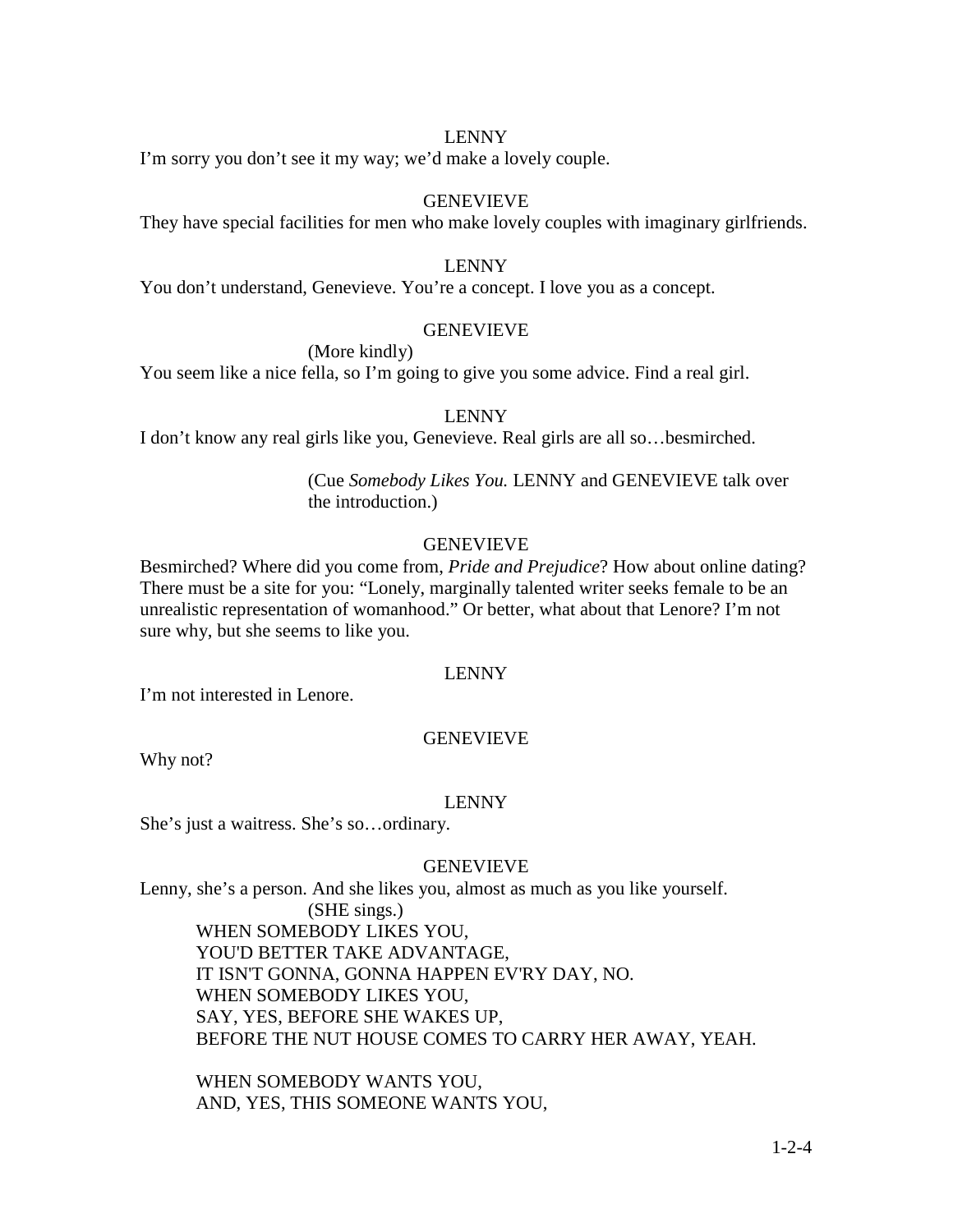### YOU'D BETTER WANT HER, WANT HER BEFORE SHE FLIES, YEAH.

(LENORE enters in a costume that shows she is a vision or a dream—we are in LENNY's imagination after all. SHE dances during the musical interlude, and LENNY is increasingly intrigued by HER. HE has never seen her like this. SHE exits with the start of the vocal part.)

YOU'RE SO FOCUSED ON FINDING THE GIRL OF YOUR DREAMS, YOU'VE GOT A VISION OF HALOES AND WINGS, IF YOU CAN'T TELL THE REAL THING FROM SOMETHING IN YOUR HEAD,

YOU'LL ONLY LOVE IMAGINARY THINGS.

(LENORE enters again, dancing during the bridge.)

#### LENNY

 (Looking often at LENORE) YOU SAY SOMEONE LIKES ME, I'M VERY GLAD TO HEAR IT, BUT IF THAT SOMEONE WERE A GIRL, A GIRL LIKE YOU, YEAH. I'D BE ENTHUSIASTIC, I'D SAY IT WAS FANTASTIC BUT MAYBE I NEED TO CURB MY EXPECTATIONS.

#### GENEVIEVE

(SHE speaks, chiding him.) Curb your expectations? Nice, Lenny. (SHE sings.) WHEN SOMEBODY WANTS YOU, AND, YES, THIS SOMEONE WANTS YOU, YOU'D BETTER WANT HER, WANT HER BEFORE SHE FLIES, YEAH

> FLIES, FLIES, WHEN SHE GOES, SHE FLIES, FLIES, WHEN SOMEBODY WANTS YOU LORD KNOWS SHE MUST BE CRAZY, AND ANY MINUTE SHE MIGHT SAY GOOD-BYE (GENEVIEVE and LENORE wave) GOOD-BYE, GOOD-BYE.

> > (Button. Blackout.)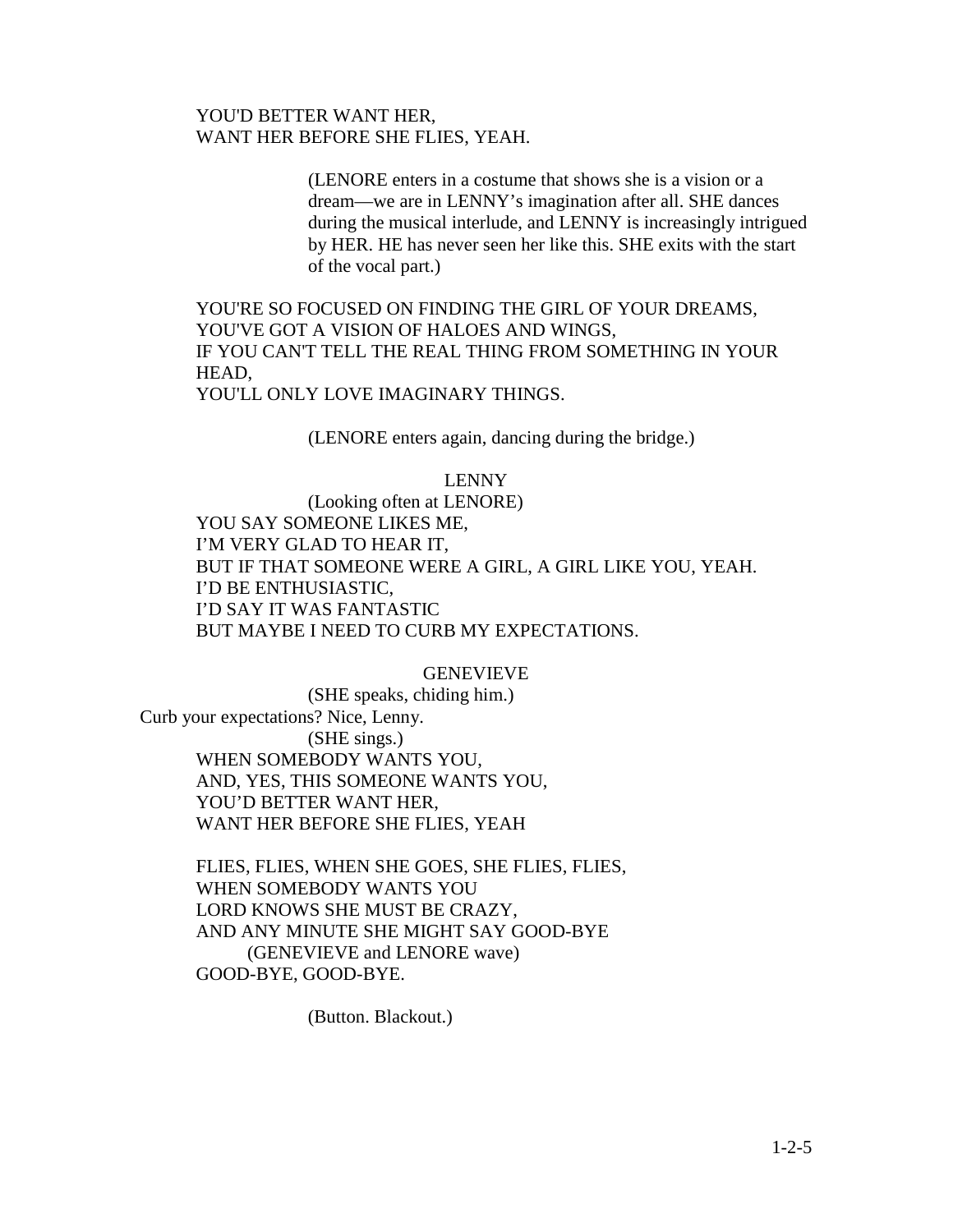Scene 3. Next day in the diner LENNY is onstage, setting up for the day. CUSTOMERS wander in. LENORE runs on, in a hurry.)

#### LENORE

Hi, everybody, hi, Lenny.

### LENNY

 (He is friendly to her for the first time.) Good morning, Lenore. You look nice today.

#### BOSS

(From offstage)

Late again, Lenore.

### LENORE

Sorry, boss. I had another audition.

#### LENNY

So, how did it go this time? Did you get the part?

### LENORE

I don't think so. The producer kept scowling at me, like I had something hanging out of my nose. It was creepy.

### LENNY

I'm sure you were terrific. Don't worry, Lenore, you're a talented dancer. I'm sure you'll get something.

#### LENORE

Well, thanks, Lenny, that's nice of you to say. But you've never seen me dance.

#### LENNY

I imagine you're a good dancer. And I'd like to see you dance.

#### LENORE

#### (Flustered at the sudden change) I don't know what to say. That's very nice.

#### LENNY

Say, remember last night, you wanted to go out for a beer? Let's go out tonight after work. And we go fancier than just beer. Let's make it beer and a pizza!

#### LENORE

Pizza?! I love pizza.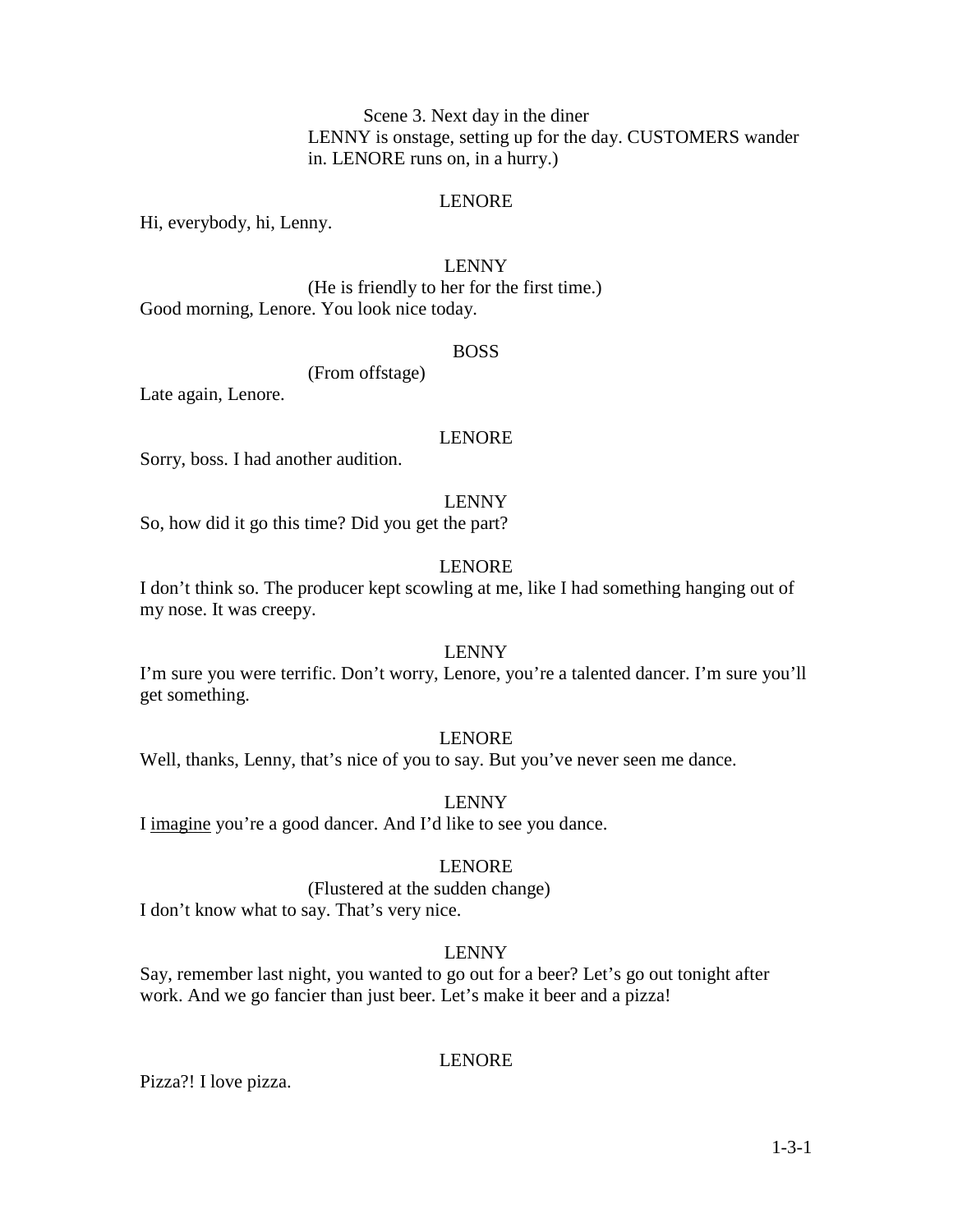### LENORE and LENNY (SHE starts singing, and HE joins in. From *HMS Pinafore*) OH JOY, OH RAPTURE UNFORESEEN, THE CLOUDED SKY IS NOW SERENE! (THEY stop awkwardly*.*)

### LENORE

Oh!

### VOICE OFF

Wrong show!

### LENORE

Oops.

### LENNY

(HE laughs and takes her hand.) No big deal. So it's a date?

### LENORE

It's a date!

(THEY stare into one another's eyes holding hands. BOSS enters.)

BOSS

C'mon you two lovebirds, get back to work.

(Blackout.)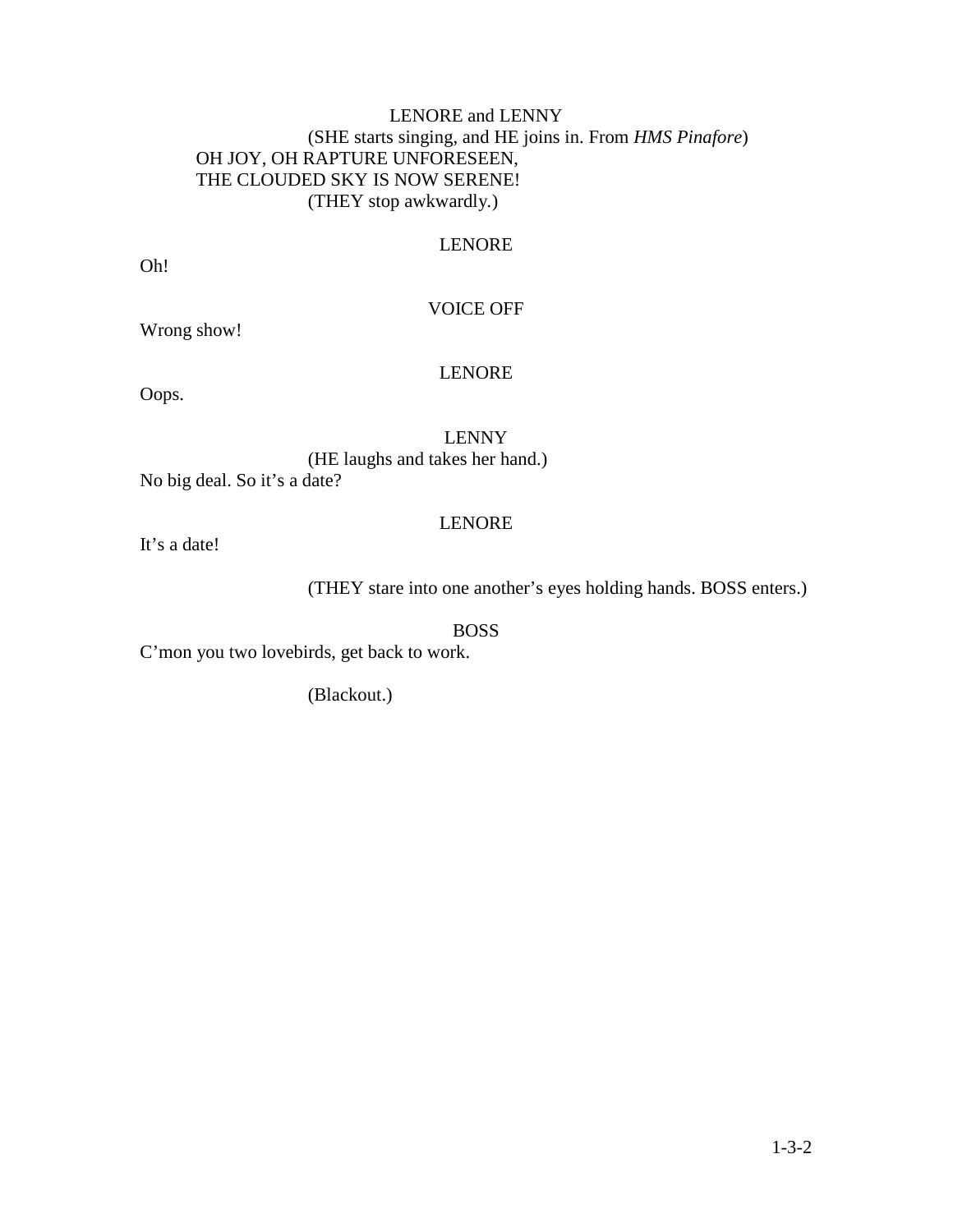### Scene 4. The pizza joint

(Same set as the diner, but the sign over the counter now says, "Sparafucile Apizza." Some CUSTOMERS are already seated. LENNY and LENORE enter and seat themselves at a table. A server gives them menus and water.)

#### LENNY

I've never been here before. I don't get out much. But it looks pretty good.

#### LENORE

It does. And it's so nice to be sitting down instead of serving.

(While they are looking at the menus and ordering, the BOSS sneaks in and observes LENNY and LENORE secretly. He puts on a big moustache and wraps a black cloak around himself. He steps downstage into the light and explains to the audience.)

#### BOSS

It's time to break up this little party, and I'm just the guy to do it. I'm an all-purpose villain, you see. It saves a lot of money on actors, even if it's more wear and tear on me. Watch how good I am at being bad.

(He sneaks up to LENNY, concealing himself from LENORE.)

Pssst!

#### LENNY

Who's there?

#### BOSS

Your humble servant. Come out here a minute, my boy, we need to talk. It's about your show.

#### LENNY

My show?

 (to LENORE) Give me a second, Lenore, this guy needs to talk to me.

#### LENORE

Guy? What guy?

#### LENNY

I'll be right back.

(BOSS leads LENNY downstage. During their dialog, LENORE gets impatient, looking at her watch, playing games on her cell phone, becoming increasingly irritated.)

Who are you? Are you a thief?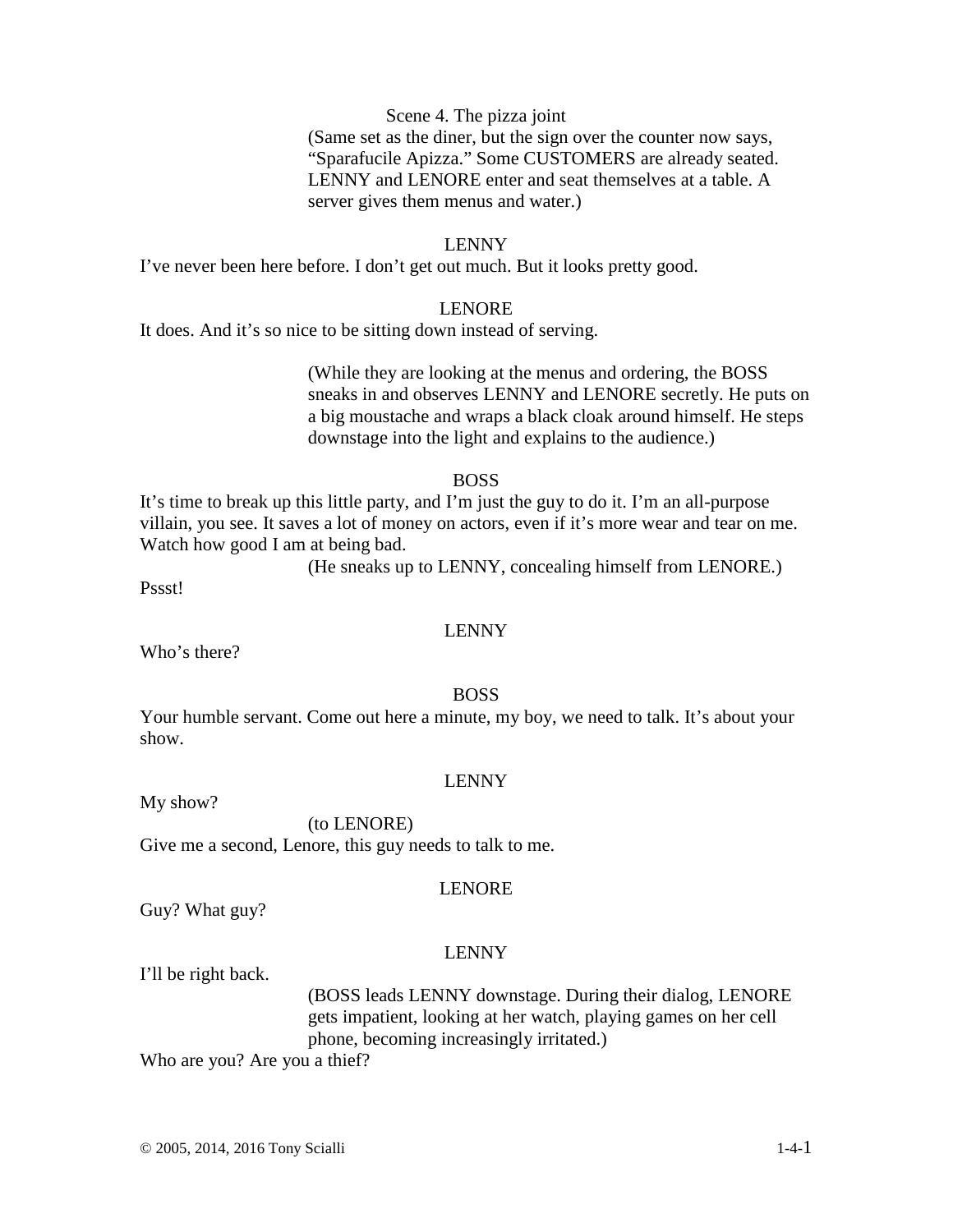#### BOSS

A thief? No, no, my dear boy, I am not a thief. (HE pats his fat stomach.) Although I have been known to steal a few hearts in my day.

#### LENNY

What are you, then?

#### BOSS

(HE speaks grandiosely.) I am a…a solictor, a counselor, a (*beat*) facilitator.

#### LENNY

Sounds like a fancy name for a thief to me.

### BOSS

Not at all, my dear boy. I'm here to help you.

#### LENNY

What's your name?

### BOSS

(HE thinks hard, then notices the name of the pizza joint.)

Ummm…

(with a flourish)

Sparafucile!

### LENNY

Sparrow foo chili? Sounds like a character out of the *Godfather* or some other Spanish story.

#### BOSS

Actually, *Rigoletto*, and it's Italian.

LENNY

Italian, Spanish, what's the difference? They're right next to each other.

### BOSS

(HE rolls his eyes.) Oh, the artistic mind. Always joking. Always imitating stupidity.

#### LENNY

Well, Mr. Sparrow…Sparrowful…

#### BOSS

#### (With a flourish)

Sparafucile!

© 2005, 2014, 2016 Tony Scialli 1-4-2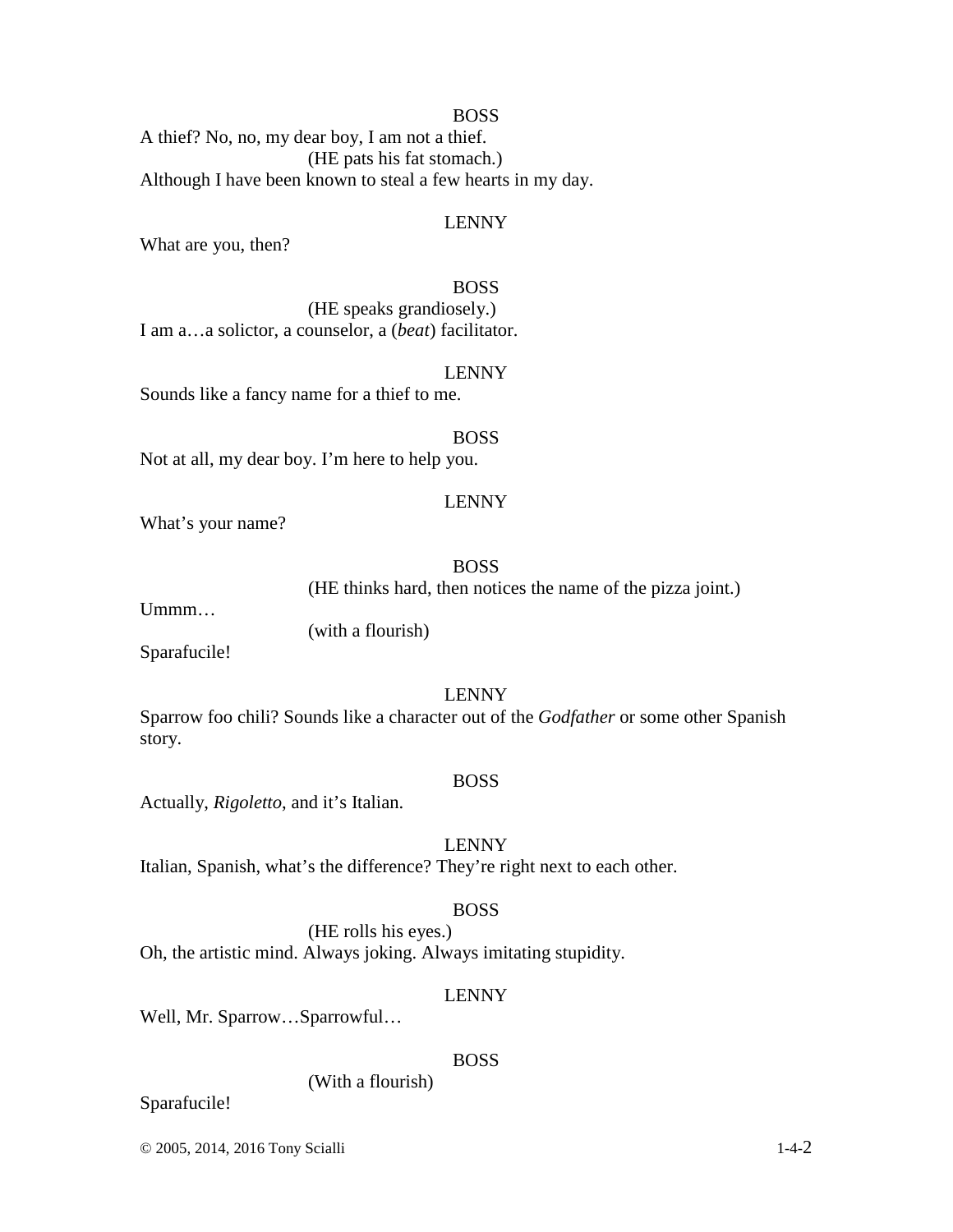LENNY Mr. Sparrow Full Chili, what do you want with me?

### BOSS

# LENNY

Much?

Much!

### BOSS

Much. I see in you all the possibilities of your generation, the genius of youth, the promise of the Muses fulfilled in our time!

### LENNY

Yes, that sounds like me.

BOSS My boy, rumor has it that you've written a Broadway show.

### LENNY

Well, yes, I have.

BOSS Good, good. Now the question is, is it a good show?

### LENNY

Why, yes, it is.

### BOSS

Of course it is! Why, I've heard that it's the best show since *West Side Story*! \*

LENNY

### (HE happily joins in the hyperbole.)

Since *Fiddler on the Roof*!

*Hello, Dolly*!

### LENNY

BOSS

*Les Misérables*!

### BOSS

*Les Misérables*? I never heard of it.

 \* Substitute any show names in this exchange.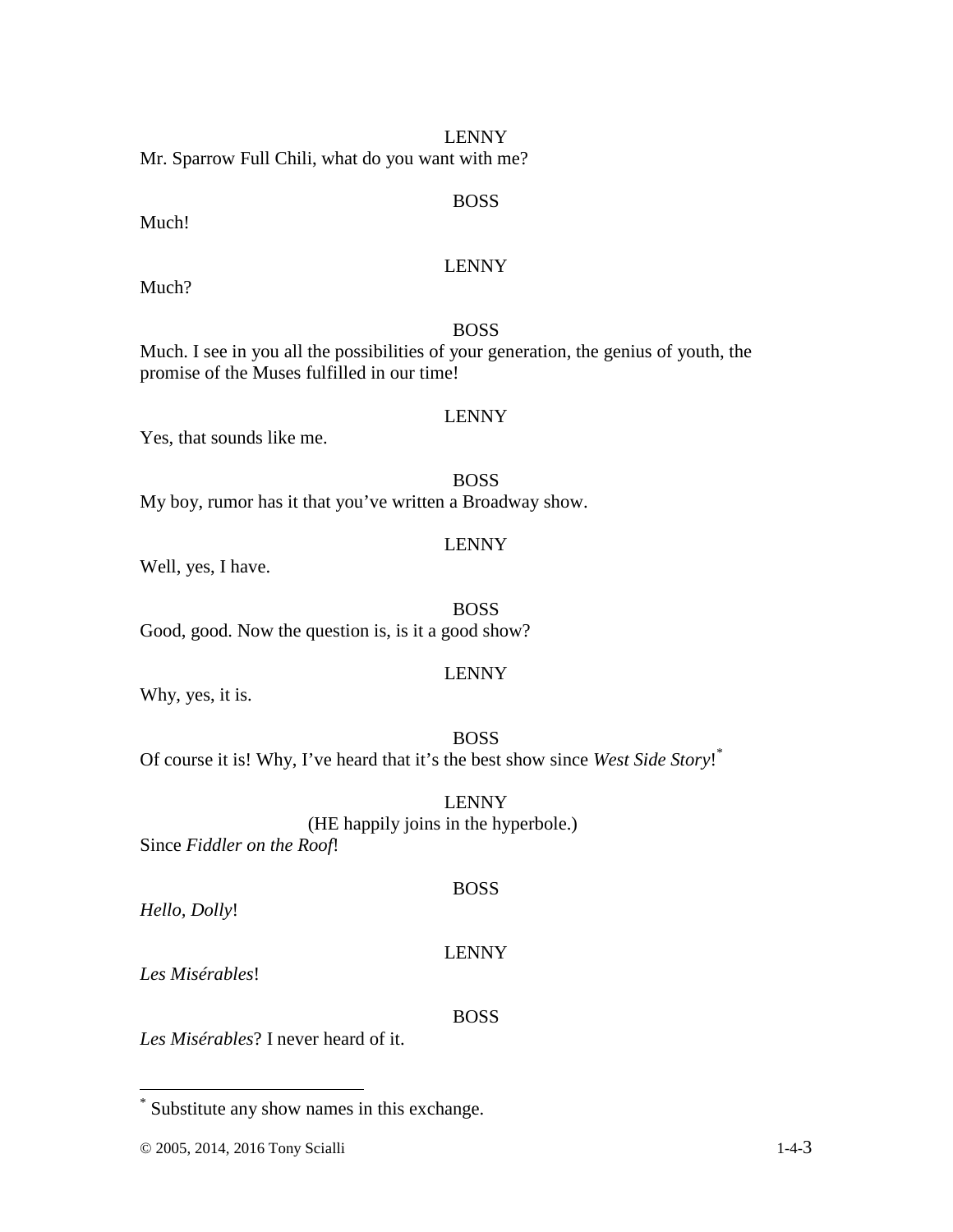You know, Victor Hugo.

### BOSS

Okay, *Les Misérables*.

(HE speaks aside o the audience.) *Les Misérables*? Has anybody heard of *Les Misérables*? Yes? Was it any good? Okay, if you say so.

#### (HE addresses LENNY.)

So this (*English pronunciation*) Miserables of yours, we've got to see that it gets mounted.

#### LENNY

Mounted? It's not a horse.

### BOSS

That's how we theatre people refer to getting a show produced.

#### LENNY

You're a theatre person? Why didn't you tell me? Let's get it mounted! Giddyup!

### BOSS

We've got to see that it gets the hearing it deserves. What's it called?

### *Dragon Slayer*.

#### BOSS

LENNY

Catchy title, *Dragon Slayer*. Though maybe not as catchy as, say, *Avenue Q*. I don't suppose we could call it, *Avenue Q*?

### LENNY

No, *Dragon Slayer*.

#### BOSS

Yes, quite, *Dragon Slayer*.

(HE speaks side to audience.) What a dumb title. Who would pay good money to see a show called, *Dragon Slayer*? Still, it doesn't matter to me. He can call it *Phantom of the Opera* for all I care.

### LENNY

So how do you propose to get it mounted?

### BOSS

Well, I think the first step would be to have it read by my good friend and brother-in-law, Max Bialystock, the famous producer.

(HE speaks side to the audience.)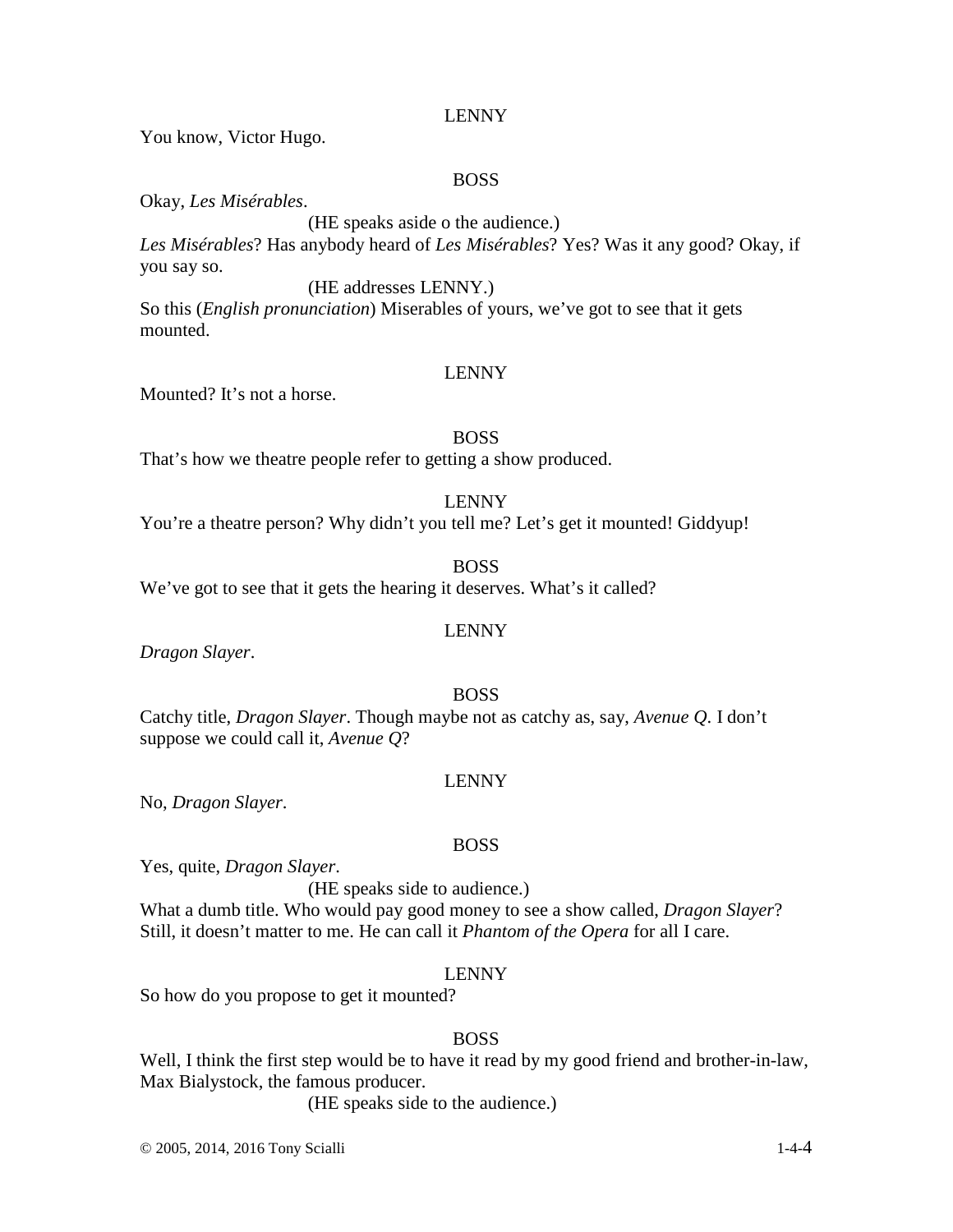I know, wrong show, but he's such a hick, he won't know the difference.

LENNY

Max Bialystock, the producer? I've heard of him. He's famous, isn't he?

### BOSS

The best known producer in all of Broadway

### LENNY

And you know him?

### BOSS

Why, yes. He married my sister, poor sod, and lived to tell the tale.

### LENNY

Well, this is my lucky day, isn't it?

### BOSS

Yes it is.

(HE speaks aside, to the audience.)

And now to make it my lucky day.

(HE addresses LENNY.)

Of course, Maestro Bialystock is very busy, even for me, his dear brother-in-law. I shall have to find a pretext to take him to dinner, to get him alone and undistracted.

### LENNY

That sounds like a good plan.

### BOSS

Yes, except he is so busy that I shall have to invite him to the very finest restaurant in New York. You see, he is a gourmand and cannot resist the promise of a meal, but only the best food and wine will do.

### LENNY

Right, well, that sounds fine.

### BOSS

Unhappily, I am a man of modest means, and could not undertake such a project without an infusion of capital.

### LENNY

Capital?

# BOSS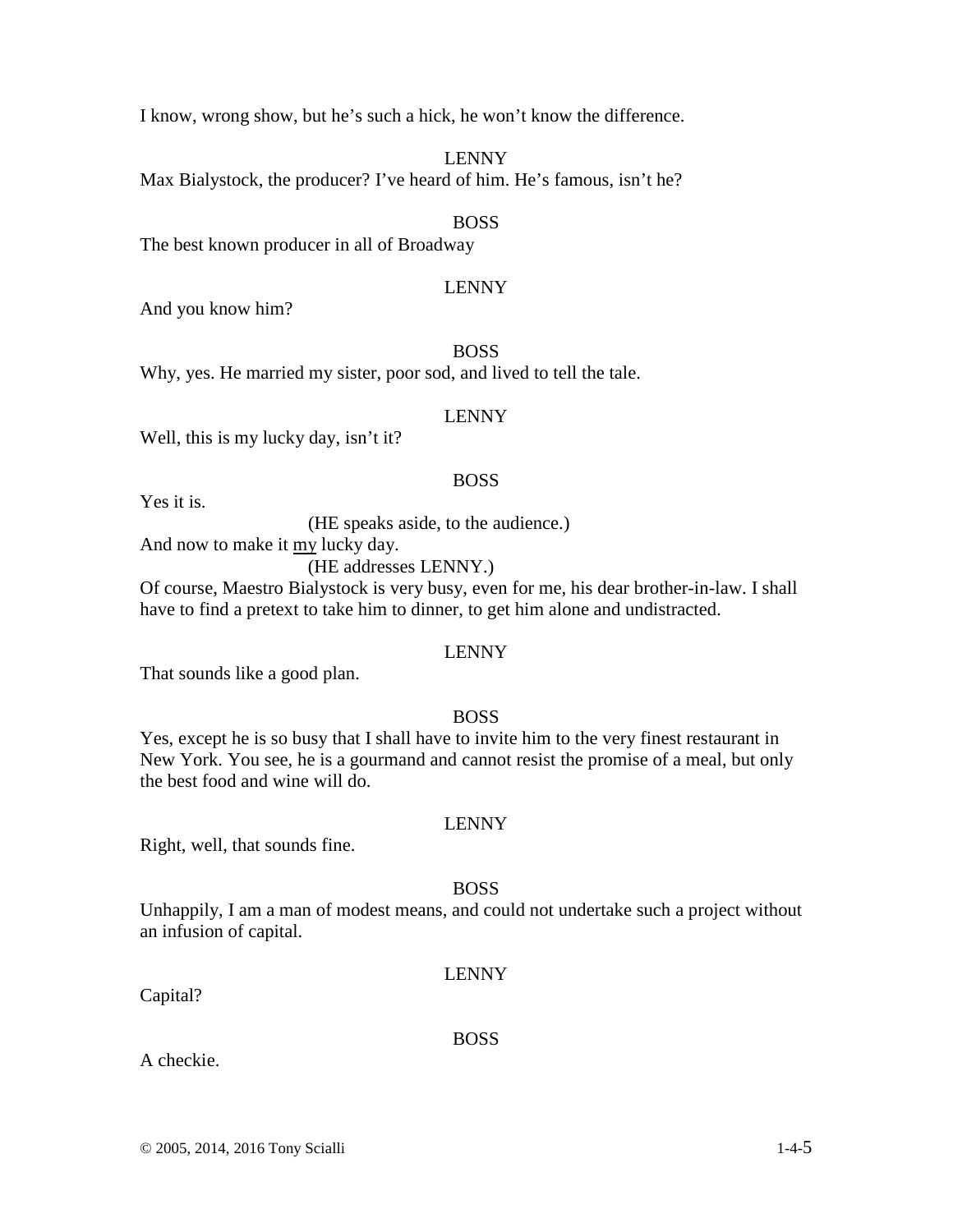# BOSS

Money.

Huh?

### LENNY

Oh, money. You need money. How much money would you need?

### BOSS

Approximately…

(HE pulls out a calculator, punches the buttons, and mutters.) Let's see, bribing the maître d' to get a table without a reservation, caviar, foie gras, bacon cheeseburger, artichoke, Dom Perignon, *mousse chocolat*…approximately...

### (He shows LENNY the calculator.)

### LENNY

Holy cow!

### BOSS

Yes, the typical cost of a meal in a fine New York restaurant. You might have to hit up your girlfriend for a donation.

### LENNY

My girlfriend? I don't have a girlfriend.

### BOSS

Well, perhaps you can find one. It will take her money, too.

### LENNY

I'm afraid that's not possible.

### BOSS

Pity. You know, I had so been looking forward to hearing your work on stage. Imagine, the house lights are down, the audience is hushed. A single spot, a pale blue light on the leading lady. She's a dream, dressed in gossamer. The music swells from the pit. She sings.

(HE sings, sweetly.) YOU ARE MY LOVE SONG, I AM A POEM TO YOU, YOU'RE WHERE SPOSE I BELONG, BELONG, I KNOW THAT YOU NEED ME, TOO.

Not a dry eye in the house.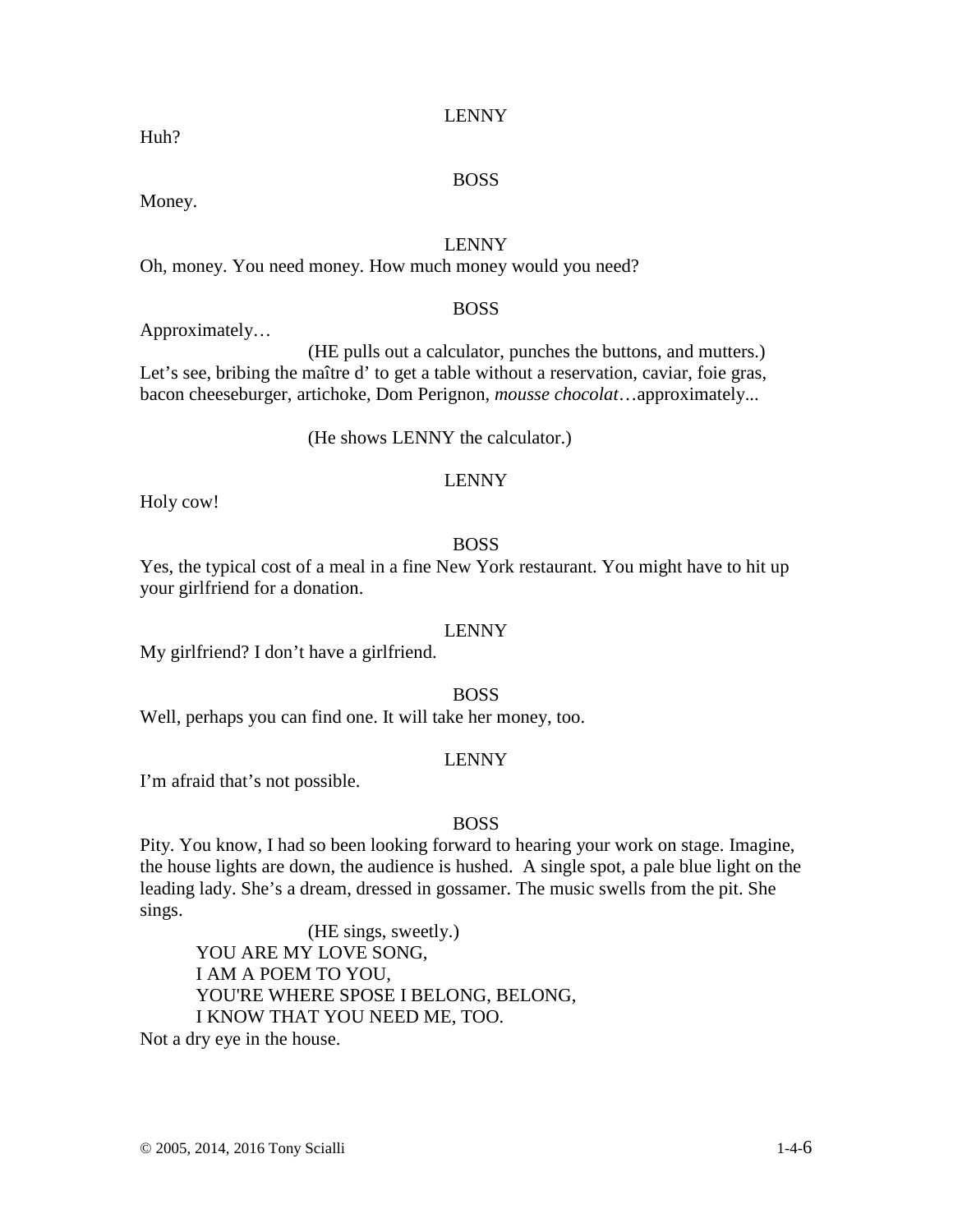All right. I'll do it. I'll get you some money. Maybe I could get some crowdfunding! (HE gestures with his beret to the audience, looking for donations. Getting none, HE shrugs).

Okay, I'll hit the Internet.

(LENNY returns to LENORE, calling back)

Thank you, Mr. Sparrowful, you won't be sorry.

#### BOSS

What an ass. Thank goodness for schmucks like that, or the villain business would be a lot harder than it is.

(The BOSS exits.)

#### LENORE

Lenny, that was just rude.

#### LENNY

Lenore! Fabulous news. The great producer Max Bialystock is going to look at my show. This is it! I'm going to be famous!

#### LENORE

Max Bialystock? This is a joke, right?

### LENNY

No, really. The luckiest thing happened. That was Maestro Bialytock's brother-in-law, a Mr. Sparrow-Full-of-Chili, and he wants to represent me to the Great Man himself!

#### LENORE

(SHE is suspicious.)

Why would this brother-in-law want to represent you?

#### LENNY

He thinks I'm a great artist. He wants to help our modern culture recognize its brightest new stars.

#### LENORE

Lenny, you may be a great artist, but it sounds kind of fishy to me. How much does this guy want you to pay him to represent you?

#### LENNY

Nothing at all! He's in it for art's sake.

#### LENORE

Nothing at all?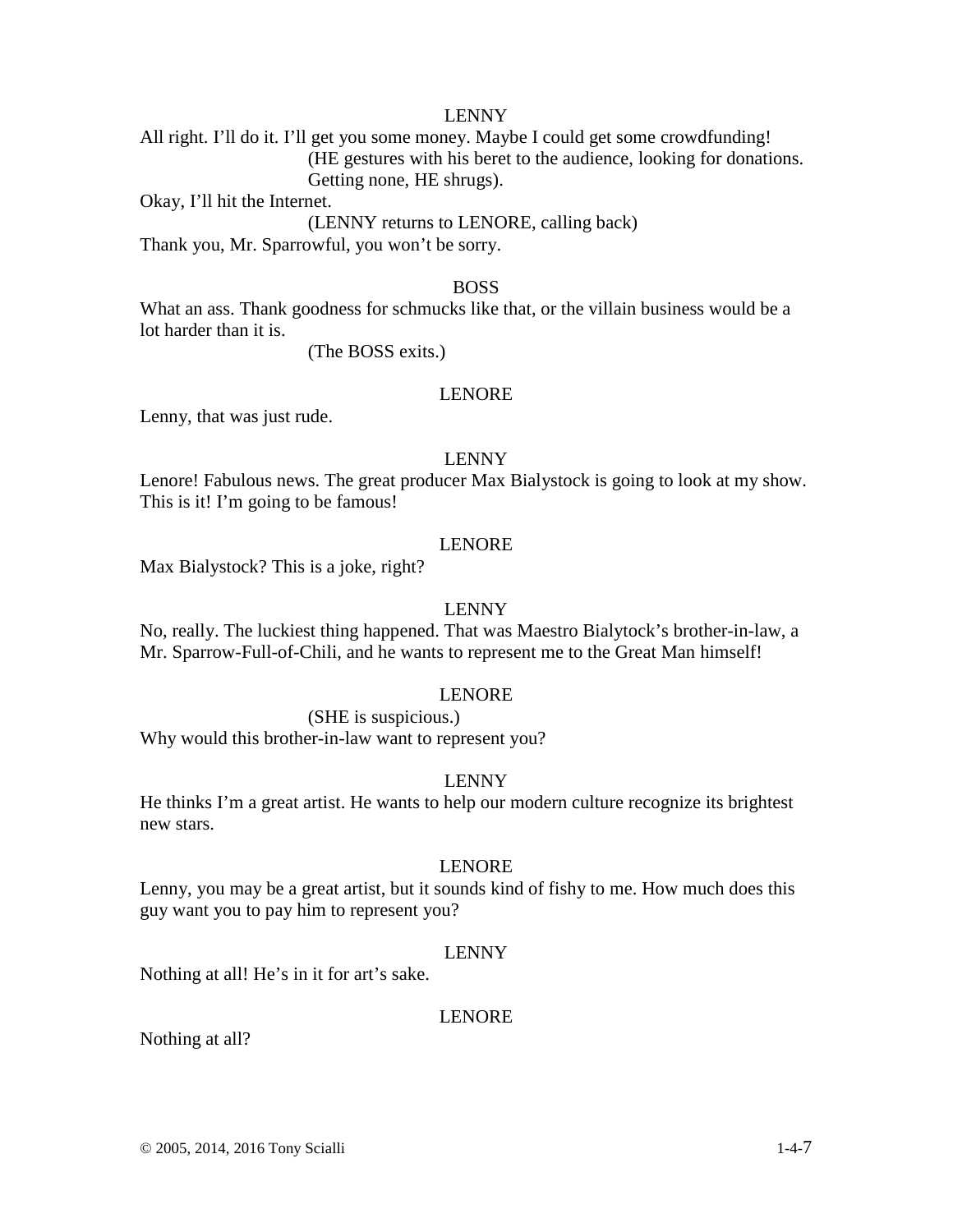Nothing for himself. He needs a little bit of capital up front, though, just to grease the skids.

| Capital?             | <b>LENORE</b> |
|----------------------|---------------|
| Yeah. Money.         | <b>LENNY</b>  |
| How much?            | <b>LENORE</b> |
| My life savings.     | <b>LENNY</b>  |
| Your life savings?!  | <b>LENORE</b> |
| Yes. And, uh, yours. | <b>LENNY</b>  |
| My life savings?     | <b>LENORE</b> |
|                      | I ENNV        |

LENNY

Yes. Please, Lenore, can I have it?

### LENORE

You abandon me in this joint and then come back to ask me for money? That's pretty weak, Lenny, and besides, you're being robbed.

### LENNY

Lenore, how can you say that? Here's a fellow who recognizes my talent, who believes in me. He wants the public to see my work. Why do you have to make out like this guy is a villain just because he needs a little investment capital? Don't you want to see me succeed?

### LENORE

Of course I do, Lenny.

### LENNY

Then, you'll give me the money?

### LENORE

I don't have any money.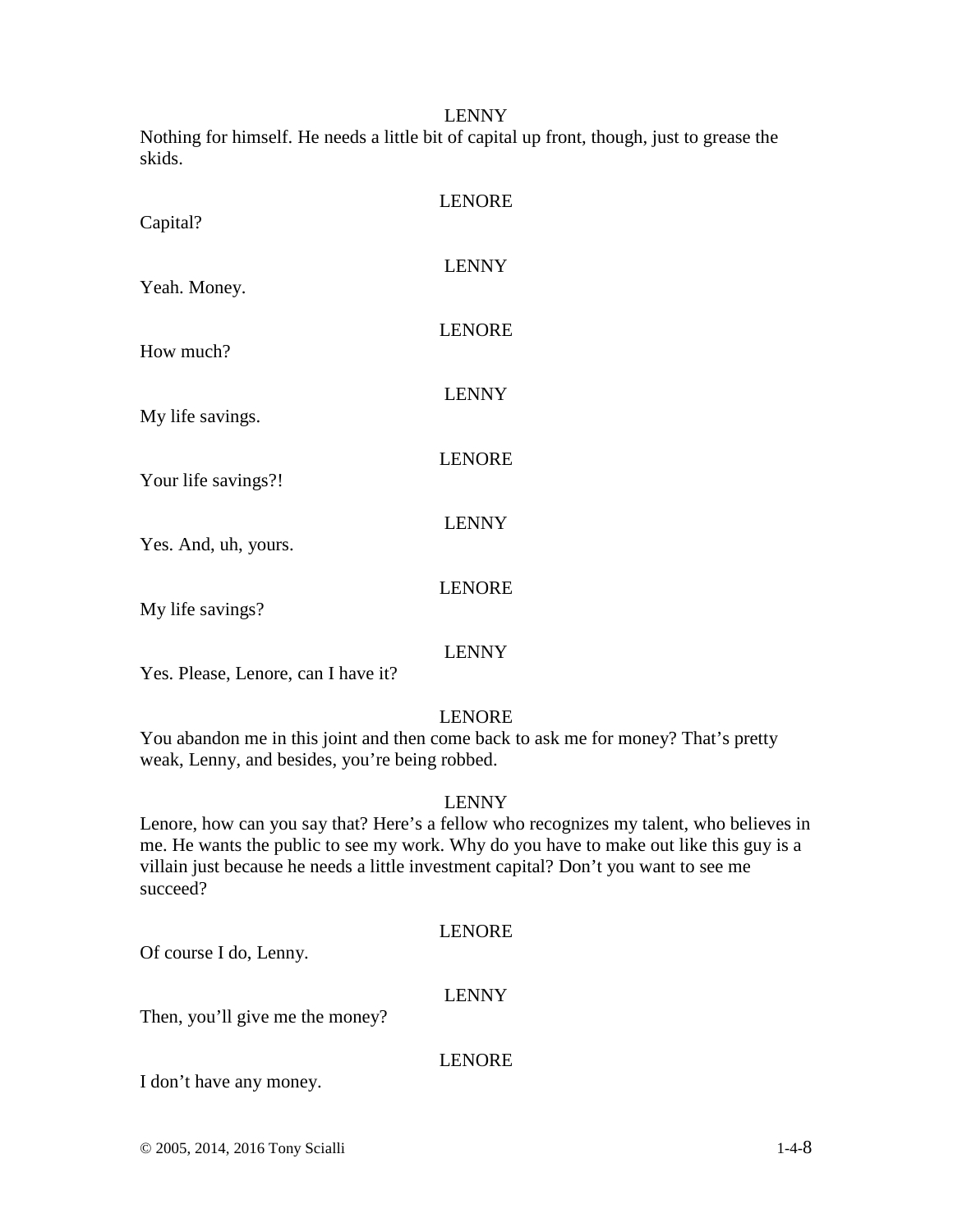It's an investment, Lenore, you'll get it back. Don't be such a tightwad.

### LENORE

(SHE is hurt.)

Lenny, I said I don't have any money. I'm a struggling artist, remember?

#### LENNY

Why are you being so difficult?

#### LENORE

You're not listening to me. I don't have any money. If I had money, I might invest in your show, but not by giving it to some guy named Sparrow-Full-of-Beans.

#### LENNY

Sparrow-Full-of-Chili. Don't be so ignorant.

#### VOICE OFF.

Sparafucile!

#### LENNY

Sparafucile!

### LENORE

 (SHE is horrified.) Sparafucile?! Lenny, he's the villain in *Rigoletto*.

### LENNY

I knew that.

#### LENORE

He'll take your money and leave you with nothing.

### LENNY

After my show is a hit, I'll have plenty of money. You just don't have enough faith in me. You want me to keep on being a nobody like you.

### LENORE

A nobody?

#### (Cue *Shabbily*)

#### LENNY

You heard me. No talent, no future, nobody. I am fulfilling my destiny. I guess your destiny is just to be cute.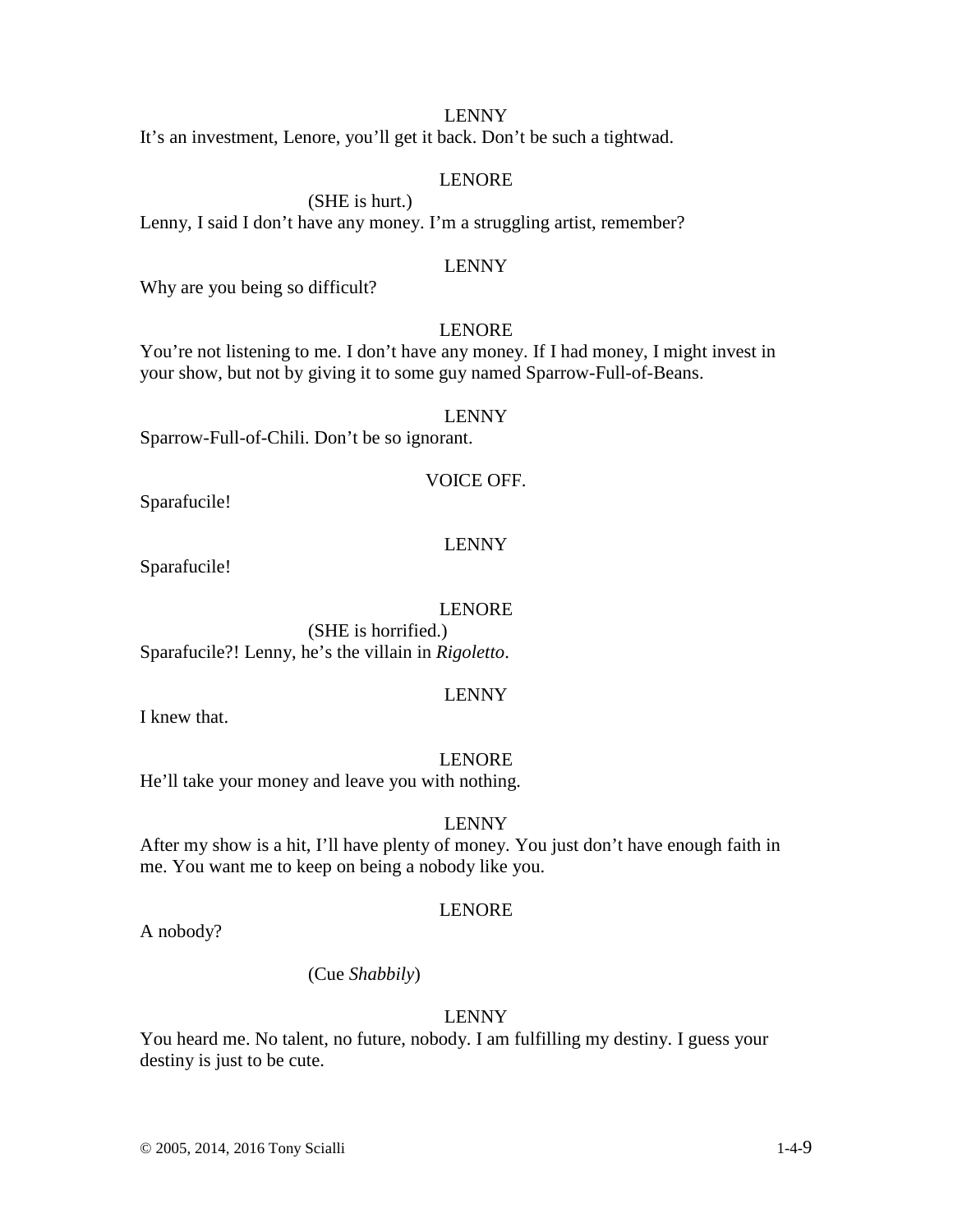#### LENORE

(SHE sings, sad and resigned. Her dream of a relationship with LENNY doesn't look very promising, even to her.) PEOPLE ARE NICE TO BE WITH WHEN THEY ARE KIND TO ME, YOU WERE NOT KIND AT ALL TO ME, YOU TREATED ME SO SHABBILY.

I THOUGHT WE MIGHT MAKE A PAIR, BUT YOU HADN'T GOTTEN THERE, YOU MUST HAVE THOUGHT THAT I WOULDN'T CARE IF YOU TREATED ME SHABBILY.

MAYBE GOOD MANNERS WERE NOT TAUGHT BY YOUR MUM, WHEN YOU WRECKED THE HOPE I HAD THE ANGELS ALL WERE SAD AT YOUR NASTY CRITICISM.

I DON'T KNOW WHAT TO DO NOW, WHY SHOULD I TAKE YOUR ABUSE? I GET THE POINT THAT IT'S NO USE, WHEN YOU TREAT, YOU TREAT ME

(*Spoken*) like sh…shabbily.

(Button.)

I see I'm not the girl for you. I hope your damned show is enough.

(LENORE exits. Cue *It's Enough*)

### LENNY

(HE calls after her, over song intro.)

Having a little trouble with our emotions, are we? And yes, thank you, being the golden boy of Broadway will be quite enough for me.

(The pizza joint opens to Times Square.)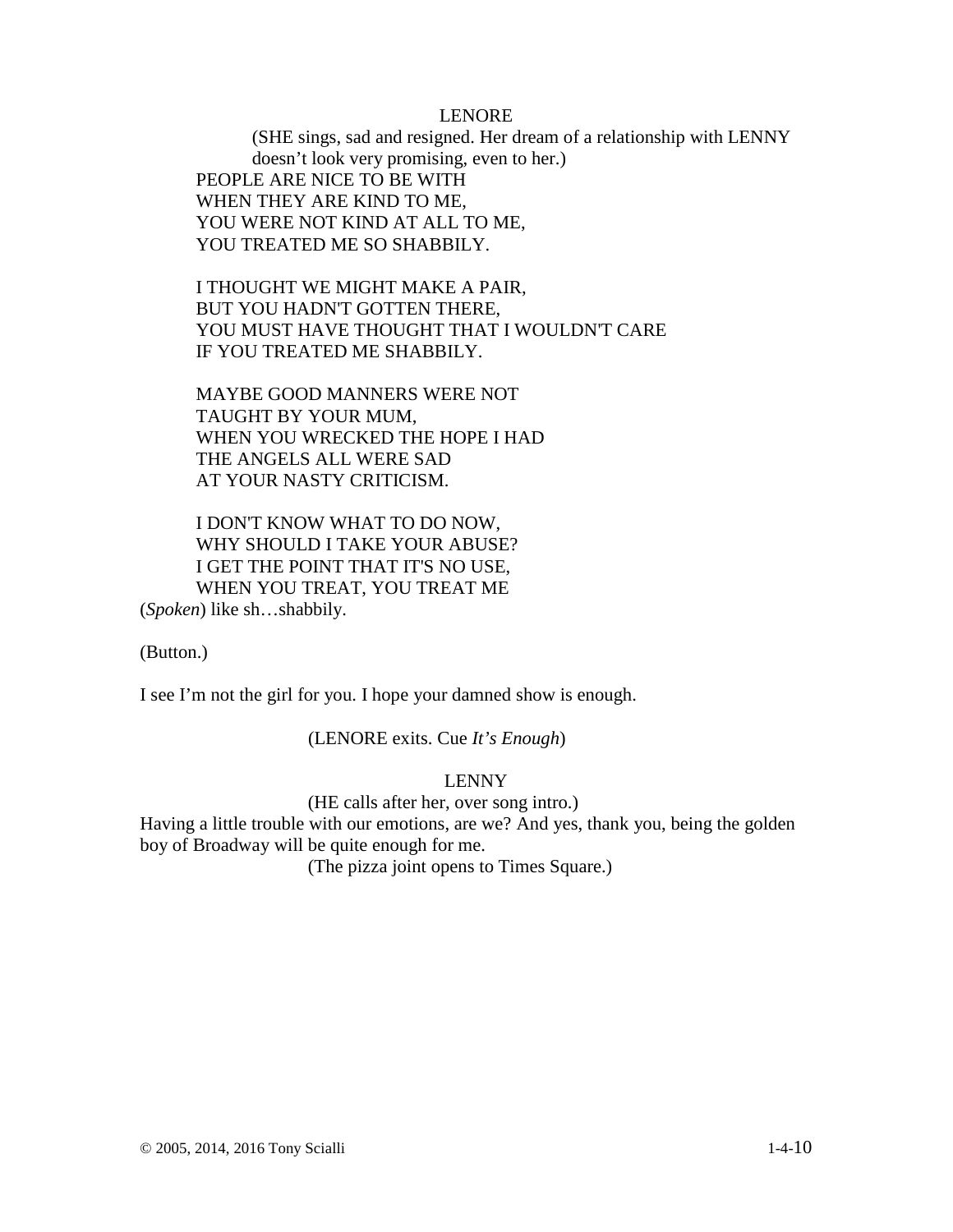Scene 5

(Times Square at night. The CUSTOMERS become PASSERS-BY. The BOSS is standing outside watching LENNY with a scowl.)

#### LENNY.

(HE calls after LENORE)

I don't really need you, do I?

(HE sings.)

IT'S ENOUGH FOR ME TO BE WORLD FAMOUS, TO BE ON THE COVER OF A MAGAZINE, AND IF YOU CAN'T HELP ME GET TO WHERE I WANT TO BE, I HAVE TO WONDER WHY YOU HANG AROUND.

#### **CHORUS**

IT'S ENOUGH FOR HIM TO BE WORLD FAMOUS, TO BE ON THE COVER OF A MAGAZINE, AND IF YOU CAN'T HELP HIM GET TO WHERE HE WANTS TO BE, WE HAVE TO WONDER WHY YOU HANG AROUND.

#### LENNY

IT'S ENOUGH TO HAVE FAME AND FORTUNE, FOR FANS TO WAIT ON LINE TO GET MY AUTOGRAPH, AND IF YOU'RE NOT WAITING TO GET A SOUVENIR OF ME, PERHAPS YOU NEED TO CHANGE YOUR PRIORITIES.

#### BOSS

(HE enters.) IT'S ENOUGH TO BE THE VILLAIN IN THE PLAY TO BE THE ROTTEN SCOUNDREL THAT YOU BOO AND HISS, FOR IF I WERE NOT AROUND, YOU COULD LEAVE AT INTERMISSION, WITH NOTHING IN THE SECOND ACT TO MISS.

### LENNY

IT'S ENOUGH FOR ME TO BE THE TOAST OF BROADWAY, TO BE ANOTHER ROGERS OR A HAMMERSTEIN, BUT IF YOU'RE NOT HUMMING THE HITS THAT I HAVE WRITTEN, YOU MIGHT NOT BE, NOT BE THE GIRL FOR ME.

### LENORE and GENEVIEVE

(THEY enter.)

IT'S NOT ENOUGH TO BE THE WOMAN IN THE SHOW, BEING CUTE IS NOT MY VISION OF MY DESTINY,

### GENEVIEVE BUT IF YOU CAN WAIT A WHILE YOU WILL SEE US TAKING OVER,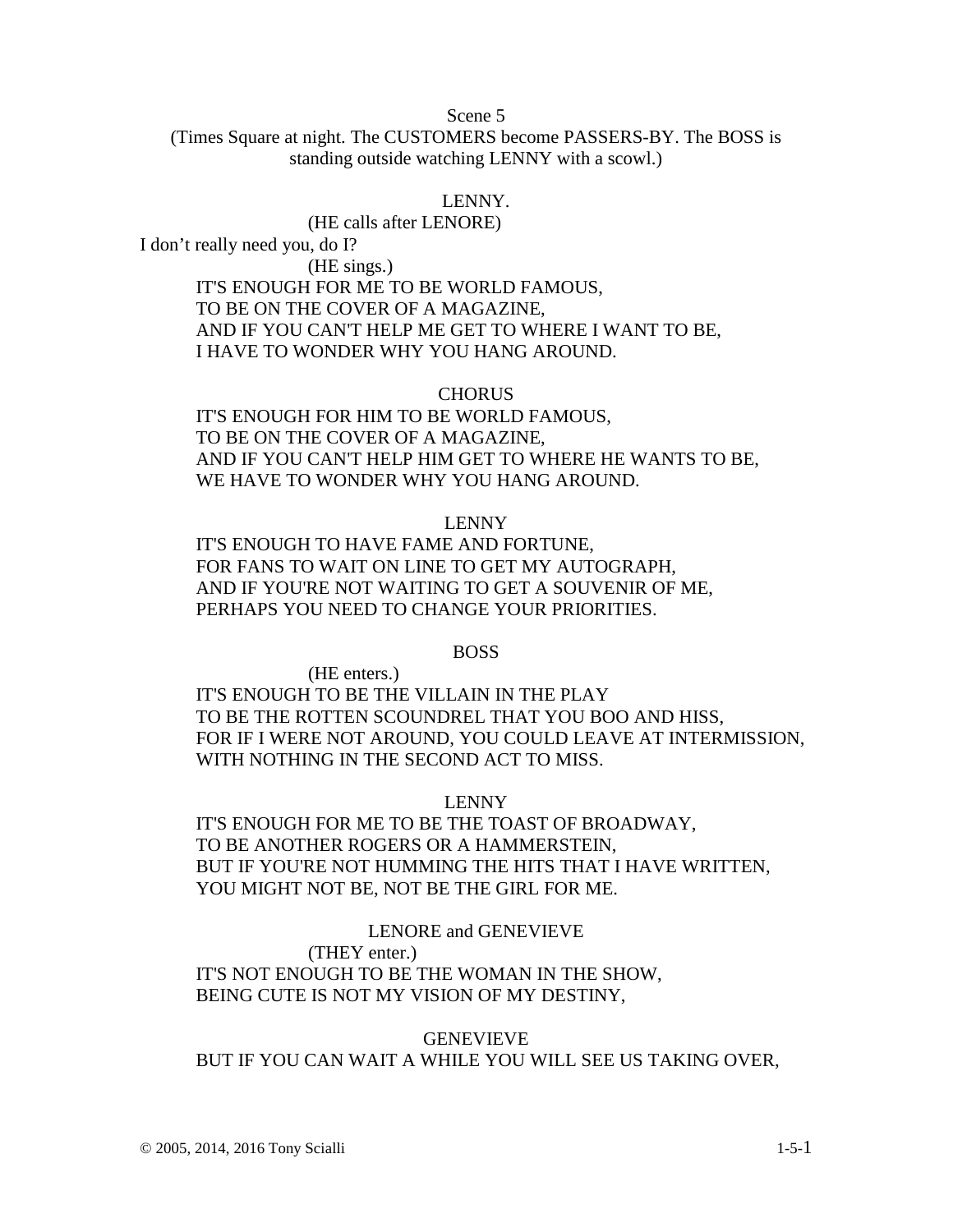#### LENORE and GENEVIEVE

ABUSE IS NOT THE KIND OF LIFE FOR ME.

#### LENNY

IT'S ENOUGH TO BE A MOVER ON THE TOWN WHEN THE LIGHTS ON THE MARQUEE ARE FLASHING DON'T ASK ME TO STAY AT HOME WHEN THE LIGHTS ARE CALLING, LENNY,

I WASN'T MEANT TO LEAD THAT BORING LIFE.

#### **CHORUS**

IT'S ENOUGH TO BE A MOVER ON THE TOWN WHEN THE LIGHTS ON THE MARQUEE ARE FLASHING DON'T ASK HIM TO STAY AT HOME WHEN THE LIGHTS ARE CALLING, LENNY, HE WASN'T MEANT TO LEAD THAT BORING LIFE.

#### LENNY

IT'S ENOUGH FOR ME TO BE WORLD FAMOUS, TO BE ON THE COVER OF A MAGAZINE, AND IF YOU CAN'T HELP ME GET TO WHERE I WANT TO BE, I HAVE TO WONDER WHY YOU HANG AROUND.

CHORUS. HAVE TO WONDER WHY YOU HANG AROUND.

ALL EXCEPT LENNY HAVE TO WONDER WHY I HANG AROUND.

(Button. Blackout.)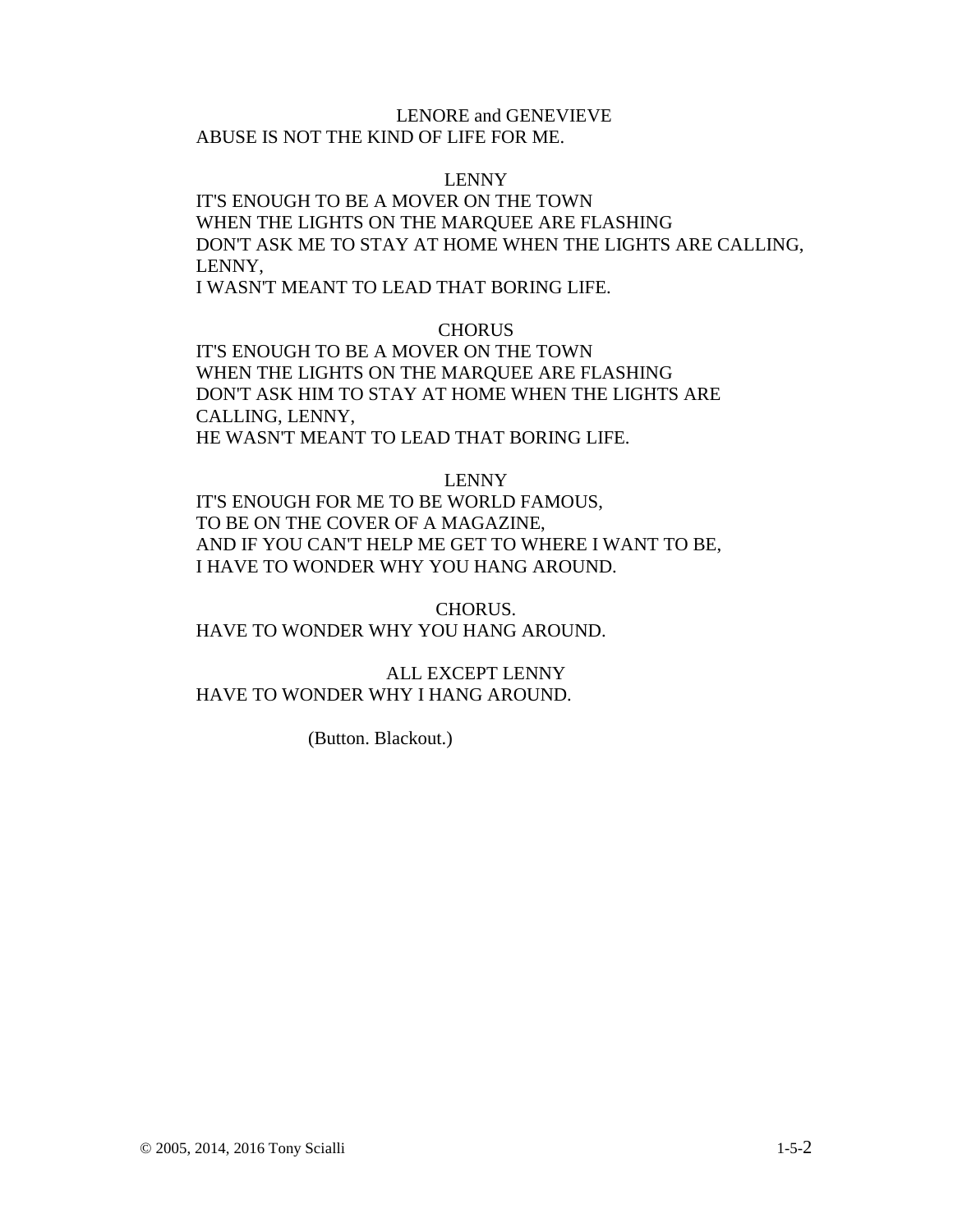Scene 6. The Diner (After hours, LENORE is closing up, wiping the counter. GENEVIEVE enters.)

#### GENEVIEVE

So this is the famous diner.

#### LENORE

We're closing now, can I help you?

#### **GENEVIEVE**

Do you serve imaginary people?

#### LENORE

 (SHE pours a cup of coffee for Genevieve.) I don't see why not. Real people aren't so wonderful.

#### GENEVIEVE

I see you're still mooning over that loser.

#### LENORE

Yes, I'm afraid I've got it pretty badly.

#### **GENEVIEVE**

There are some guys who make loneliness a welcome state of affairs. But you don't see it that way with this guy, do you? It must be a terrible burden.

#### LENORE

Probably no more of a burden than being the product of his imagination.

#### GENEVIEVE

Don't rub it in. Plenty of imaginary characters get to be in the minds of good creative artists, but I have to exist in the mind of an

#### (SHE grimaces in disgust.)

unpleasant and untalented musical theater writer. I sometimes wonder what it would have been like to be Ophelia in the mind of William Shakespeare.

#### LENORE

She killed herself, didn't she?

### **GENEVIEVE**

But she died reciting such great lines. "O, what a noble mind is here o'erthrown." Though I'm not sure why she loved Hamlet. He was a real nut case.

#### LENORE

She just loved him, that's all. It's charming that she would make such a sacrifice to follow her heart.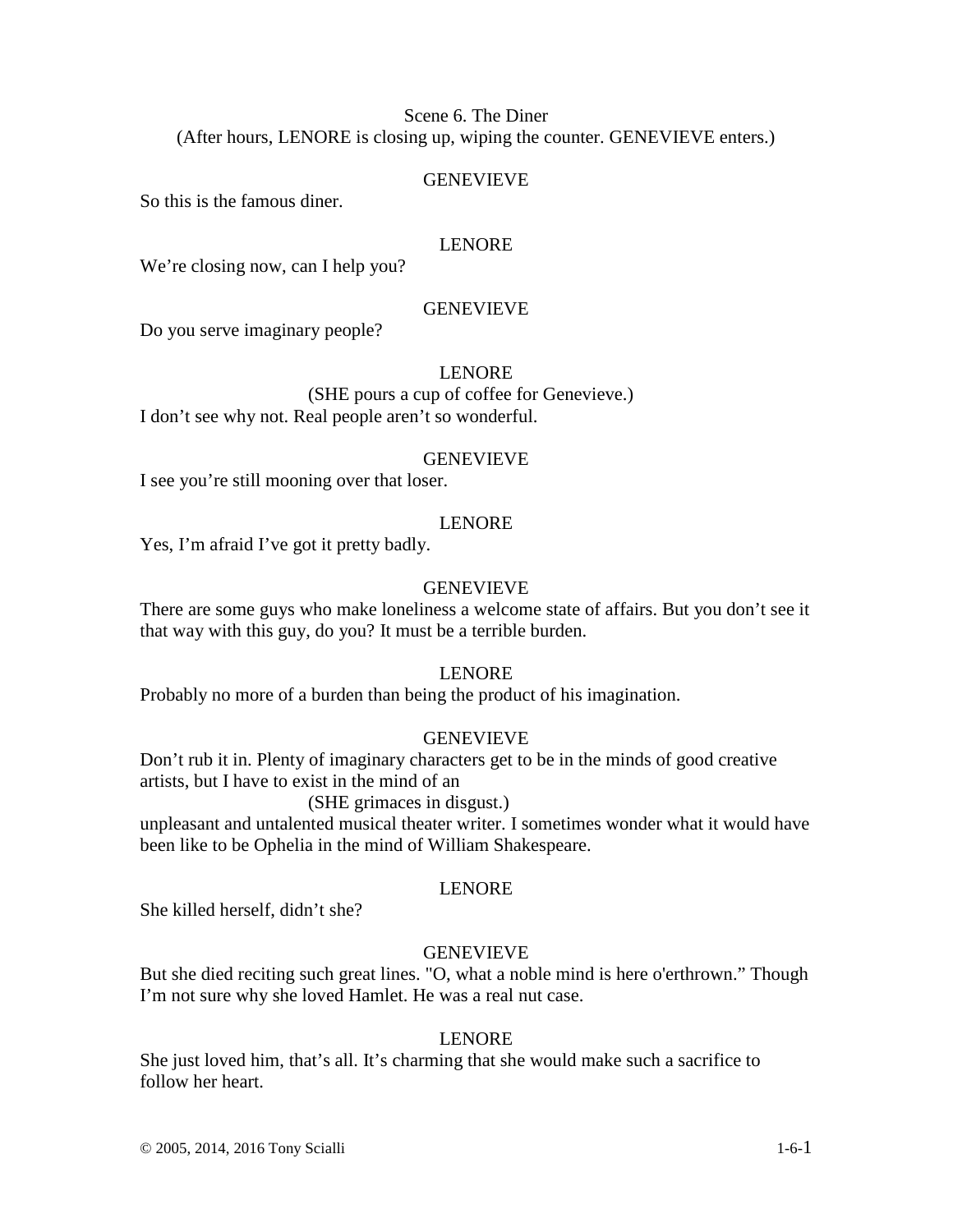## **GENEVIEVE**

You're such a push-over for screwy men.

# LENORE

You think Hamlet was screwy?

# GENEVIEVE

Sure. What did he have going for him, after all? He was good looking, a prince, so what? (Pointing to her head.)

His elevator didn't go all the way to the top floor.

# LENORE

Maybe it was love at first sight.

# **GENEVIEVE**

Love at first sight. Don't make me barf. Love at first sight is just a device used by bad writers who can't come up with a better reason for their heroines to fall for their heroes. Take, for example, that sorry little play of your boyfriend's. I'm supposed to be in love with this cowardly knight who is so dumb that he believes a magic word is going to protect him from being eaten by dragons. Why would I be in love with that kind of a loser? I don't even approve of dragon-killing, a silly macho sport if there ever was one.

# LENORE

So, love at first sight is the only way to explain the attraction?

# GENEVIEVE

Right.

## LENORE

I suppose love at first sight is the explanation for why I've fallen for Lenny. He's a goodlooking guy, and very clever, very literate. He's so sure of himself, something I could never be. I know he isn't very nice to me, but maybe he could learn. I keep waiting for him to friend me on Facebook.

## GENEVIEVE

When you're starving, even the kitchen trash looks like a meal. Honey, you're a woman who doesn't think enough of herself, and he's a man who thinks too much of himself. A bad combination, something only a bad writer would try to pass off as love at first sight. Maybe you should try an imaginary guy. You could invent a man with no propensity for being a cockroach. That would be imagination!

# LENORE

It seems hard to imagine a man with no propensity for being a cockroach.

# **GENEVIEVE**

Well, let's give it a try. I'll help you.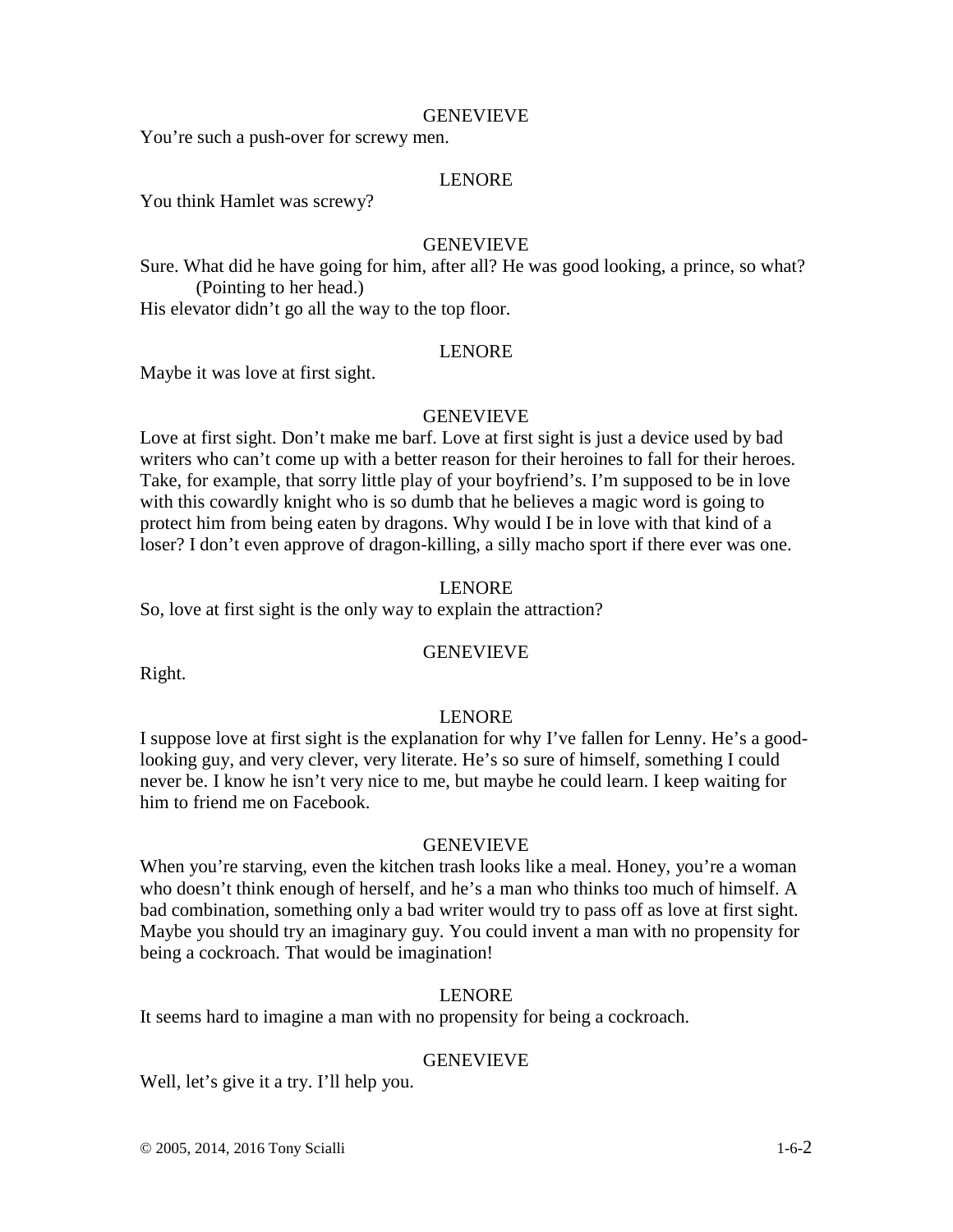#### LENORE

You're such a nice person. You care about me.

# GENEVIEVE

Well, of course I care about you, you're a sweet kid. Now close your eyes and concentrate. What kind of guy would you like.

# LENORE

(SHE closes her eyes, trying to imagine.) Let's see. Someone just like you. I'd like someone kind, considerate. (SHE waits. Nothing happens. SHE opens her eyes.)

Nothing!

# GENEVIEVE

You're reaching too high. Try again.

#### LENORE

(SHE closes her eyes again.)

I'd like a…dancer!

## GENEVIEVE

Now you're talking! Let's get some dancers out here and see if they do anything for you.

(DANCING MAN appears in leotards, doing stunts around the stage.)

# LENORE

Something of a show-off, isn't he?

(Cue *Dance with Me*. GENEVIEV dismisses the DANCING MAN with a wave of her hand, and HE exits. During this sequence, Genevieve calls out different kinds of men, who enter, dance with Lenore, and are then dismissed.)

## GENEVIEVE

You're right. Let's try a different type of guy. How about an athlete?

## (ATHLETE enters, dances with Lenore.)

# LENORE

It's not going to work. I would be too jealous of his body,

# (ATHLETE exists.)

## **GENEVIEVE**

A chef?

© 2005, 2014, 2016 Tony Scialli 1-6-3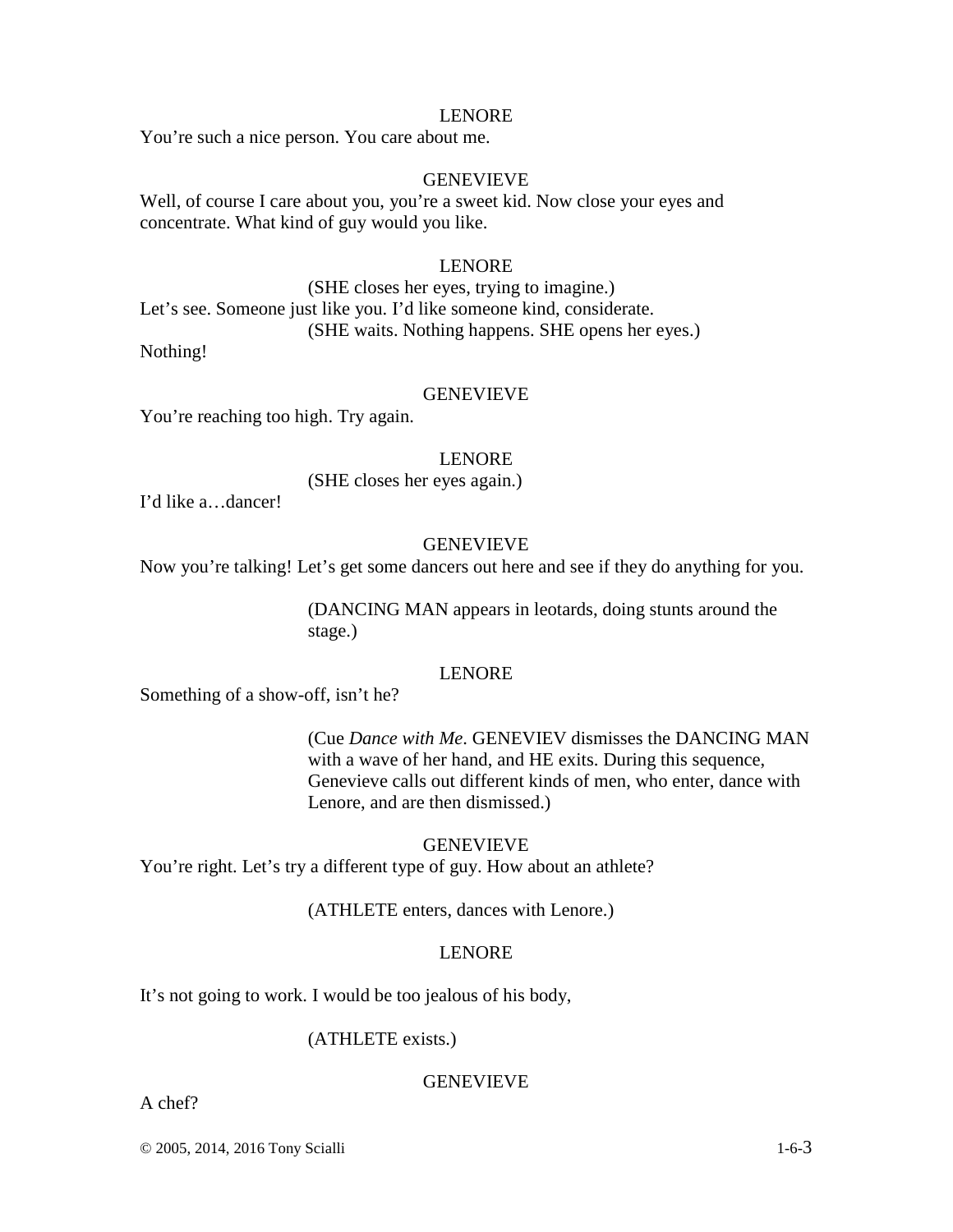(CHEF enters, dances with LENORE.)

# LENORE

Not bad, but I'd probably have to do the dishes, and I don't want to put on weight.

(CHEF exits.)

## GENEVIEVE

Maybe a construction worker.

## (CONSTRUCTION WORKER enters, dances with LENORE.)

#### LENORE

No, they're too noisy early in the morning.

# (CONSTRUCTION WORKER exits.)

#### GENEVIEVE

I know, a doctor.

(DOCTOR enters, dances with LENORE.)

#### LENORE

I don't want anyone who knows my anatomy better than I do.

## (DOCTOR exits.)

#### GENEVIEVE

An accountant?

(ACCOUNTANT enters, dances with LENORE.)

# LENORE

He could do my taxes for me but not much else.

## (ACCOUNTANT exits.)

#### GENEVIEVE

A banker!

# (BANKER enters, dances with LENORE.)

#### LENORE

Too stiff. And not in the right places.

## (BANKER exits.)

© 2005, 2014, 2016 Tony Scialli 1-6-4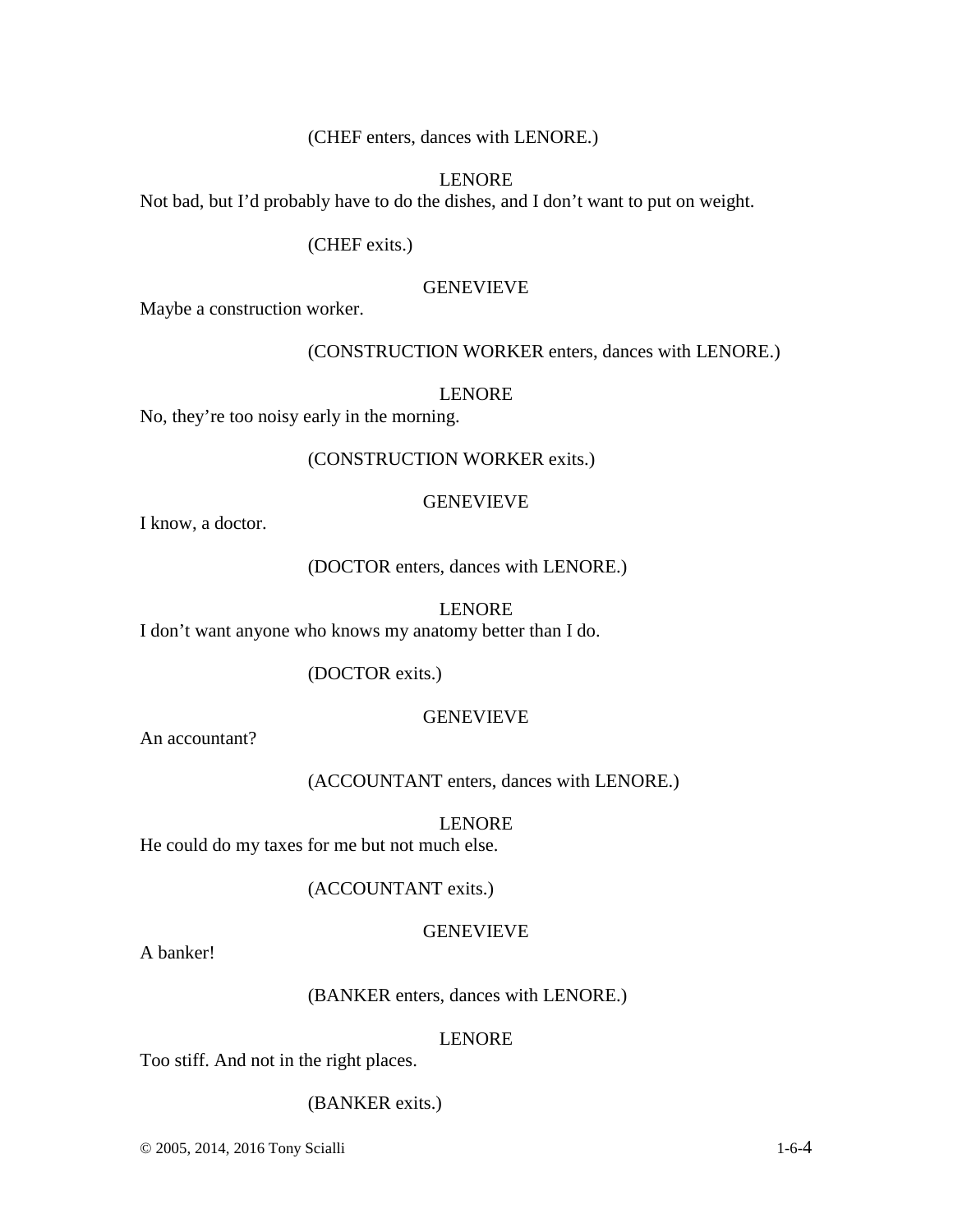# GENEVIEVE

I've got it! A lawyer!

# LENORE

(LENORE throws up her hands to GENEVIEVE and the orchestra.)

Stop the music! We're not even going there. I don't think I need an imaginary man. Maybe I need an imaginary woman.

> (The music restarts slowly as LENORE approaches GENEVIEVE, takes her by the hands, and begins to dance with her. At the end of the dance, LENORE kisses Genevieve on the lips. GENEVIEVE does not respond.)

# LENORE

Lenny who?

(SHE sings.) I THOUGHT THAT MY CHANCES AT LOVE HAD BEEN BLOWN, NOW YOU SHOW ME SOMETHING I'VE NEVER BEEN SHOWN, I MIGHT WANT TO STAY FOREVER. IF YOU'RE GONNA BE SO SWEET TO ME.

IF YOU'RE GONNA STAND THERE AND BE CUTE ALL DAY, DON'T BE TOO SURPRISED IF I GET CARRIED AWAY, YOU CAN BE MY LOVE FOREVER, IF YOU THINK THAT'S WHAT YOU WANT TO BE.

YOU NEVER KNOW WHEN YOUR LOVE WILL APPEAR, SO DON'T LIVE IN FEAR WHEN SHE'S NEAR, KEEP YOUR ENGINE IN HIGH GEAR.

I WAS NOT AWARE OF WHAT WAS POSSIBLE HERE, I HAVE A NEW NOTION OF ACCEPTABLE, DEAR, EVEN THOUGH YOU'RE IMAGINARY, I CAN'T IMAGINE WHERE I'D RATHER BE, CAN'T IMAGINE WHERE I'D RATHER BE.

# **GENEVIEVE**

What is it with you real people? You've all got the hots for me. YOU ARE SWEET AND I WOULD LIKE TO GIVE YOU A HAND, BUT HAVING A RELATIONSHIP WAS NOT WHAT I PLANNED, I CAN BE YOUR FRIEND AND ALLY IF MY HELP WILL HELP TO SET YOU FREE. Let's work on getting you into a real relationship. With a real person.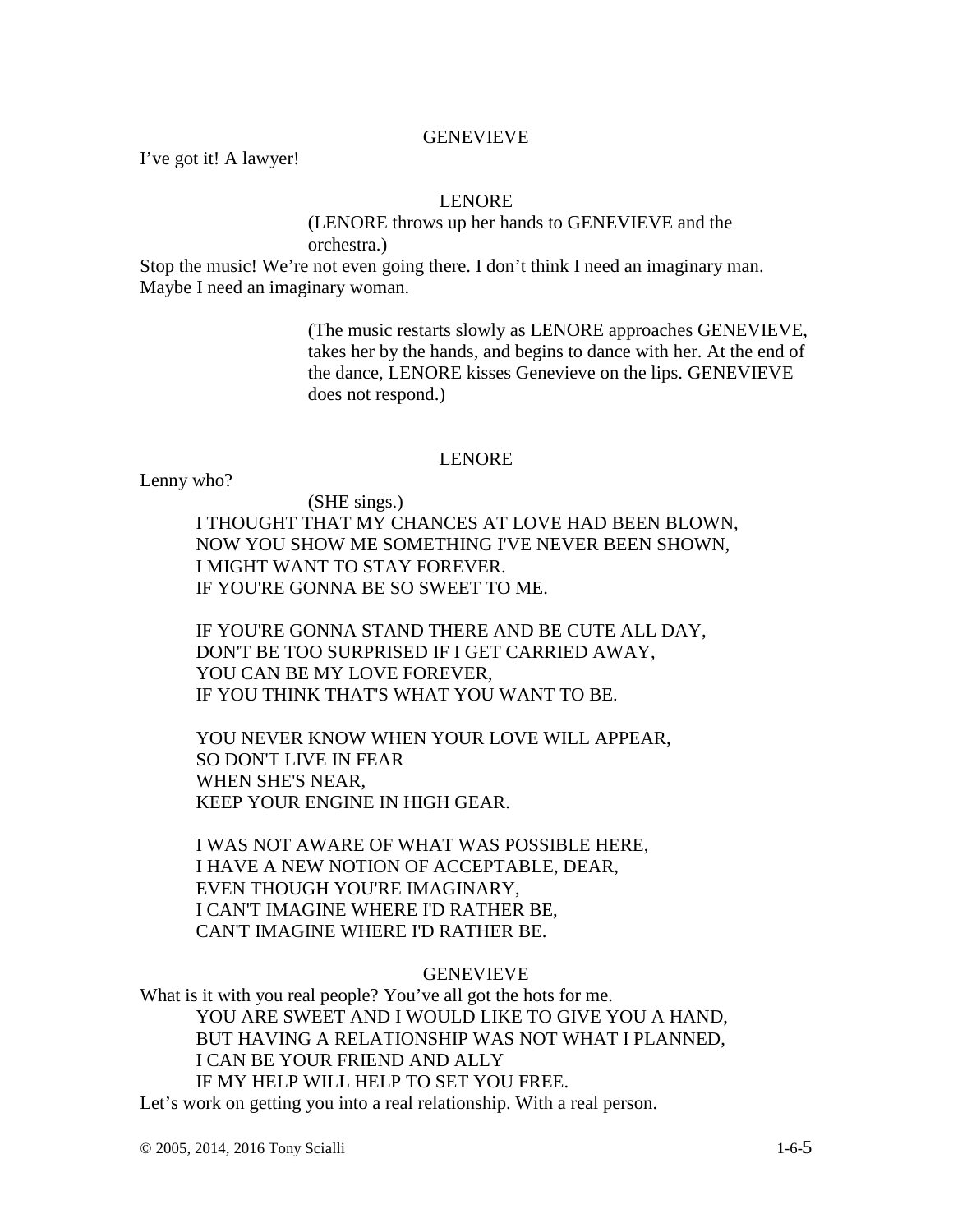# LENORE

Do you think Lenny is a real person?

# **GENEVIEVE**

Hard to say. Maybe not yet, but give me a little time with him.

# LENORE

I'm just so angry with him right now. I don't want to talk to him.

# GENEVIEVE

Honey, you can't talk to men, anyway. Men don't know how to talk, except maybe about sports. If you want to talk, you need a girlfriend. May be we can find you a man with a strong feminine side to talk to. But for now, you can talk to me.

I WOULD LIKE TO SEE YOU FIND THE RIGHT KIND OF MAN, THOUGH IT WON'T BE EASY, I WILL DO WHAT I CAN, KEEP YOUR HEAD UP, KEEP ON SMILING, AND WE'LL FIND OUT WHAT WAS MEANT TO BE.

LENORE and GENEVIEVE YOU NEVER KNOW WHEN YOUR LOVE WILL APPEAR, SO DON'T LIVE IN FEAR WHEN HE'S NEAR, KEEP YOUR ENGINES IN HIGH GEAR.

(Button.)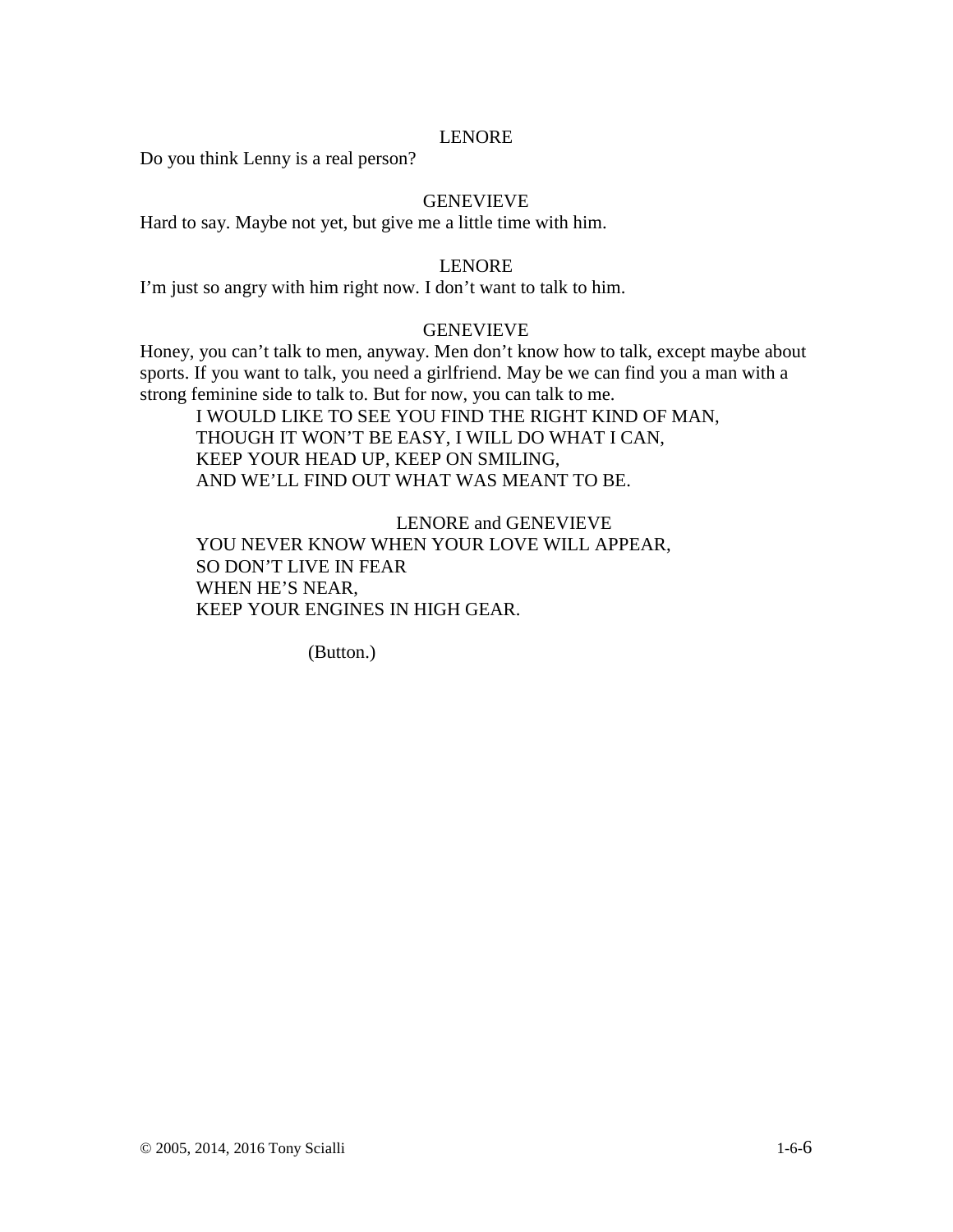# Scene 7. The diner. (Daytime, the place is full. LENNY is serving.)

# LENNY

Good news, everyone. I found some money to get my show started.

# CUSTOMER 1

Good job, Lenny. What'd ya do, rob a bank?

# CUSTOMER 2

Did you have a bake sale?

# CUSTOMER 3

Or maybe the Gates Foundation mistook your show for a tropical disease and threw some money at it.

#### LENNY

No, I got the money the old fashioned way.

# CUSTOMER 2

You worked for it?

# LENNY

No, I got it from my parents. I told them I might have to come home to live if I couldn't get this show off the ground. I had the money the next day.

(LENORE enters, sullen.)

## LENNY

Hey, Lenore. I thought you'd like to know, I found some money for my show.

## LENORE

(She is hostile.)

That's nice.

(Under her breath)

Cretin.

# LENNY

Aren't you happy for me?

# LENORE

Frankly, I don't care. Why would I care if a (beat, then derisively) waiter like you found some money?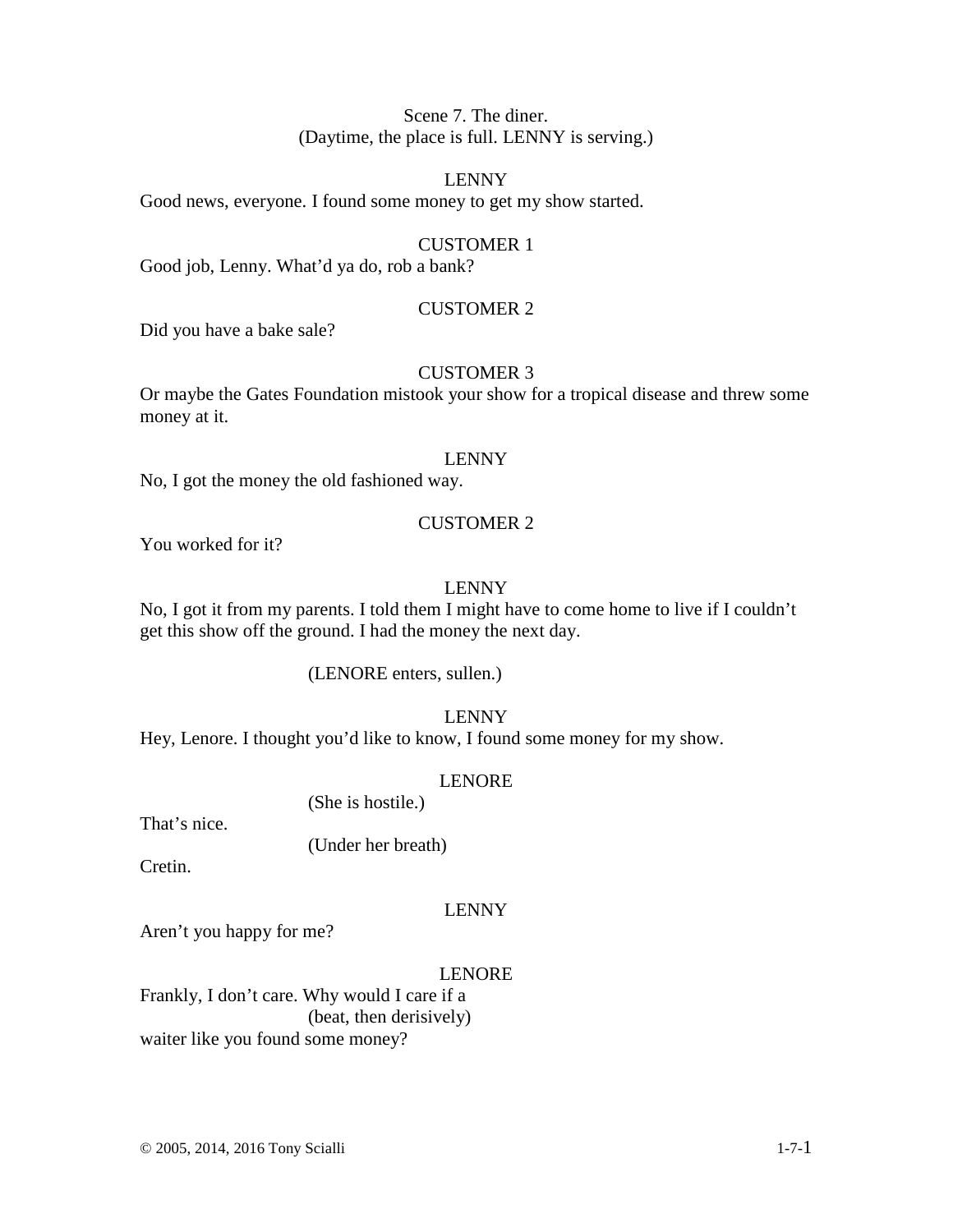# LENNY

Give me a break, Lenore. I've had a rough day. You're irritable just like my leading lady Genevieve. My real girlfriend and my imaginary girlfriend are both nuts. There must be some major hormone storm coming in.

# LENORE

Why don't you just stop with the inane comments? I'm not your real girlfriend, and she's not your imaginary girlfriend. She's my imaginary girlfriend. Someone who cares about me and is kind to me. I like her a lot, I don't even care that she's not real.

## LENNY

What in the world are you talking about?

## BOSS

#### (HE calls from offstage.)

What are you both talking about? All I hear anymore is talking. How about less chatter and more clatter?

(LENORE and LENNY clatter some dishes while they talk.)

# LENORE

I guess I'm just a sucker for someone who treats me nicely. Which so far has not been you. You wouldn't understand. You're impaired.

#### LENNY

You're still sore because I asked you for money?

## LENORE

You think this is about the money?

#### LENNY

Yeah. Why else would you be so worked up? Why are you so hostile?

## LENORE

You have no respect for me, as an artist or as a person. Did it ever enter your mind that I might have been in love with you?

## LENNY

I never thought about it. Why would you be in love with me?

#### LENORE

(SHE takes off her apron and throws it down.)

That's a good question.

(Motioning to the audience)

All these people have been wondering about that exact same question for 35 minutes. And we still just don't know.

(SHE exits*.*)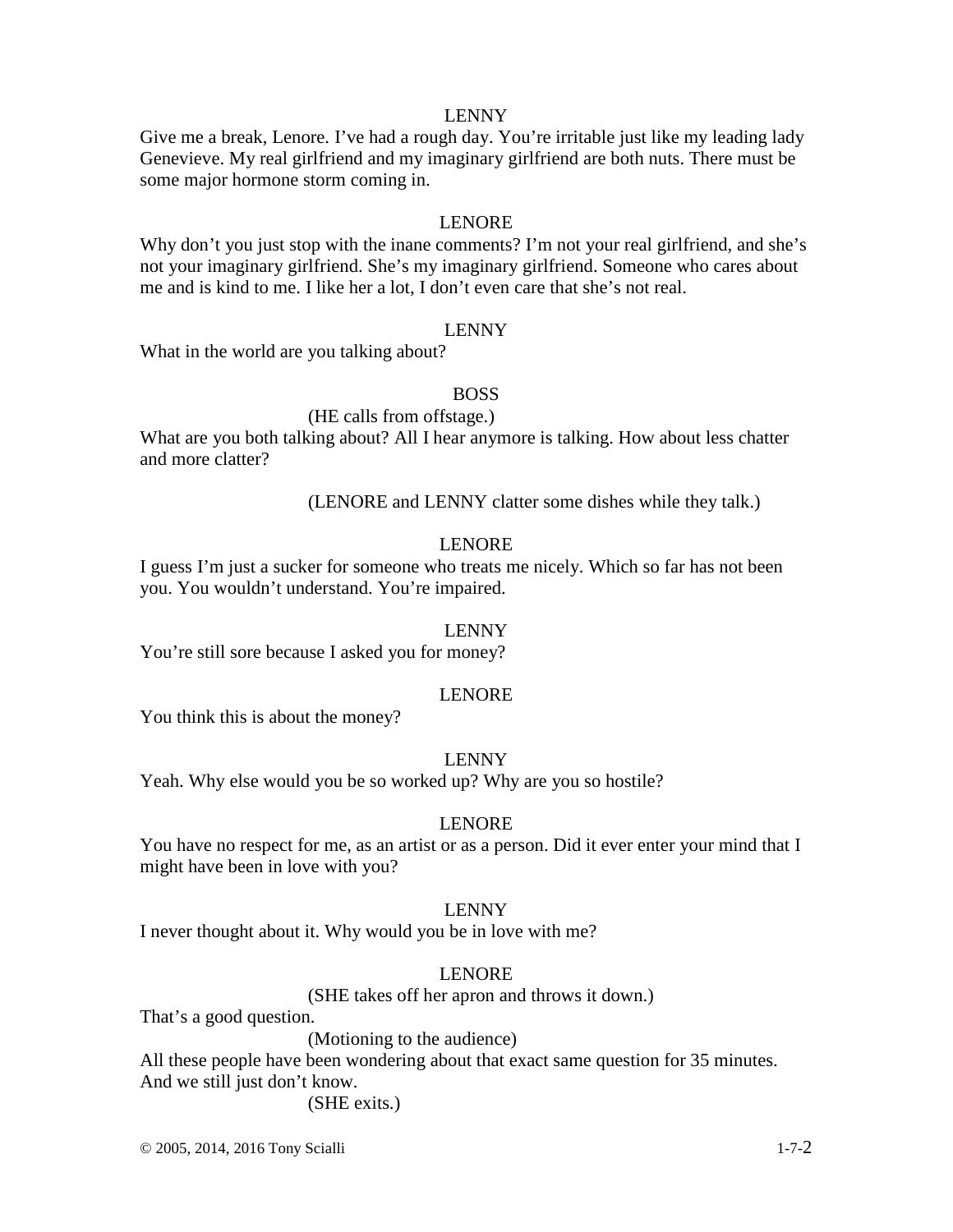## BOSS

What the hell is going on out here? Could you try serving the customers instead of annoying the workers? I know work is an alien concept to you, but humor me. Give it a shot.

# LENNY

Now, boss, don't get on me. Everyone is getting on me today.

## BOSS

Why shouldn't I get on you? I was under the impression I was paying you to serve the customers. Did I get the wrong idea? Was I perhaps paying you to be the floor show?

## LENNY

I don't appreciate the sarcasm. I'm a sensitive artist, and my feelings are easily hurt.

## BOSS

A sensitive artist! Thousands of waiters in the city of New York, and I get a sensitive artist!

## LENNY

You know, when my show is a hit and my name is in lights, those double-decker tour buses will be stopping in front of your diner to show people where I started. You'll be grateful I was here. If you're nice to me, I'll even give you a signed photograph to hang on the wall.

# BOSS

Yeah, that would be swell. I could use something to cover that nasty stain where I whacked the biggest cockroach I ever saw. That is, until you showed up.

## LENNY

What a place! No-one appreciates me here.

(cue *Appreciation*; LENNY sings.) I WANT A LITTLE APPRECIATION, PEOPLE CAN SIMPLY GET OFF MY BACK, I'M SO TIRED OF HEARING HOW POORLY I'M DOING MY JOB, WHY DON'T YOU FOCUS ON WHAT A GOOD GUY I AM INSTEAD OF HOW I'M A SLOB?

I CRAVE THE SAME APPRECIATION THAT YOU WOULD GIVE TO A FAITHFUL MUTT, I DON'T GET A KIND WORD, NO MATTER HOW HARD I TRY, IF YOU DO NOT HAVE NICE THINGS TO SAY TO ME, WHY DON'T YOU KEEP YOUR MOUTH SHUT?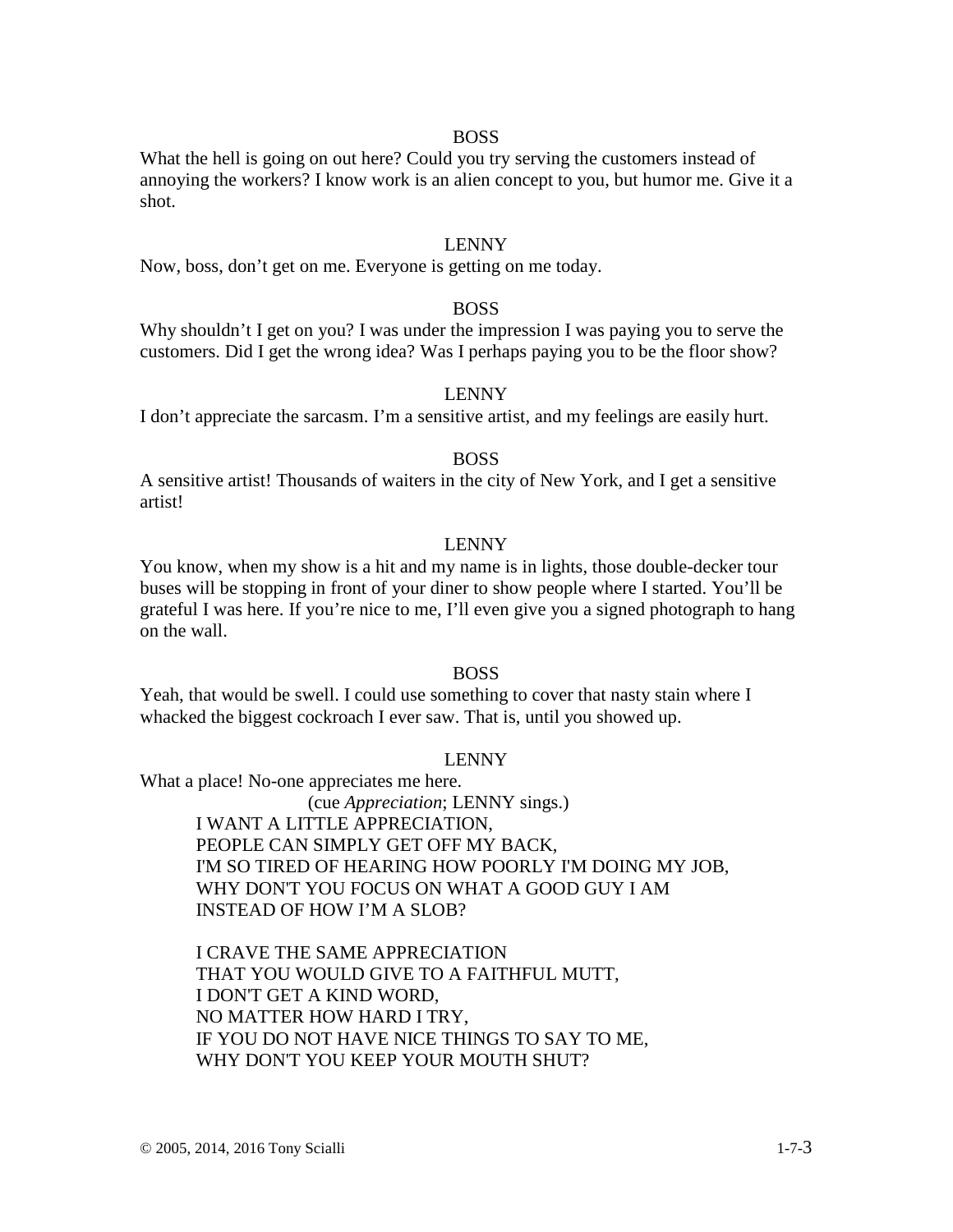# **CHORUS**

HE CRAVES THE SAME APPRECIATION THAT YOU WOULD GIVE TO YOUR LITTLE MUTT, HE DON'T HEAR NO KIND WORDS, NO MATTER IF HARDLY HE TRIES, IF YOU DO NOT HAVE NICE THINGS TO SAY TO HIM, YOU OUGHT TO KEEP YOUR MOUTH SHUT.

# LENNY AND CHORUS WITHOUT A SHRED OF APPRECIATION, LIFE'S JUST A ROYAL PAIN IN THE TAIL, I DON'T KNOW WHY I KEEP TRYING TO MAKE YOU AWARE OF MY WORTH, IF YOU WOULD WAKE UP AND SEE WHAT A STAR I AM, YOU WOULDN'T BE SUCH A JERK.

#### LENNY

YOU DON'T RESPECT ME NO HOW, NOWHERE, I AM AN ARTIST, I NEED BETTER CARE.

## BOSS AND CHORUS

I'D LIKE TO EXPRESS MY APPRECIATION FOR BEING ALLOWED TO PAY YOU A WAGE EVEN THOUGH YOU DO LITTLE WORK, AN ARTIST SHOULD GET BETTER CARE, CUSTOMERS DINING WHILE LENNY IS WHINING, NOW HOW COULD I THINK THAT WAS FAIR?

BOSS

I NEEDED A WAITER WHEN YOU WERE HIRED, BUT YOU'RE JUST AN ARTIST SO NOW YOU'RE FIRED.

## LENNY

Huh? Fired? How? Why? Oh, screw it.

## LENNY AND CHORUS

I CRAVE THE SAME APPRECIATION THAT YOU WOULD GIVE TO A FAITHFUL MUTT, I DON'T GET A KIND WORD, NO MATTER HOW HARD I TRY, IF YOU DO NOT HAVE NICE THINGS TO SAY TO ME, WHY DON'T YOU KEEP YOUR MOUTH SHUT? YOU OUGHT TO KEEP YOUR MOUTH. YOU OUGHT TO KEEP YOUR MOUTH SHUT.

(Button. Curtain. End of Act 1.)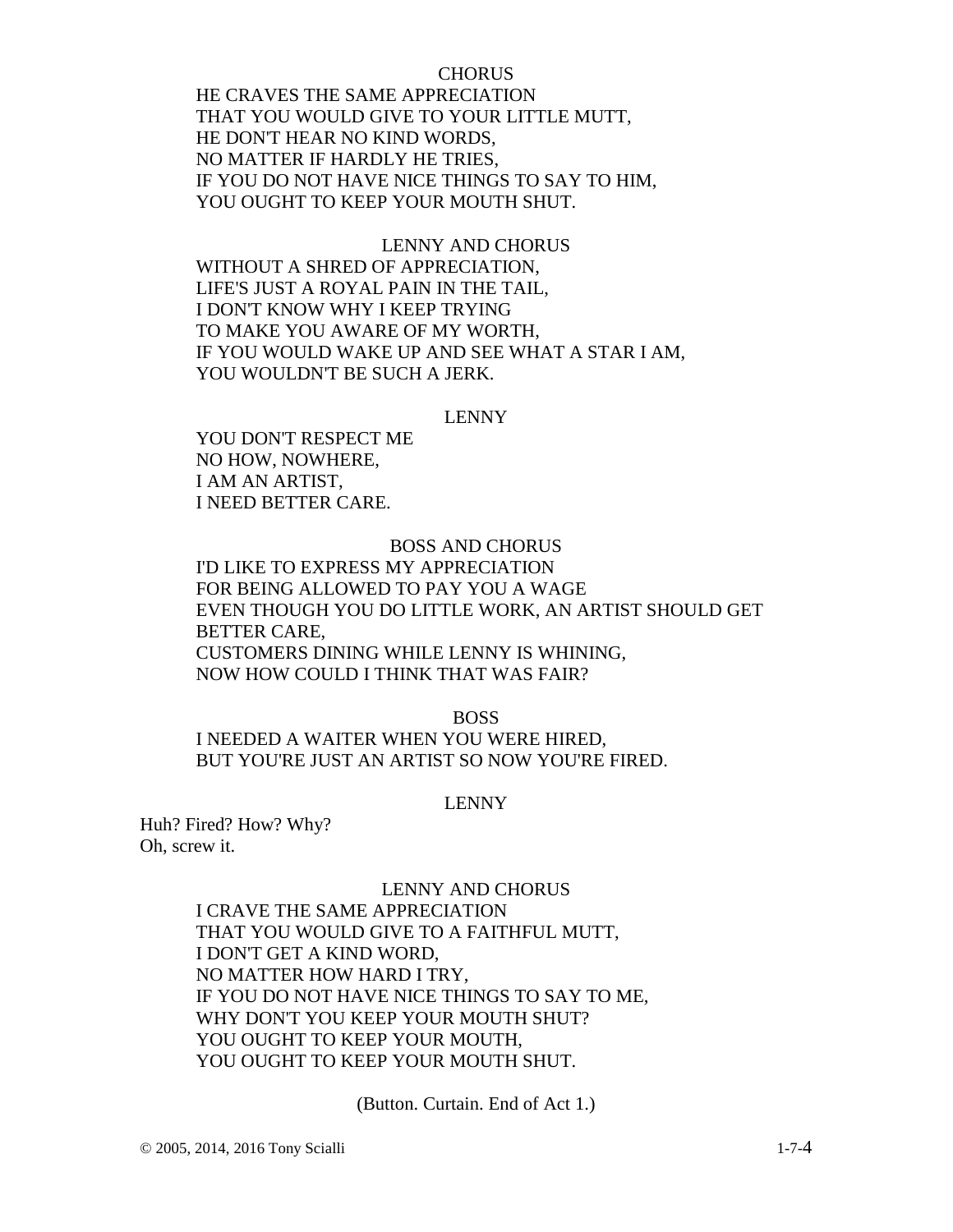# Act 2.

Scene 1. The Diner (The curtain rises on the BOSS serving the CUSTOMERS.) (Cue *Every Story.*)

#### BOSS

Now for a little quality time with the star of the show, me. I AM THE BAD BOY OF THE SHOW, A NASTY SHIT DOWN TO MY SHORTS, (He drops his pants to show nasty shorts.) I'M A SATANIC DYNAMO, I'LL CLUB A BABY SEAL FOR SPORT.



# CHORUS

#### OH AH AH OW

# OH YOU SHOULD BE GLAD THAT I'M ON THE STAGE, I'LL KEEP THE PLOT FROM GETTING SLOW,

## CUSTOMER

Too late.

## BOSS

THOUGH I DON'T GET A LIVING WAGE, THIS HERO BUS'NESS I'LL STEAL THE SHOW. **BECAUSE** 

## **CHORUS**

BECAUSE

## BOSS

**BECAUSE** 

# CHORUS

BECAUSE BECAUSE BECAUSE OF THE HORRIBLE THINGS HE DOES.

### BOSS

When I'm done with Lenny you may even like him. In the end, this story will be just like every story ever written.

YES, YES, YES, OH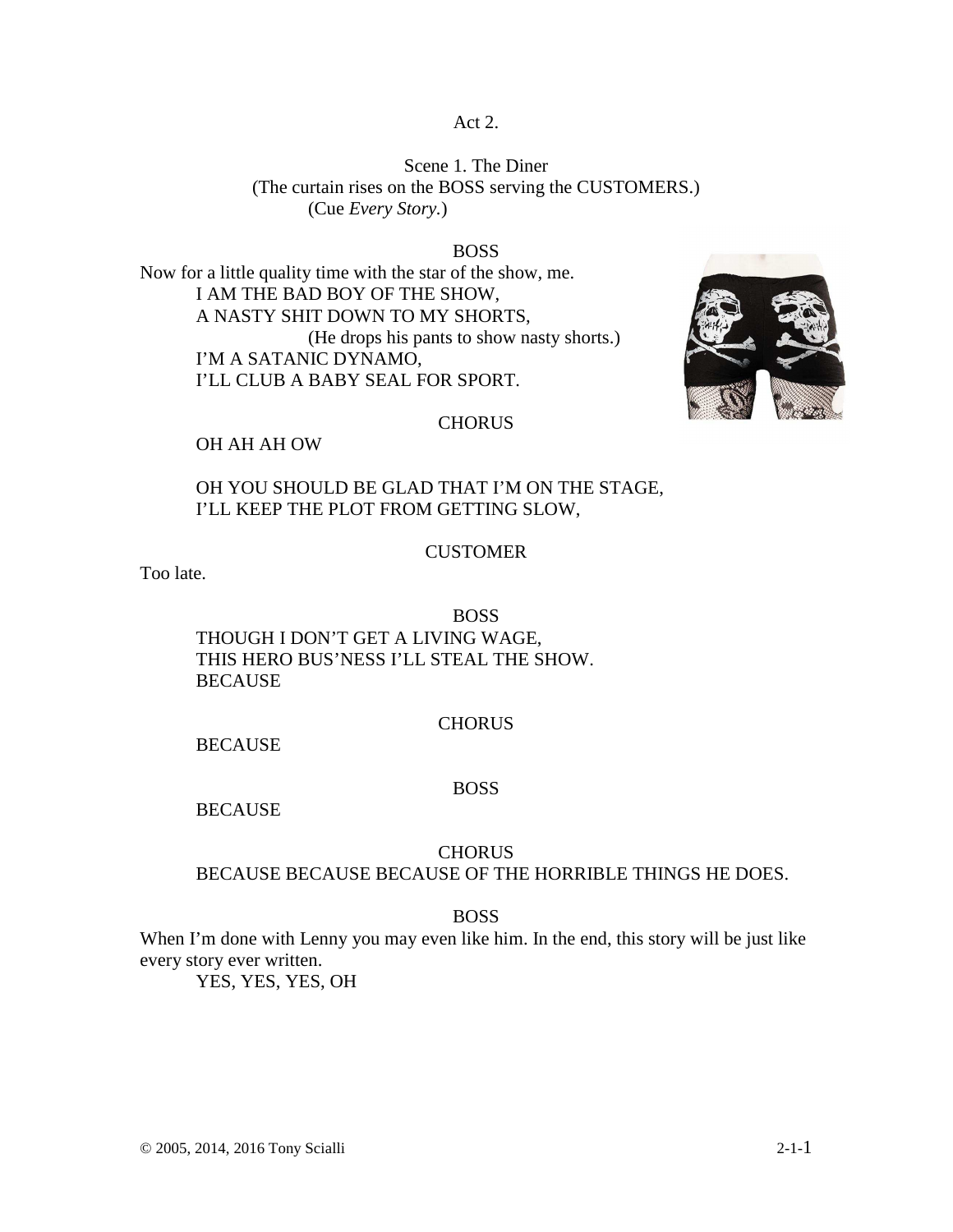| <b>BOSS</b>                                        | CHORUS.                        |
|----------------------------------------------------|--------------------------------|
| <b>EVERY STORY WRITTEN</b>                         | AH AH AH AH                    |
| SINCE OUR TIME ON EARTH BEGAN                      | AH OW SO BAD SO LONG AGO,      |
| <b>HAS A SIMPLE GOOD GUY</b>                       | GOOD 'N BAD 'N GOOD 'N BAD     |
| AND ALL THE BAD GUYS RAN,                          | GOOD 'N BAD 'N GOOD 'N BAD     |
|                                                    | GOOD 'N BAD 'N GOOD 'N BAD     |
|                                                    | GOOD 'N BAD 'N GOOD 'N BAD     |
|                                                    | SO BAD THAT'S GOOD FOR BAD,    |
| EVEN THOUGH THE HERO IS THE                        | WHY O WHY O WHY O WHY O        |
| <b>FAV'RITE OF THE FANS</b>                        | WHY O WHY O WHY                |
|                                                    | <b>I REALLY HATE THAT GUY</b>  |
| ONLY WITH A VILLAIN DOES THE                       | AH AH AH AH AH AH              |
| STORY HAVE A CHANCE.                               | WE REALLY WANT A CHANCE.       |
|                                                    |                                |
| IF YOU THOUGHT BRUTUS WAS A RAT,                   | <b>ETTU</b>                    |
| AND ALMAVIVA WAS A BUM,                            | <b>BRUTE</b>                   |
| <b>JUST TAKE THOSE BAD BOYS FROM</b>               | <b>SHIT SHORTS</b>             |
| THE PLOT,                                          |                                |
| YOU'LL GET A SHOW THAT LEAVES                      | OH NO OH NO OH OH              |
| YOU NUMB                                           |                                |
| OH YOU SHOULD HOORAY FOR                           | <b>HOORAY</b>                  |
| FAGAN, SCAR, JAVERT<br>FOR PALPATINE AND VOLDEMORT | <b>AVADA KEDAVRA</b>           |
| FOR IF THE VILLAIN WERE NOT THERE                  | <b>RIGHT</b>                   |
| THE HERO'D BE OF NO IMPORT                         |                                |
| <b>BECAUSE</b>                                     | <b>BECAUSE</b>                 |
| <b>BECAUSE OF THE HORRIBLE THINGS I</b>            |                                |
| DOES,                                              |                                |
| <b>VIRTUE IN A HERO</b>                            | VADER, BAD HORSE, DOCTOR NO,   |
| <b>MAKES HIM NOTHING BUT A PEST</b>                | <b>RUMPELSTILTSKIN</b>         |
|                                                    | <b>JUST LIKE A LITTLE BUG</b>  |
| HEROES HAVE THE GOOD IDEALS                        | SAURON, KHAN, AND MORIARTY     |
| THEY THINK THEY'RE BETTER THAN                     | <b>SWEENEY TODD</b>            |
| <b>THE REST</b>                                    |                                |
|                                                    | IT'S LIKE THEY JUST DON'T KNOW |
| <b>TAKE AWAY THE VILLAIN</b>                       | JEAN BAPTISTE EMANNUEL ZORG,   |
| AND YOU HAVEN'T GOT A SHOW                         | AZRIEL,                        |
|                                                    | WE REALLY WANT A SHOW          |
|                                                    | VADER, BAD HORSE, DOCTOR NO,   |
|                                                    | RUMPELSTILTSKIN, YEAH!         |
| BUM BA CHICKITAH BAH BA NOW,                       | BUM BA CHICKITAH BAH BA NOW,   |
|                                                    | AURON, KHAN, AND MORIARTY,     |
|                                                    | <b>SWEENEY TOOD</b>            |
| BOP BOP BOP BOP BAH DOO BAH DOO                    | BOP BOP BOP BOP BAH DOO BAH    |
| <b>BAH</b>                                         | <b>DOO BAH</b>                 |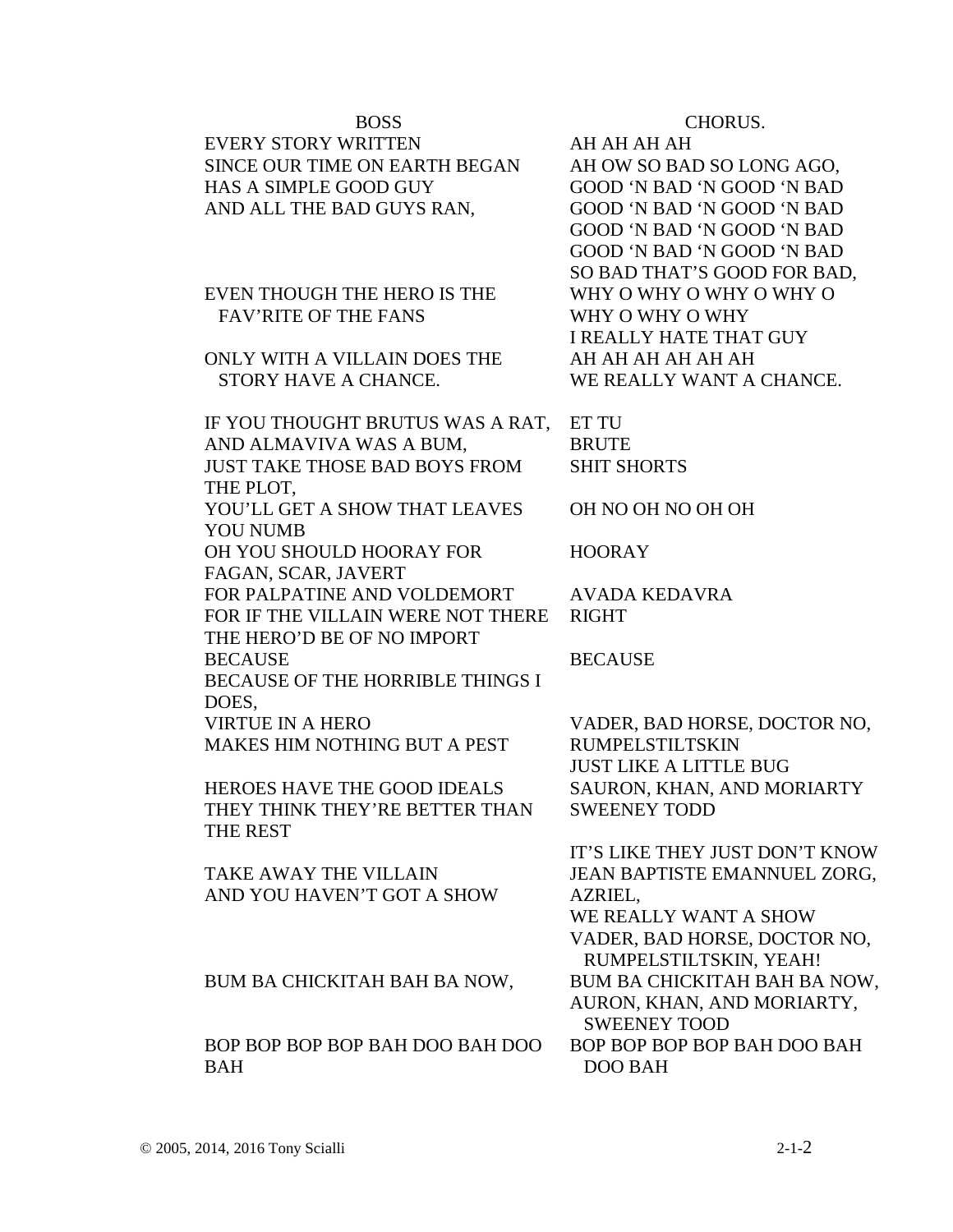| <b>BOSS</b>                  | CHORUS.                             |
|------------------------------|-------------------------------------|
|                              | JEAN BAPTISTE EMANNUEL ZORG,        |
|                              | AZRIEL,                             |
| BUM BA CHICKITAH BAH BA NOW! | <b>BUM BA CHICKITAH BAH BA NOW!</b> |
|                              | WE REALLY WANT A SHOW AH            |
| EV'RY TWIST OF FATE OR PLOT  | AH AH AH                            |
| DEPENDS ON LITTLE ME.        | AH AH AH OW.                        |
|                              |                                     |

(Button.)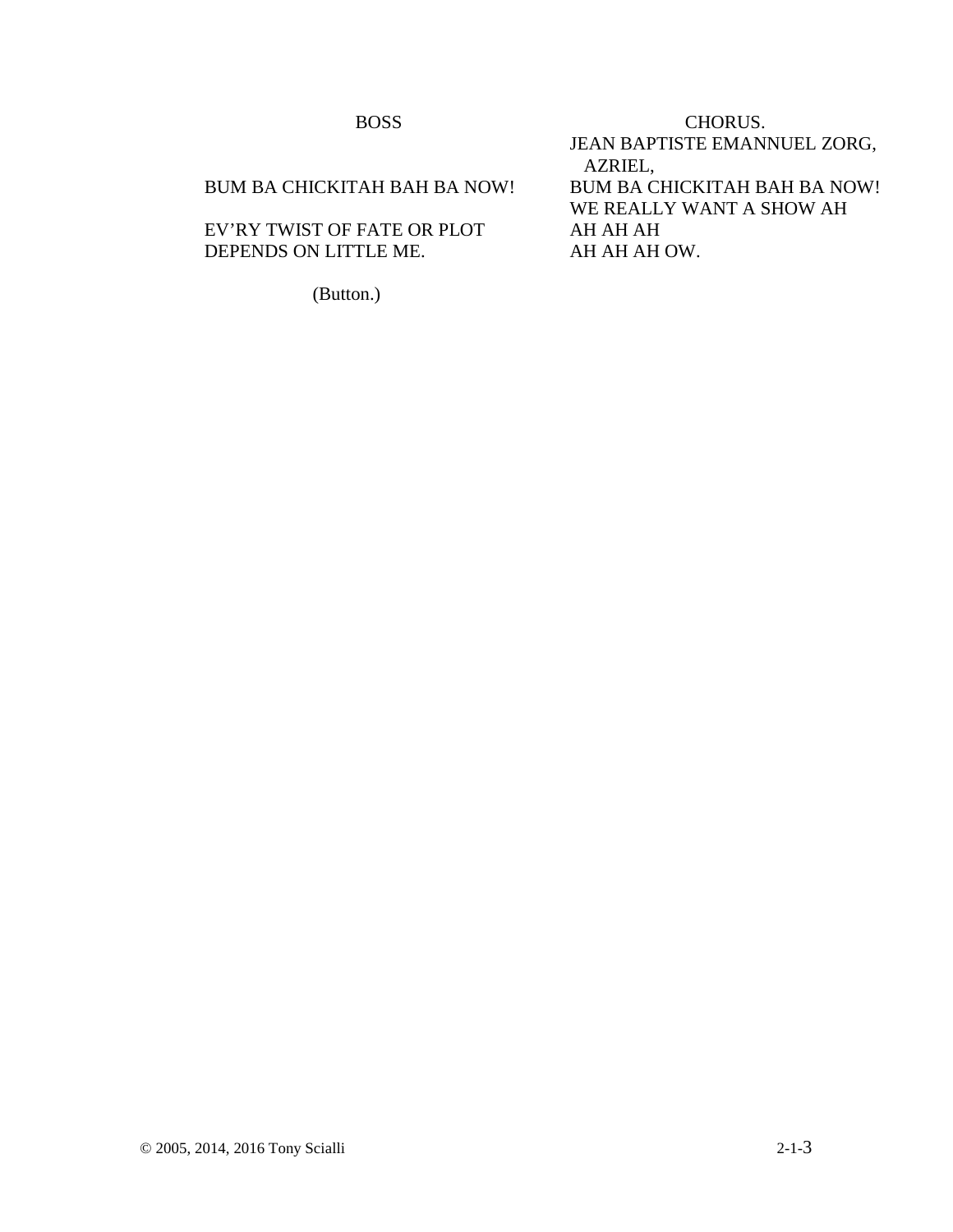Scene 2. The Producer's Office

(The lights come up on a fancy desk and chair. There are piles of manuscripts on the desk. Max Bialystock's costume is draped over the chair. The BOSS enters hurriedly, dressed as at the end of the previous scene.)

# BOSS

(HE pulls off his clothes as he runs on.) Damn scene change is too fast. No time to change costumes.

(HE reaches the chair and begins dressing.)

Three parts in this lousy show, but only one salary. Of course, only one salary. Cheap bastards will work you half to death if you give them a chance. There. Ready. (HE sits at the desk.)

Maestro Bialystock, c'est moi, the Holy Ghost of the villain trinity. We are here to watch Lenny fail. There really is no other way. After all, he's a dreamer.

(HE sings.) TO DREAM THE IMPOSSIBLE DREAM…"

# VOICE OFF.

Wrong show!

# BOSS

(HE calls offstage.)

Buzz off, jerkface.

(HE addresses the audience.)

That song's from *Man of LaMancha*, in case you don't know anything. It's a cute story. You ought to go see it. It's the story of an old man who dreams that he's a gallant knight. The best part is near the end, when he realizes that he's just an old man with fungus growing on his toenails. Ha! What an idiot.

Well, Lenny is like that, except he has fungus growing on his personality. I mean, really, the kid is too ridiculous for a happy ending.

(There is a knock on the door. The BOSS calls out.)

Just a minute!

(HE talks to himself.)

I need a prop.

(HE locates a very large cigar and puts it in his mouth.)

A big cigar sticking out of his face is the sign of a really big clown; Groucho Marx, George Burns, Sigmund Freud.

(HE calls out.)

*Entrez*!

(LENNY enters)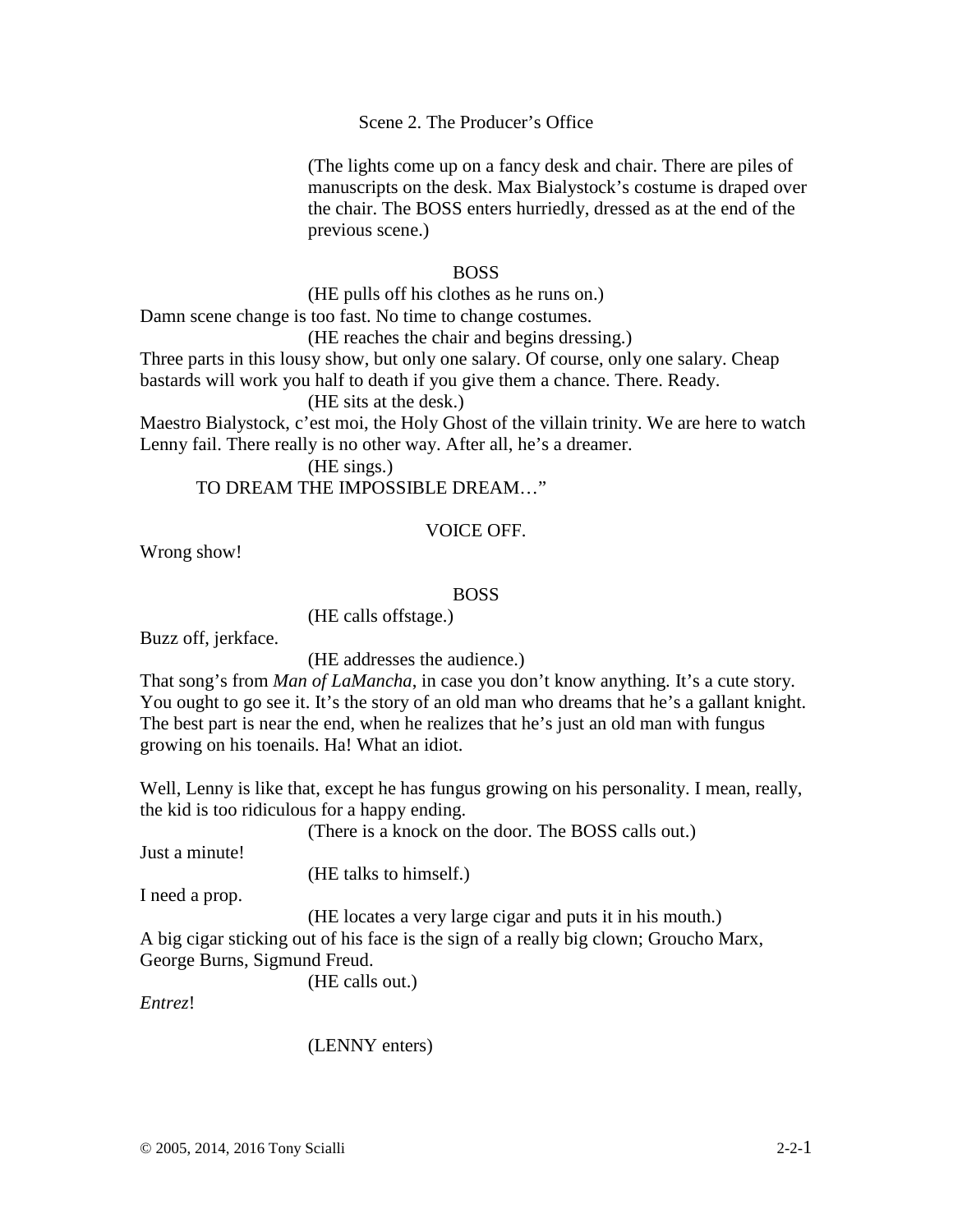Uh…Maestro Bialystock?

# BOSS

That's me, my boy.

# LENNY

I'm Lenny.

# BOSS

That's too bad, young man, I am truly sorry to hear it.

# LENNY

Uh, I believe you've taken a look at my show…

# BOSS

Show? Hmmm…yes, maybe I have.

(HE shovels around in the pile on his desk.)

It must be here somewhere. Now where did I put it? Oh, yeah…

(HE disappears offstage. There is the sound of a toilet flushing. HE returns holding a rather crumpled manuscript. He looks suspiciously at a spot on one of the pages, sniffs it, wrinkles his nose, then crumples that page carefully and throws it in the trash).

Here we are. *Dragon Slayer*! Catchy title, I must say.

# LENNY

Thank you, sir. It's a classic story, sir. This knight, Florestan is supposed to fight dragons. But, you see, he's afraid of dragons. Isn't that a riot?

# BOSS

Yes, catchy title. Catchy as hell.

# LENNY

So, Florestan gets a magic word. He's told that with this magic word, he will be invincible! Of course, the magic word is just made up, but because Florestan believes in it, it works. He's invincible. The great American story!

(Strains of the *Star Spangled Banner* are heard.)

# BOSS

(HE listens for the offstage voice, then after a few beats, he calls off.)

What's the matter with you, asleep on the job? That's from *Madame Butterfly*, you know, wrong show. Can't get good help anymore.

Where were we? Oh yeah, the magic word. Rumble strips.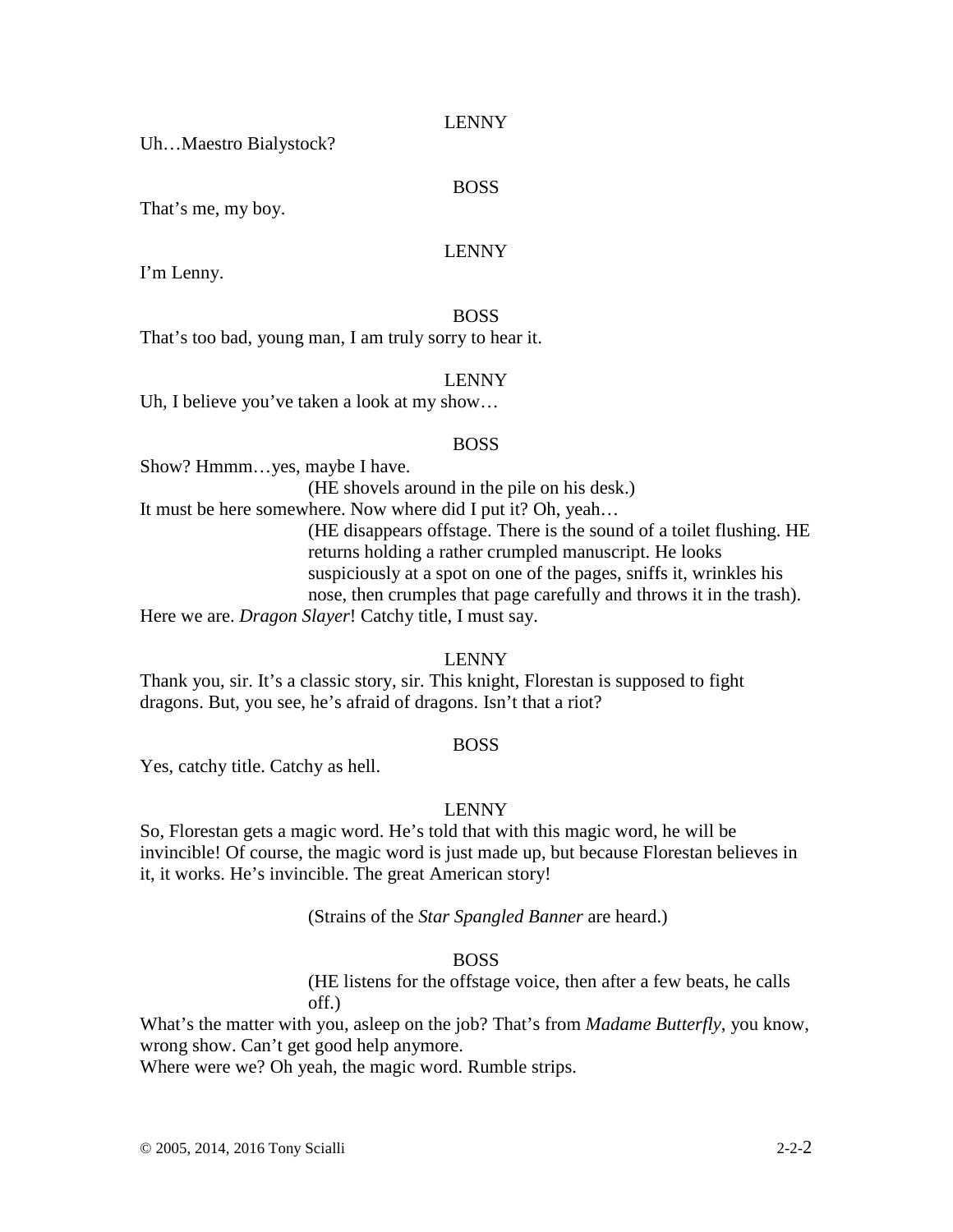# LENNY

Not Rumble strips.

(HE announced with a flourish.)

Rumplesnitz!

I already have.

# BOSS

Rumble strips, Rumplesnitz, Kiss-my-grits, what's the difference? It's silly nonsense. Listen, kid, don't give up the day job.

LENNY

Well, that's too bad, isn't it?

# LENNY

BOSS

You didn't like the show.

## BOSS

Frankly, no. I hated it.

LENNY

But I put my heart into that show. I put my whole life into it.

## BOSS

Well, at least you didn't put your parent's money into it. (HE speaks aside to the audience.) I'm such a bastard.

LENNY I don't understand. How could you have hated my show?

# BOSS

Listen, kid.

(Cue *Your Work is Junk*.) YOUR WORK IS JUNK, IT SMELLS OF SKUNK, AND THOUGH YOU THINK THAT I'M ONLY JOKING, THIS DISASTER (HE indicates the manuscript.) SHOULD BE SMOKING IN THE FIRE.

YOUR SHOW'S A WRECK, IT'S GRADE A DREK, AND IF YOU WANT TO MAKE LIFE BRIGHTER YOU'D BE PLANNING AS A WRITER TO RETIRE.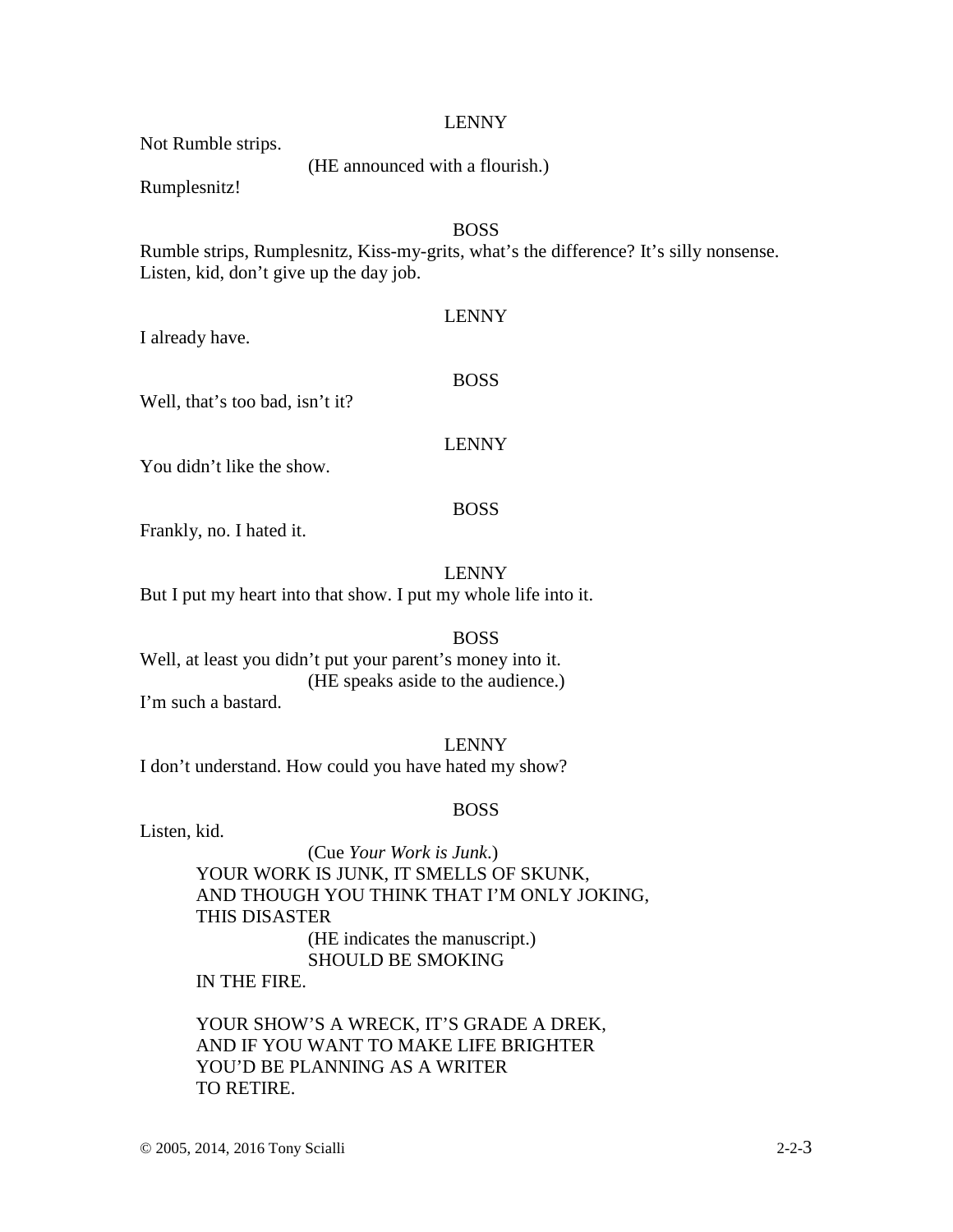HOW COULD YOU ASK ME TO READ THIS CRAP? BETWEEN THIS SCRIPT AND ART, THERE'S A MONSTROUS GAP.

YOUR WORK IS BAD, IT'S REALLY SAD TO SEE HOW THOROUGHLY YOU'VE BLOWN IT WHEN YOU REALLY SHOULD HAVE THROWN IT IN THE TRASH.

YOU'RE SUCH A HICK, IT MAKES ME SICK THAT YOU'RE ALLOWED TO WRITE A PLAY ALTHOUGH YOU HAVEN'T MUCH TO SAY, YOU GIVE ME GAS.

HOW COULD ONE MAN HAVE SO LITTLE SKILL, IF I GOT OFF ON SLOP, I'D HAVE HAD MY FILL.

YOUR WORK IS JUNK, IT SMELLS OF SKUNK, AND THOUGH YOU THINK THAT I'M ONLY JOKING, THIS DISASTER SHOULD BE SMOKING IN THE FIRE.

YOUR SHOW'S A WRECK, IT'S GRADE A DREK, AND IF YOU WANT TO MAKE LIFE BRIGHTER YOU'D BE PLANNING AS A WRITER TO RETIRE.

(Button.)

# LENNY

What didn't you like about it? I could change some things, I could work on it and fix the parts you didn't like.

Actually, I hated the whole thing.

# LENNY

BOSS

The whole thing?

# BOSS

Yes, every word. Every note. The whole thing. But there was *one* particularly annoying bit…

## LENNY

(HE is hopeful.)

Yes?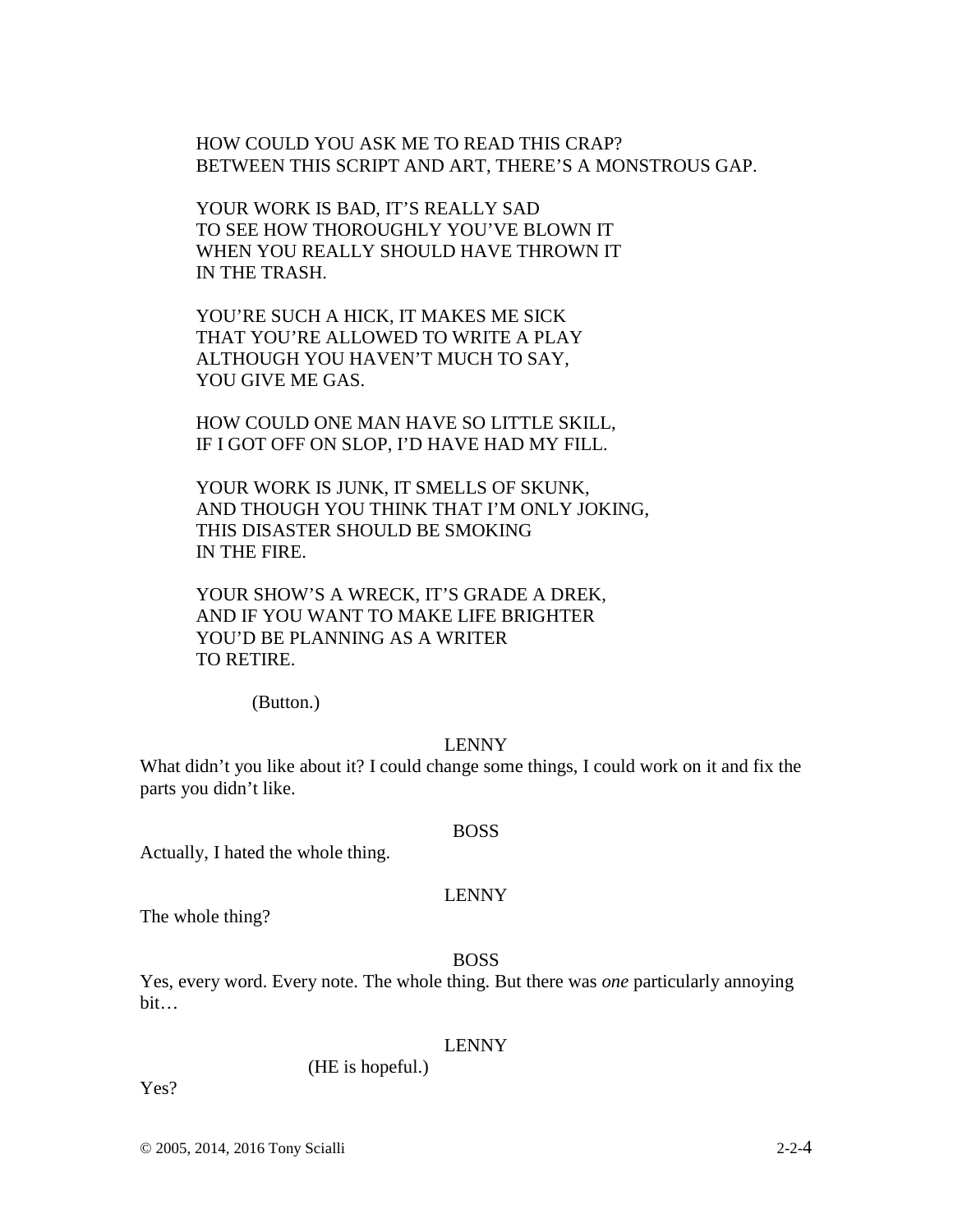# BOSS

You have a character, Genevieve…

# LENNY

Yes?

# BOSS

She's in love with your hero, Lancelot.

# LENNY

Florestan.

## BOSS

Florestan, Lancelot, whatever. Well, this Florestan isn't much to talk about. After all, he's afraid of dragons, and he believes in magic words. So he's a moron.

# LENNY

Why is that a problem?

# BOSS

Listen, kid. In this day and age, you can't write a show in which a woman falls for that kind of guy. Women have more sense. They don't fall for losers any more.

(HE reflects*.*)

Of course, you're a loser and you have a perfectly nice woman in love with you…

## LENNY

Not anymore. She blew me off.

# BOSS

Well, thank goodness. You see, I told you. The smart women don't stay with the dopes. You can't ask an audience to watch a show where a woman is supposed to be in love with some brain-dead hero who can't tell his ass from an anthill.

Women today know better. A woman who falls in love with any man is making a major compromise. She's has to accept that the price of heterosexuality is hanging out with someone who is not as smart, cultured, or sensitive as she is. Now, when you ask an audience to believe that this woman would fall in love with someone like your Lancelot…

# LENNY

Florestan.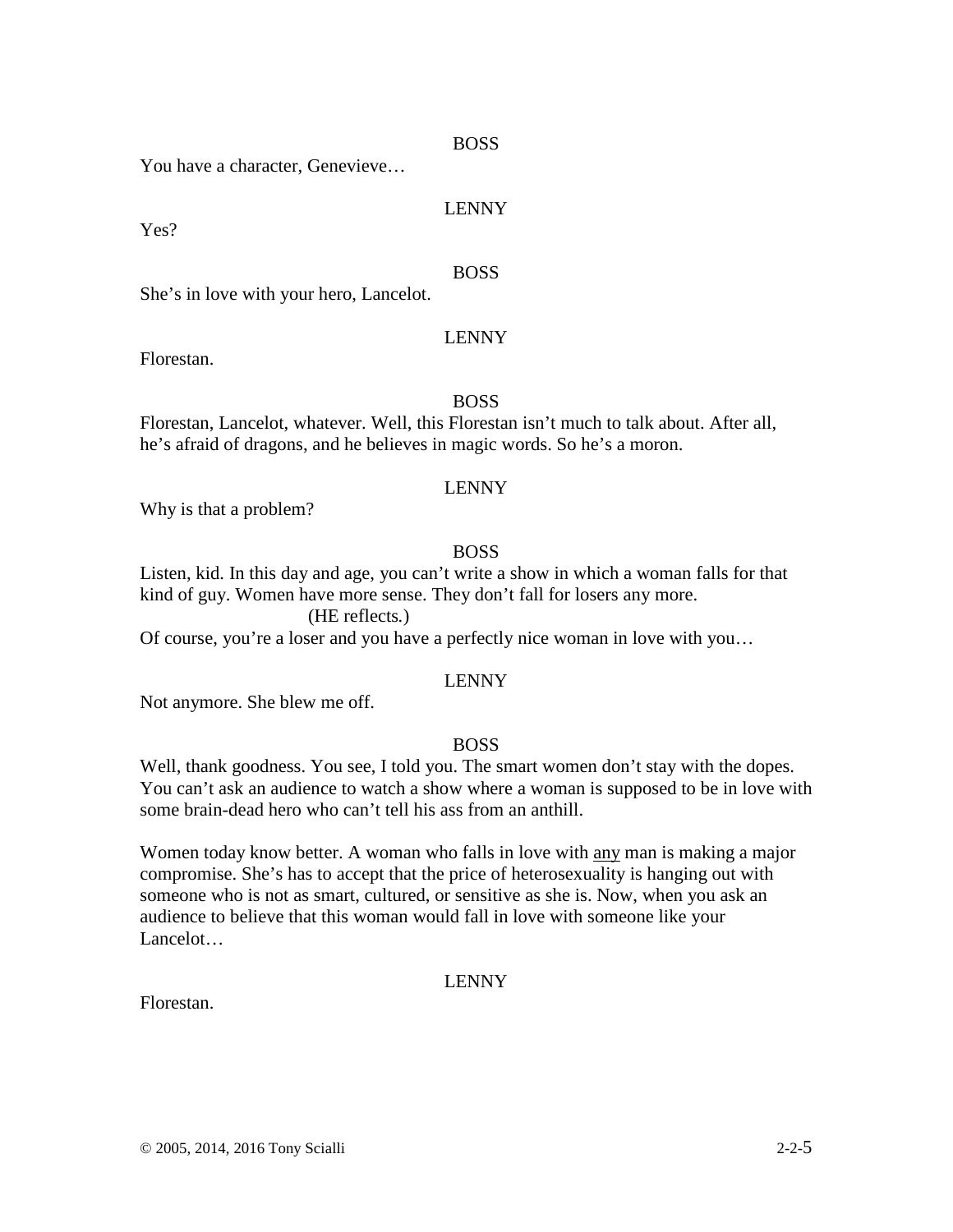# BOSS

Whatever…It just doesn't work. It's painful to watch. You need to make intermission earlier in the show so people can escape. Now go away and find something else to do. You're not a writer. Why even try?

# LENNY

I write because I love the theatre.

# BOSS

You write because you love yourself.

# LENNY

I do?

#### BOSS

Yes. Now go.

(BOSS gives LENNY a thumbs down and makes gagging motions. LENNY exits).

I am so good at what I do. Don't you like him better already? He's about as low as he can be. I've knocked down that edifice of pride and conceit that he built up over his whole life. We'll see if he can rebuild on a more solid foundation now that he's hit rock bottom. Oh what a public servant I am!

(Blackout.)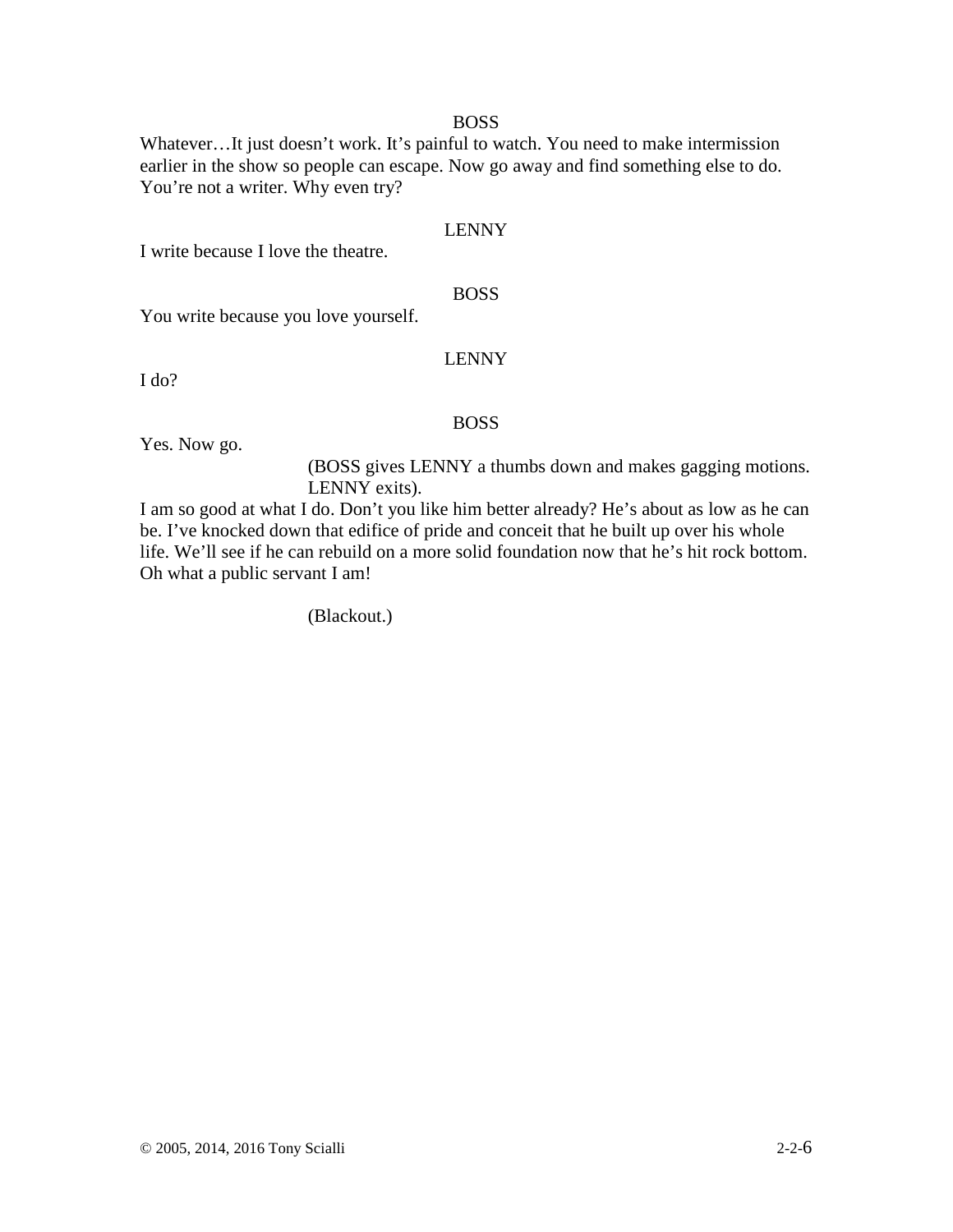Scene 3. Lenny's imagination (The stage is bare except for one chair in which LENNY is sitting as the lights come up.)

## LENNY

So this is what the end of the world looks like.

# GENEVIEVE

 (from offstage) You're being a little melodramatic, aren't you?

#### LENNY

My show is dead. There's nothing left. My dream is gone. (Cue *Granddad*)

#### GENEVIEVE

(still offstage)

So get another dream.

## LENNY

It's not that easy. I made a promise. I promised my granddad. WHEN I WAS A KID IN THE SCHOOL PLAY, I PLAYED THE BUNNY SO WELL, MY GRANDDAD WAS THERE AND HE TOLD ME, YOU PLAYED THE BUNNY VERY WELL.

#### GENEVIEVE

 (SHE enters dressed as GRANDAD.) LENNY, MY BOY, YOU'VE A GIFT YOU MUST SHARE DON'T PAY ANY MIND IF YOUR PEERS DO NOT CARE, IF THEY REJECT YOU, REMEMBER THAT THEY'RE ONLY JEALOUS BECAUSE THEY AIN'T GOING NOWHERE. You will win the fame to which you're entitled by your talent! Just keep telling yourself

you're better than everyone else.

#### LENNY

Okay, granddad, I will.

NOW I HAVE MEANING BECAUSE OF GRANDDAD, I KNOW WHAT I WAS MEANT FOR, AND THOUGH HE'S LEFT ME, I STILL CAN HEAR HIM, AS HE TOLD ME ON HIS DEATHBED,

GENEVIEVE PEERS ARE A PAIN, LET THEM FEAST ON YOUR DUST WHEN YOU LEAVE THEM BEHIND AS YOU CERTAINLY MUST,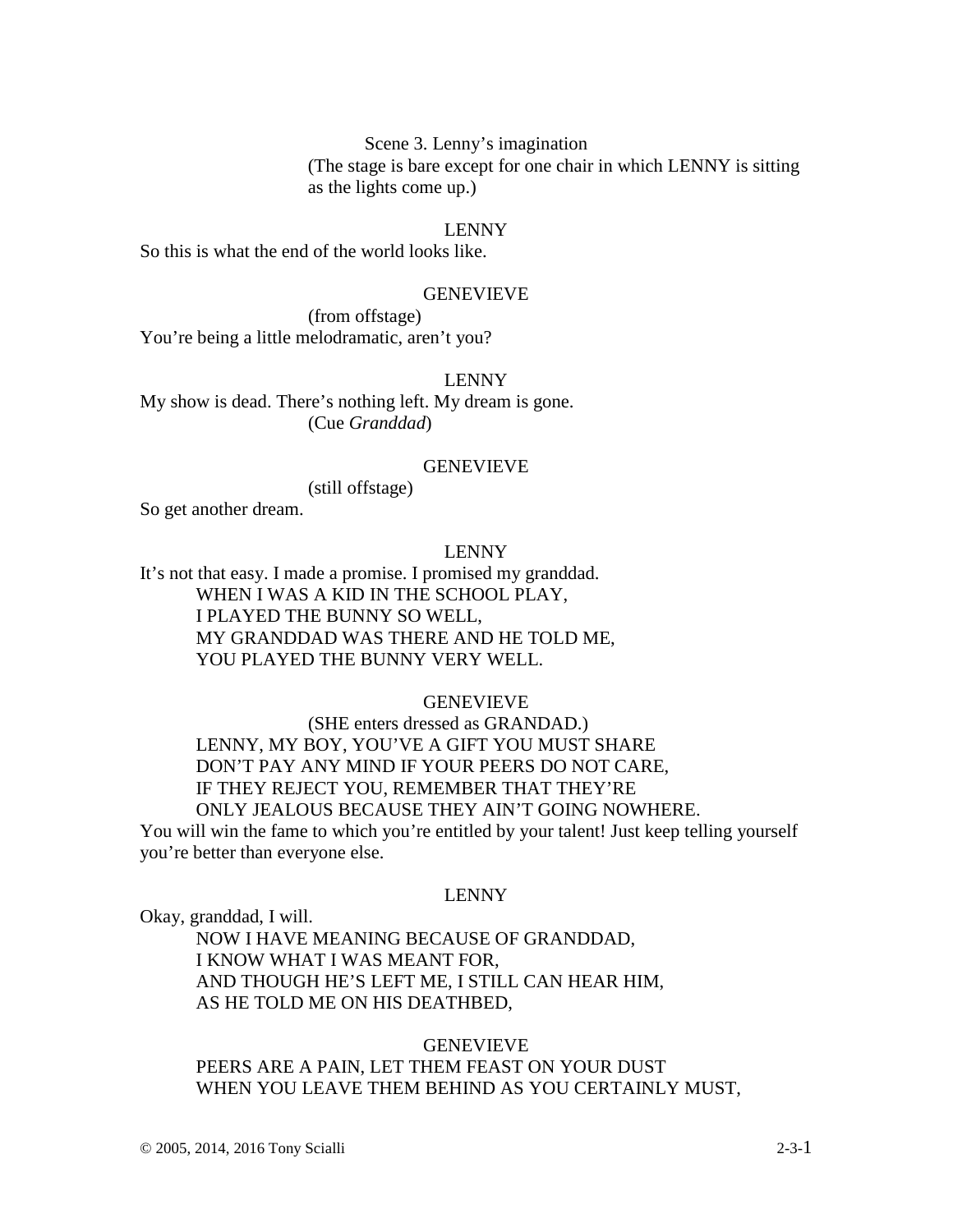# KEEP YOUR EYE ON THE TARGET AND MAINTAIN YOUR TRUST IN YOUR TALENT, NOW PROMISE ME BROADWAY OR BUST.

And when things get tough for you, repeat these magic words. "I'm the best." If you tell yourself you're the best, you will be the best.

LENNY

I'm the best. I'm the best. So why don't I feel the best?

(Blackout.)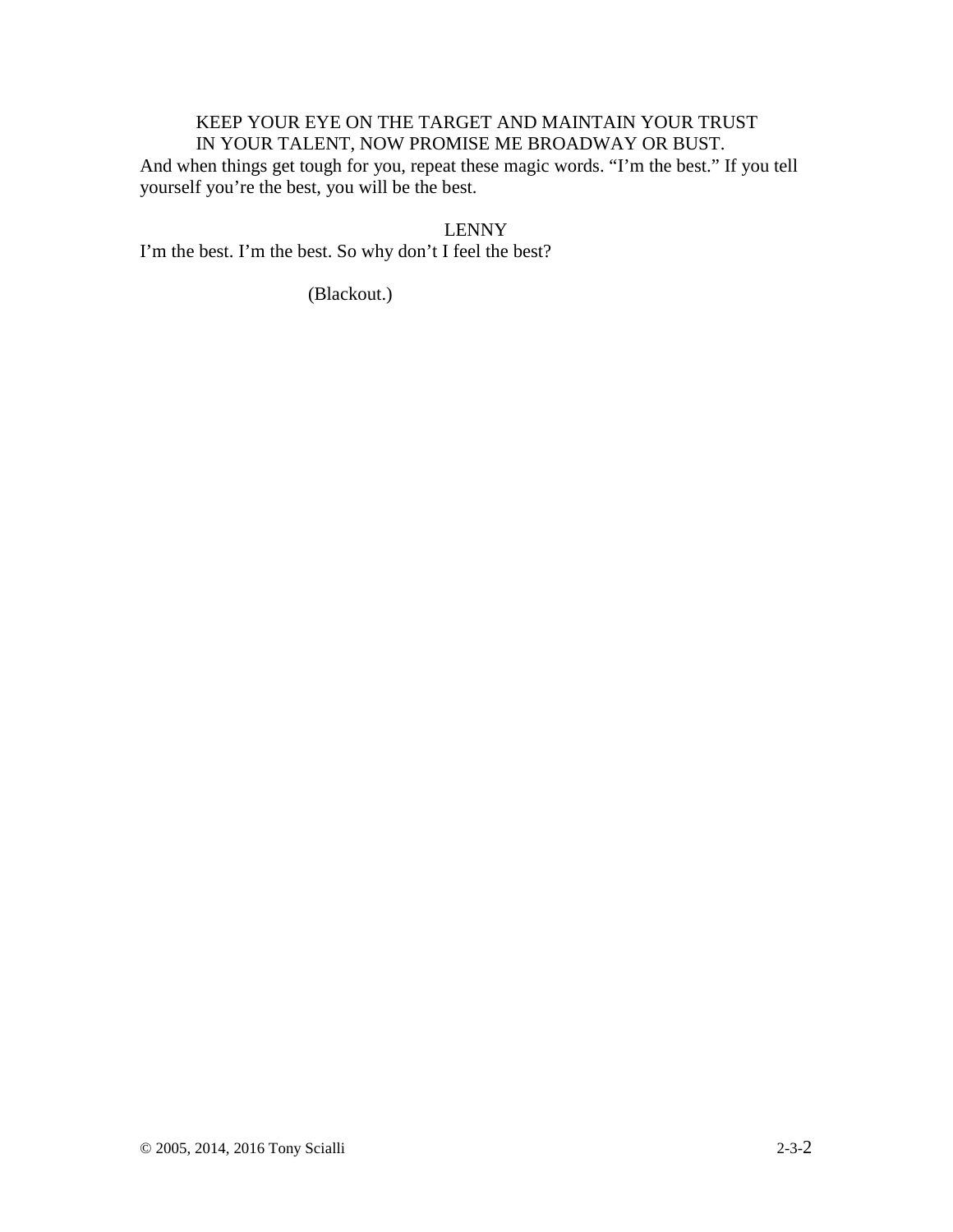Scene 4. The street

(LENNY enters, dejected, kicking a can down the street. STREET PEOPLE are sitting and lying around. LENNY addresses a young MAN.)

## LENNY

Some days, life just sucks.

#### MAN

LENNY

I dunno. Today is about the same as any other.

I just got fired.

#### MAN

Hey, congratulations, dude.

LENNY It was a crummy job, but I needed the work.

## MAN

Oh, bummer, dude.

LENNY

And this real important guy just shattered all my dreams.

## MAN

Bummer and a half.

LENNY Yeah, and this girl who used to like me doesn't like me anymore.

MAN

Congratulations. Or bummer. Which is it?

# LENNY

Well, it was kinda nice to have a friend. Now I'm just alone. ALONE IN NEW YORK, I'M FLYING SOLO, NO JOB, NO FRIENDS, NO DREAM, HOW CAN THAT BE? PERHAPS I MADE MYSELF TOO SELF RELIANT, NOW LONELINESS IS MY REALITY.

> (Lights up on one side of the stage, revealing LENORE, who is standing on a different part of the street.)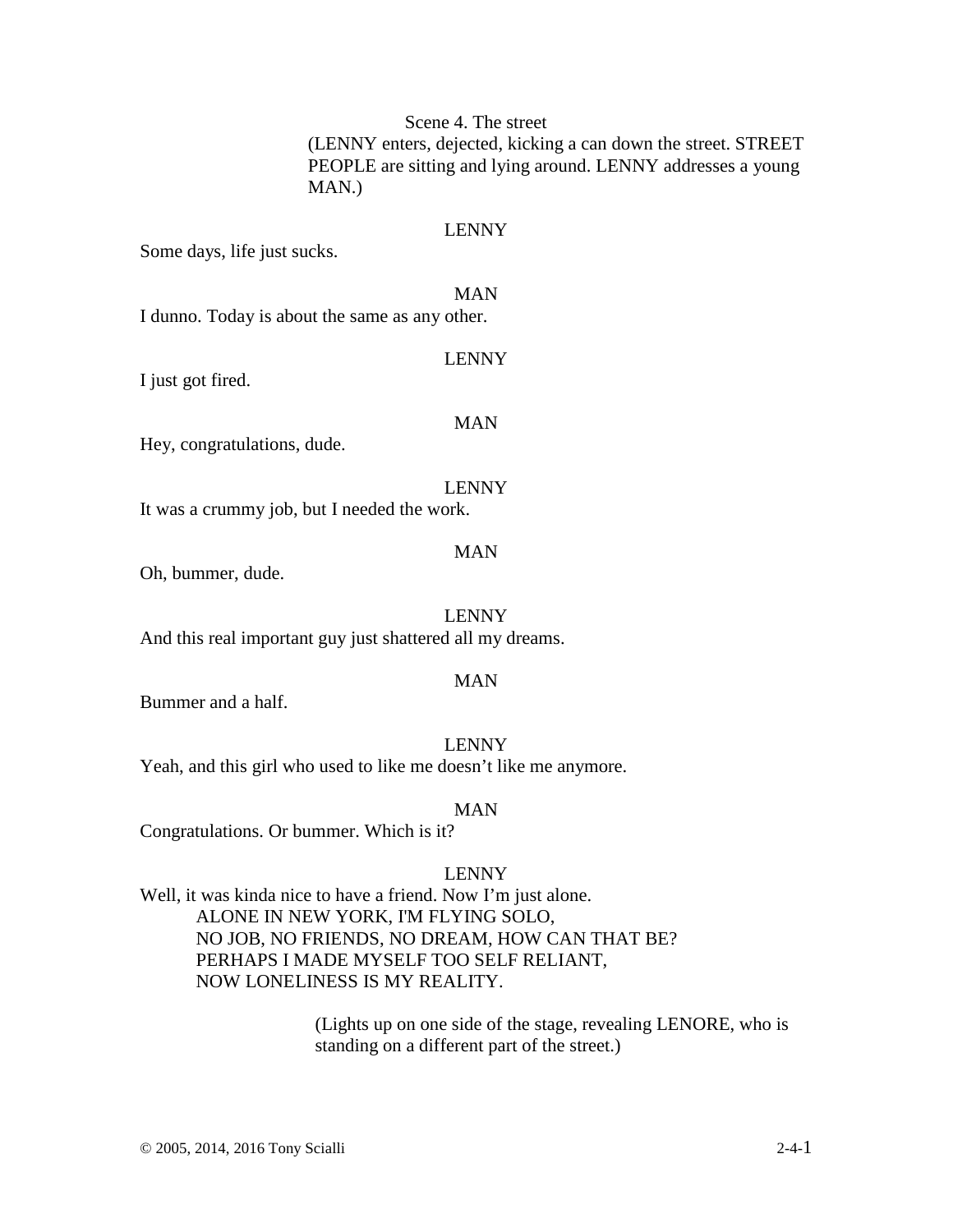# LENORE

ALONE IN THE WORLD, I'M JUST A DANCER, I'D LIKE TO HAVE SOMEONE IN LOVE WITH ME, BY MYSELF I HAVEN'T GOT AN ANSWER, BY MYSELF I DON'T KNOW HOW TO BE ME.

#### LENNY

I LOADED ALL MY EGGS INTO ONE BASKET, A BASKET MADE OF PRIDE AND HAUGHTINESS, AND THEN THAT BASKET FELL AND BROKE MY EGGSHELLS, MY PSYCHE HAS BEEN LEFT A ROTTEN MESS.

## LENORE

I'M HAPPY TO BE WORKING AS A DANCER, TO PIROUETTE, TO LEAP, TO POSE, TO TWIRL, BUT LONELINESS WILL EAT YOU LIKE A CANCER, AND TURN YOU INTO ONE UNHAPPY GIRL.

LENORE and LENNY I WANT TO BE WITH SOMEONE, ENHANCED BY SOMEONE WHO LOVES ME, I DON'T WANT TO WAIT FOREVER AND I NEVER NEVER WANT TO BE ALONE, BE ALONE, TO BE ALONE.

## LENNY

# IT SORTA SUCKS TO BE WITHOUT AN ALLY,

LENORE

## SOMEONE WHO CARES IF I'M ALIVE OR DEAD,

#### LENNY

I THOUGH THAT FAME WOULD EASE THE PAIN OF LONELY, BUT IT MIGHT BE NICE TO HAVE A FRIEND INSTEAD,

LENORE and LENNY IT MIGHT BE NICE TO HAVE A FRIEND INSTEAD.

(Button. Fade LENORE.)

#### MAN

Say, dude, you sing pretty good. Are you in the theater?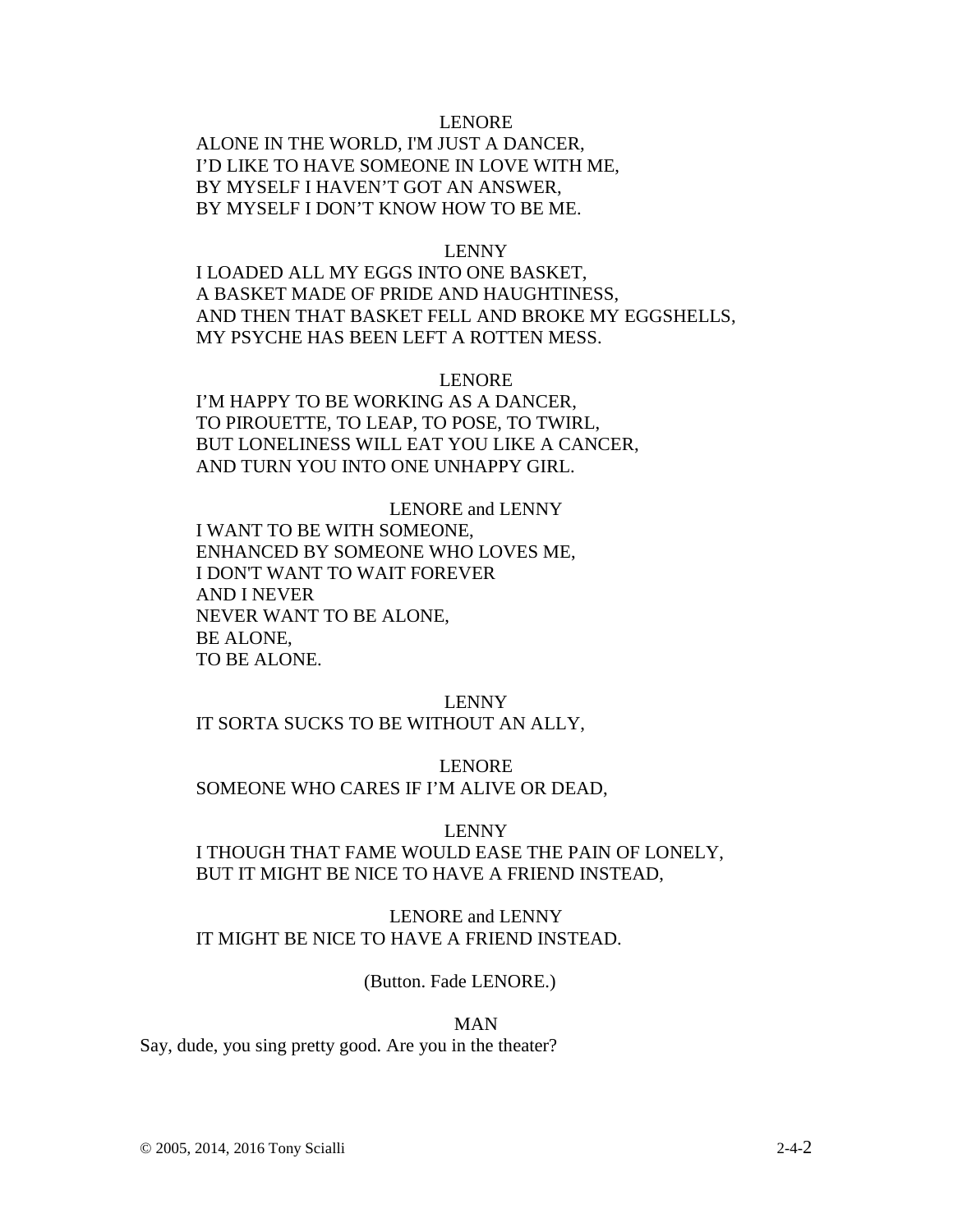# LENNY

I'm a musical theatre writer.

# MAN

No kidding? Me, too! Say, you got any change?

(Blackout.)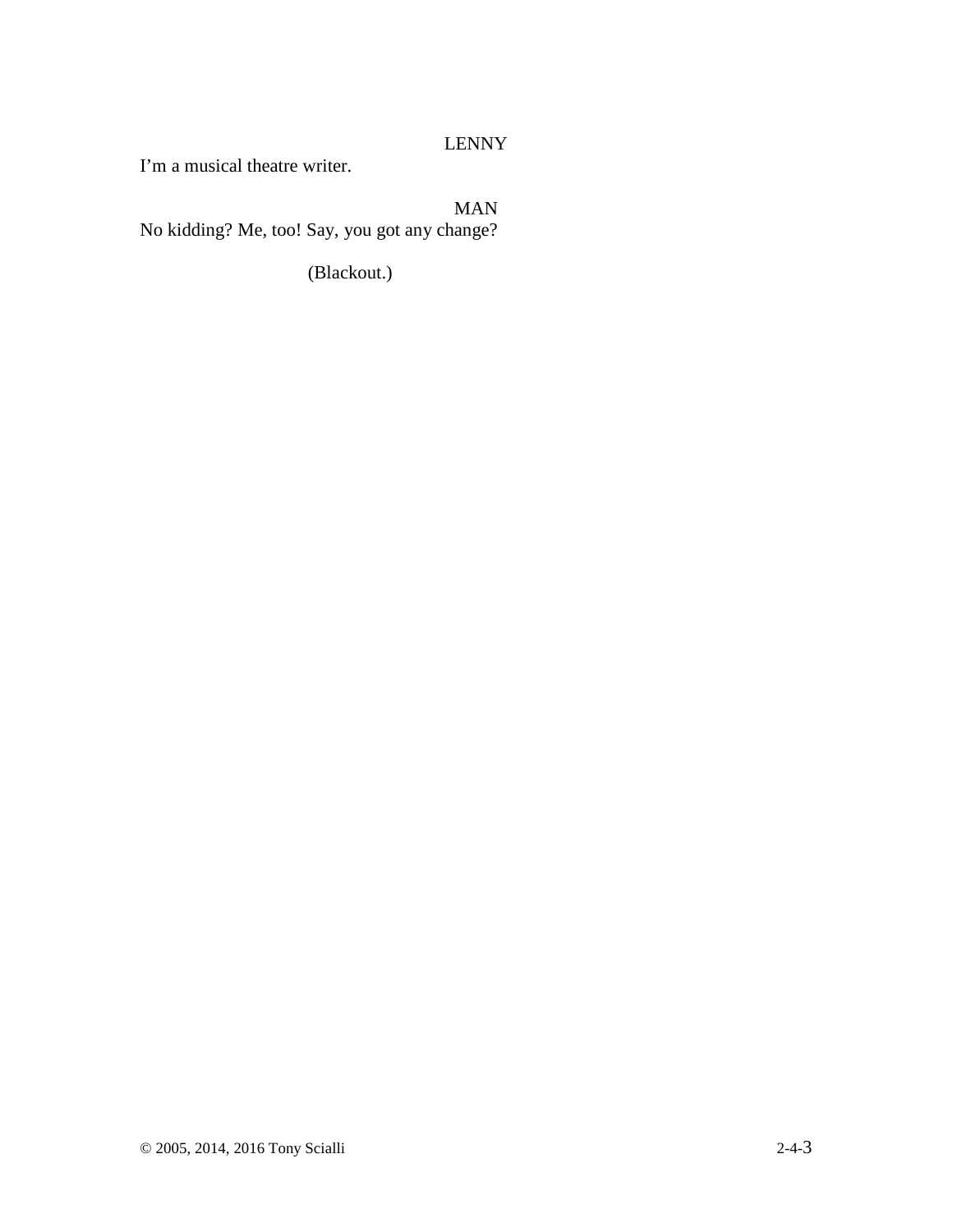Scene 5. LENNY's imagination (Lights come up on an empty area downstage. LENNY enters slowly, depressed.)

# LENNY

My imagination. I spent so many happy hours here, but it's all gone now. Not much point in an imagination anymore. (GENEVIEVE enters.)

You're still here? I guess you heard that my show is dead.

# GENEVIEVE

Yup.

#### LENNY

Well, I'm sure you're very happy.

GENEVIEVE

Ecstatic.

## LENNY

But I'm miserable.

# GENEVIEVE

Why?

## LENNY

Everything I wanted in life is gone.

# GENEVIEVE

What was it you wanted?

# LENNY

Fame. Fortune. Immortality.

GENEVIEVE

Those are kind of magic words for you, aren't they?

## LENNY

Yes. I wanted a magical life.

# GENEVIEVE

You wanted a magical life, but you pushed away the one person who could give it to you.

#### LENNY

Who did I push away? Maestro Bialystock? I was very nice to him.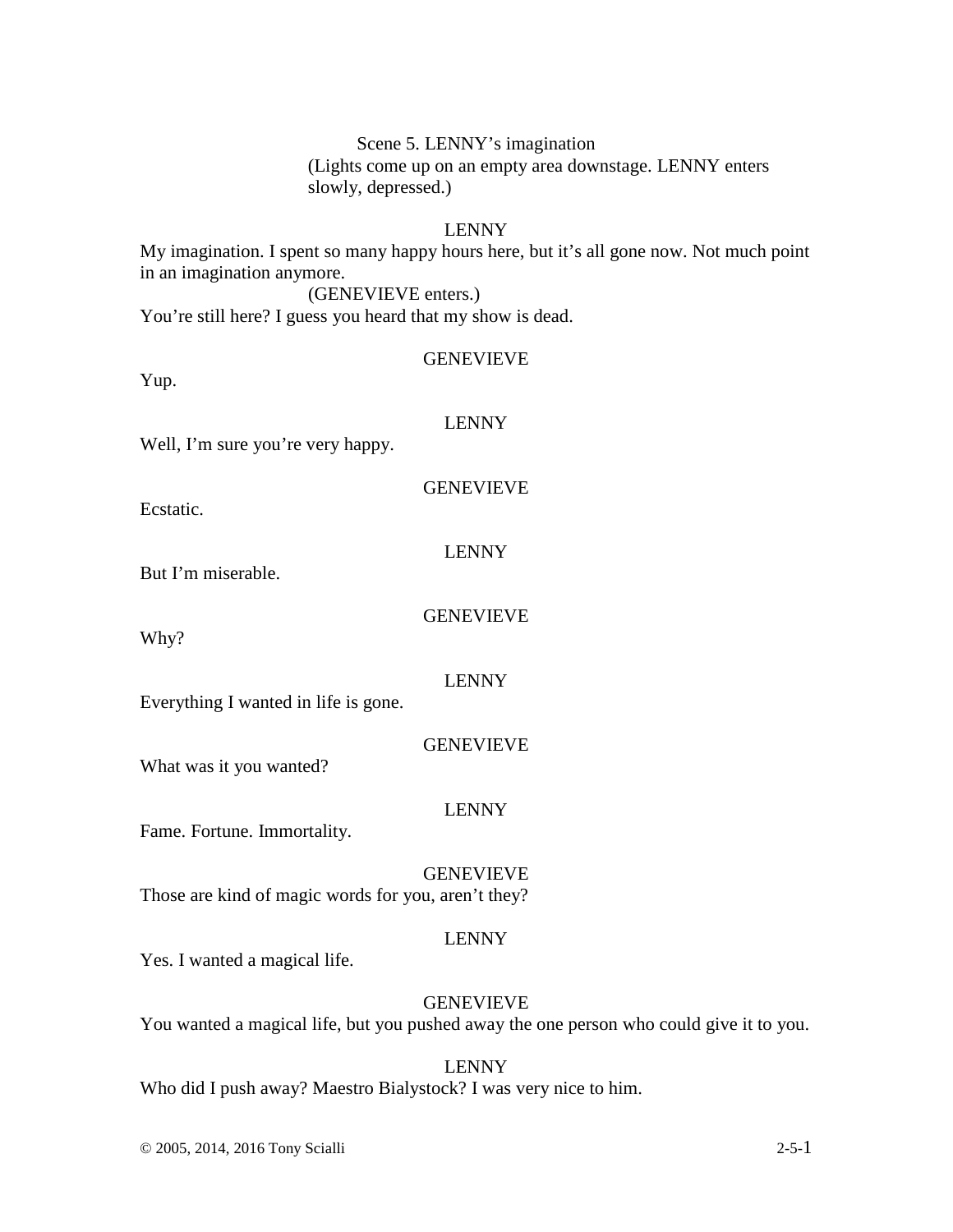# GENEVIEVE

No, dummy. Lenore.

# LENNY

(He sighs.)

Lenore.

# GENEVIEVE

She got sore at you because you had no room for her in your life. Because you were selfabsorbed. Because you didn't need her.

#### LENNY

 (Repeating woodenly) I didn't need her. I didn't need anyone.

# GENEVIEVE

Not since your sainted granddad told you that you were special and led you to avoid touching other people and being touched by them. But I'm going to help you.

## LENNY

Why would you help me?

# GENEVIEVE

I have a soft spot for you. I live in your imagination, after all. And I'm going to help Lenore. I like Lenore, and so do you. Have you thought about why you like Lenore?

# LENNY

She's cute.

## GENEVIEVE

Is that all? Puppy dogs are cute.

#### LENNY

She was nice to me. But I wasn't nice to her. And now, Lenore is gone.

## **GENEVIEVE**

Maybe, maybe not. Let's see if we can get her back with a little magic. This will be like the old movie. Click your heels together and repeat after me. My life's become a major mess.

# LENNY

My life's become a major mess.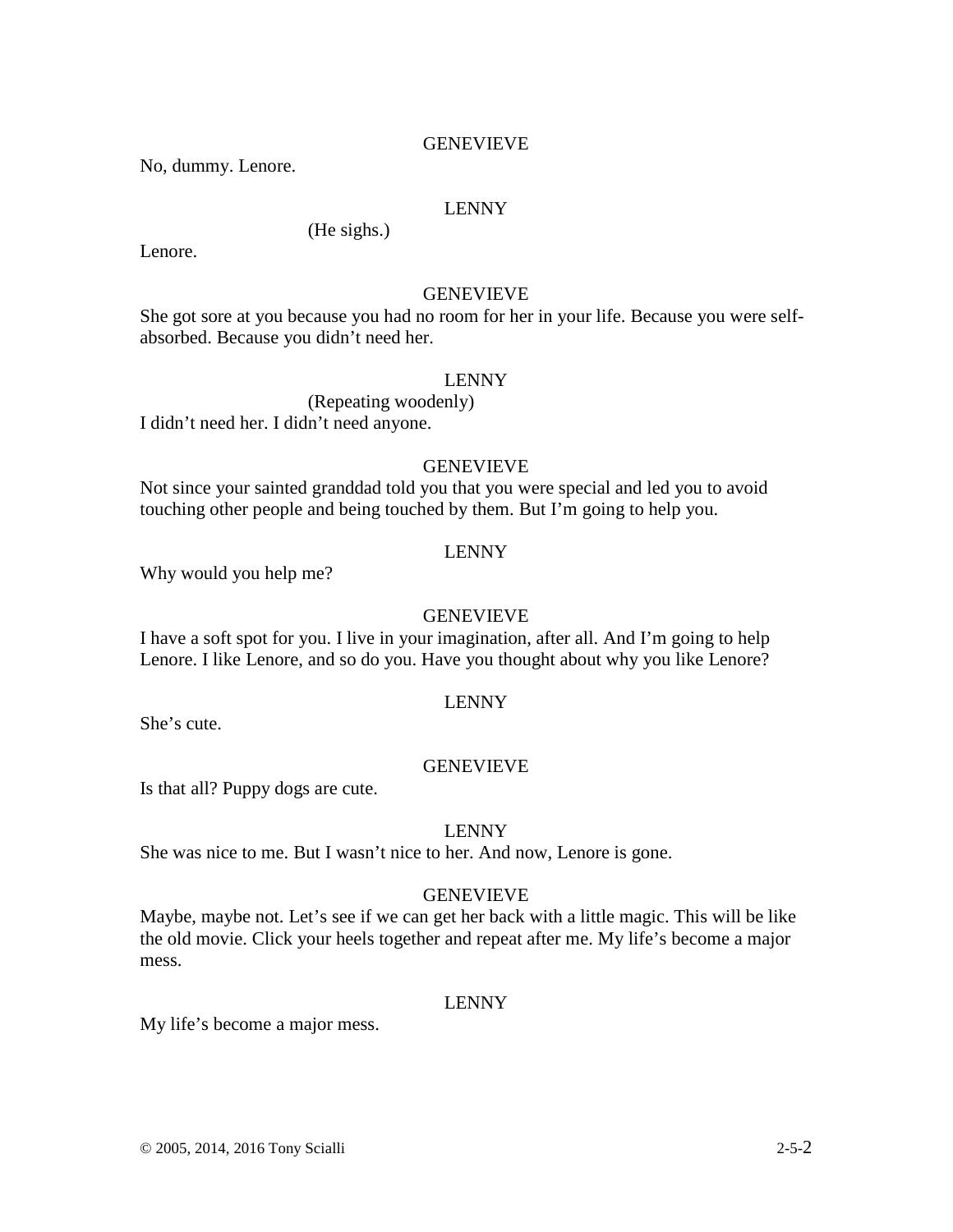## GENEVIEVE

(Cue *Magic Word*.) I've nothing left to call success.

## LENNY GENEVIEVE

# MY LIFE'S BECOME A MAJOR MESS, I'VE NOTHING LEFT TO CALL **SUCCESS**

IF YOU ARE LUCKY, THERE'LL BE SOMEONE WHO CARES WHAT BECOMES OF YOU.

THE SOMEONE WHOM I'M SPEAKING OF BRINGS SOMETHING NICE, WE CALL IT LOVE,

I DIDN'T KNOW WHAT LOVE WAS FOR, BUT MY MAGIC WORDS DIDN'T WORK ANYMORE.

MY DRAGONS ALL WERE IN MY HEAD, I FOUGHT THEM IN MY BRAIN INSTEAD OF COMING OUT INTO THE WORLD

OF COMING OUT TO MEET A GIRL.

# THE GIRL WANTED TO BE YOUR LADY, BUT YOU, SIR LENNY WEREN'T READY

TO MAKE A LIFE IN WHICH SHE FIT, TO GIVE UP HOLLERING, RUMPLESNITZ.

I WONDERED WHY I JUST COULDN'T WIN

> YOU WERE WAITING FOR YOUR SAD LIFE TO BEGIN.

SHE LOVED ME, BUT I GUESS I HADN'T HEARD IT DOESN'T TAKE A SECRET MAGIC WORD.

MY MAGIC WORDS HAD FAILED **COMPLETELY** 

IT DOESN'T TAKE A SECRET MAGIC WORD.

HER LOVE WAS GIVEN OH SO SWEETLY

NO-ONE CAN BE SYMPATHETIC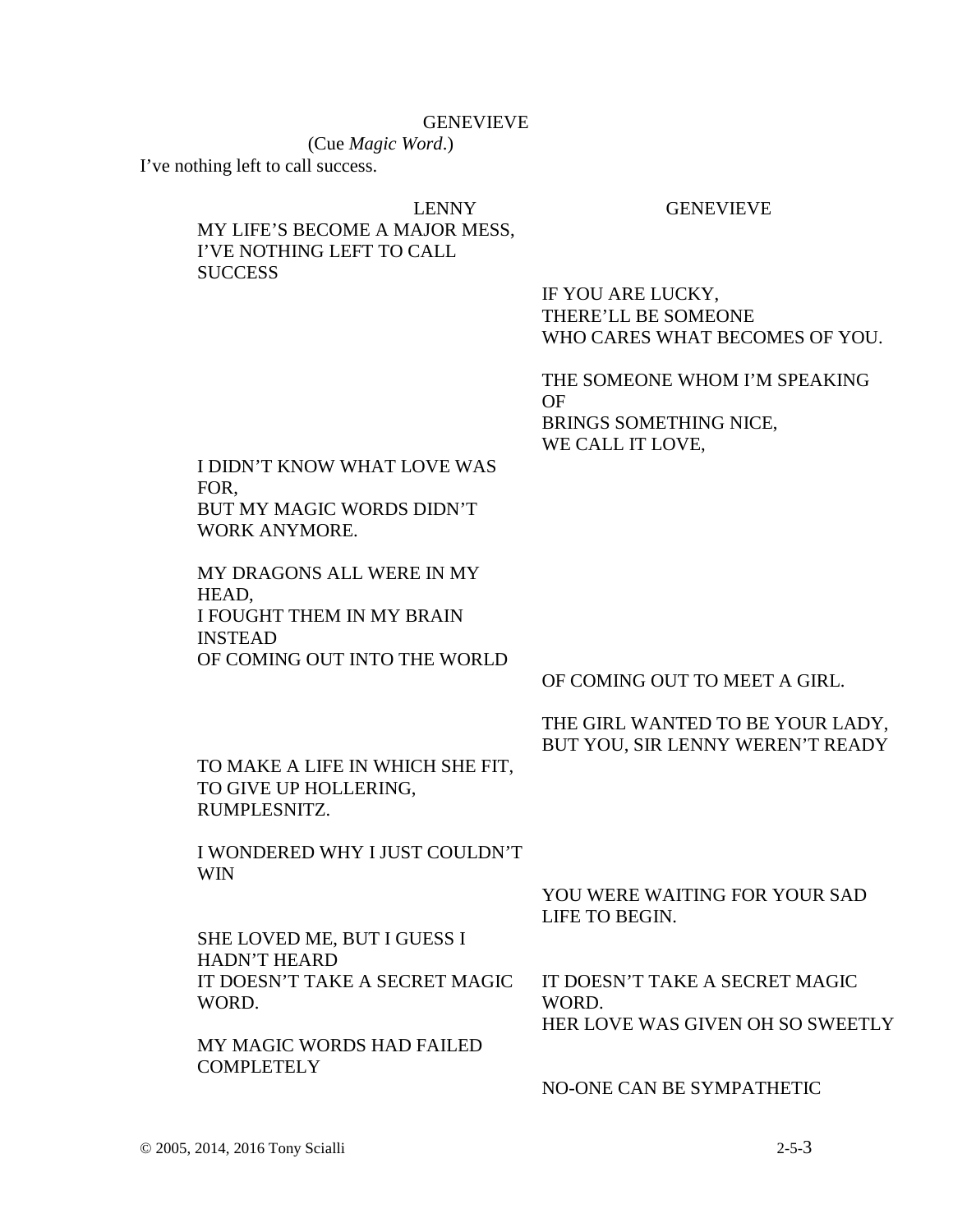| <b>LENNY</b> | <b>GENEVIEVE</b><br>WITH A HERO SO PATHETIC. |
|--------------|----------------------------------------------|
|              | SUCCESS WOULD NOT HAVE TAKEN<br>MUCH.        |

ONLY TO HAVE BEEN IN TOUCH, TO BE IN TOUCH WITHOUT PRETENDING WOULD HAVE MADE A HAPPY ENDING.

> YOU WONDER WHY YOU CAN'T SEEM TO WIN, YOU'RE WAITING FOR YOUR SAD LIFE TO BEGIN.

I WAS SEARCHING BUT, IN FACT, I HADN'T HEARD. I HADN'T HEARD THAT LOVE'S THE MAGIC WORD.

YOU HADN'T HEARD THAT LOVE'S THE MAGIC WORD.

(Button.)

GENEVIEVE Let's get to work. You've got some writing to do. What does Lenore do?

## LENNY

She's a waitress.

GENEVIEVE

Try again.

# LENNY

She's a dancer?

GENEVIEVE

There you go. And what do dancers need?

LENNY

(A lightbulb comes on in HIS brain.) Dance music! I'll write her some dance music, a ballet.

# **GENEVIEVE**

What a good idea.

# LENNY

 (He pulls out his pad and starts writing.) Let's see. We'll start it off loud.

© 2005, 2014, 2016 Tony Scialli 2-5-4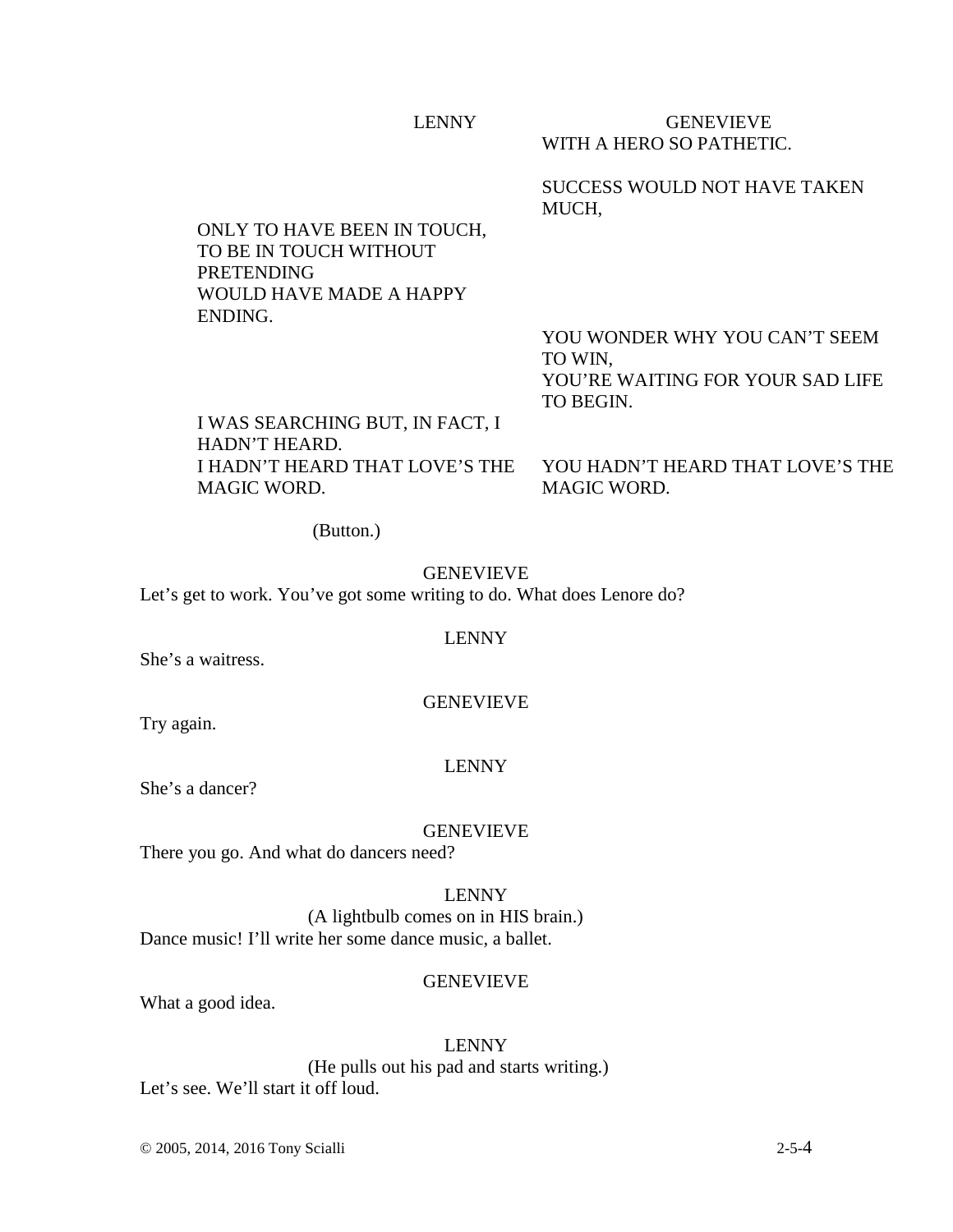(As LENNY writes the ballet music is played. Dancers enter and perform the ballet, which replays the story of *Dragon Slayer*, the show LENNY wrote, mixed with a story of LENNY and LENORE. The ballet begins with a celebratory group scene to introduce LENORE, playing herself in LENNY's imagination. A DRAGON, played by the BOSS in LENNY's imagination, threatens LENORE, and the group recruits a HERO. The HERO cowers before the DRAGON. GRANDDAD appears to give the HERO a magic word. The HERO takes up a pen as a sword, and brandishes it at the DRAGON. LENORE admires the HERO and is rejected by him. The HERO runs the DRAGON through with his pen, but the DRAGON just laughs at him, whacks him in the head, and kicks him in the butt. LENORE ministers to the HERO, raises him up, kisses him, and takes him by the hand. They approach the DRAGON together and together vanquish the DRAGON. There is a celebratory group scene to end the ballet. Blackout)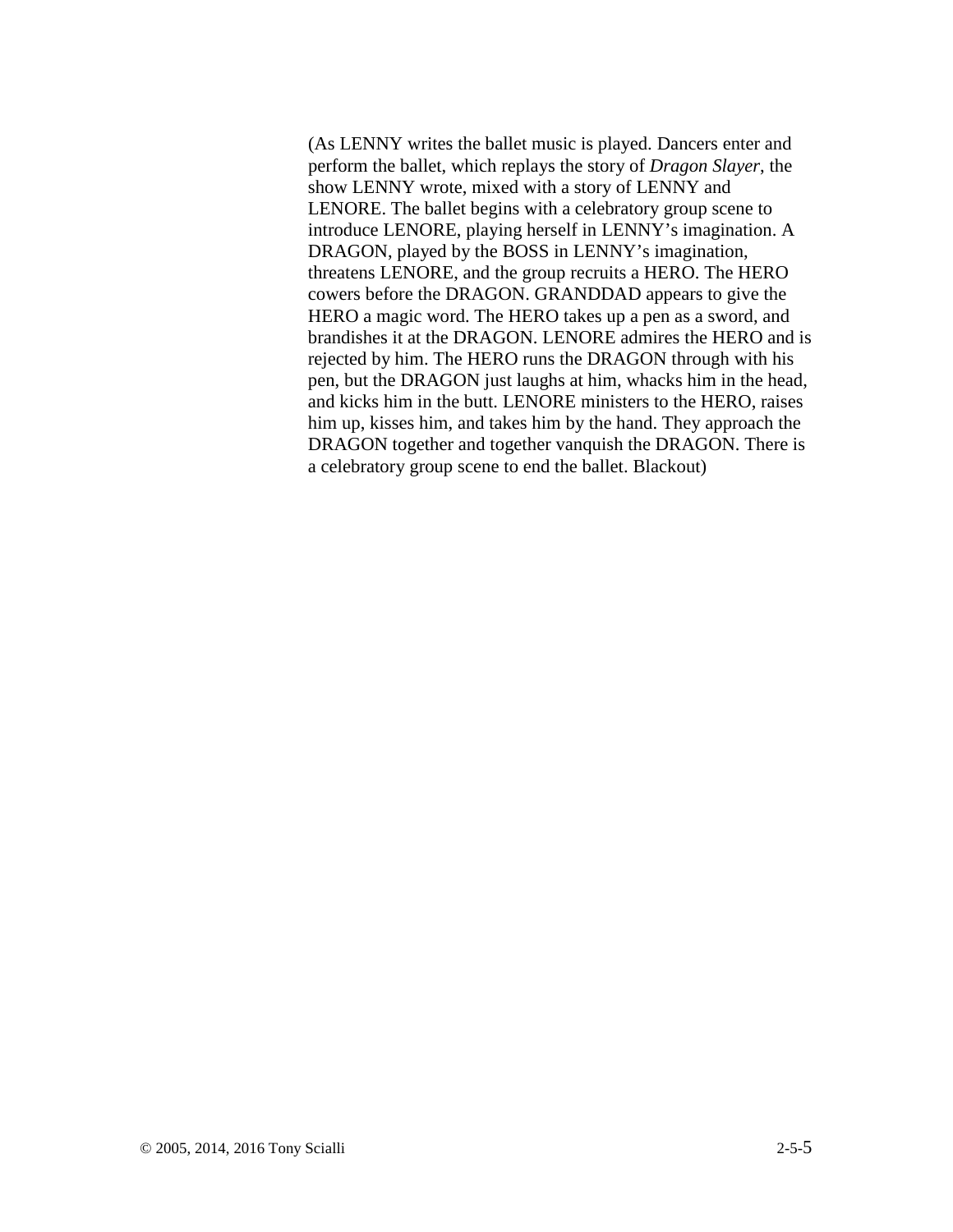Scene 6. Outside the diner. (LENNY is waiting for LENORE. SHE enters from the diner after work.

# LENNY

Lenore!

# LENORE

I see you got yourself fired. Nice going. What are you doing now, besides stalking me?

# LENNY

Looking for work. The usual occupation of would-be artists in this sucky city. If I don't find something soon, I'm going back to Passaic to work in my parents' dry-cleaning shop.

## (Cue *Shabbily Reprise.*)

## LENORE

Well, good luck with that. What happened to your musical?

## LENNY

Don't ask. It seems I'm not much of a musical theatre writer after all. But, Lenore, I didn't come here to talk about me, I came to talk about you.

#### LENORE

Trying something new, not talking about yourself?

#### LENNY

 (HE sings.) I WAS NOT NICE TO BE WITH WHEN I WAS FULL OF ME, I WAS NOT KIND AT ALL TO YOU, I TREATED YOU SO SHABBILY.

YOU THOUGHT WE MIGHT MAKE A PAIR, BUT I HADN'T GOTTEN THERE, I GUESS I THOUGHT THAT YOU WOULDN'T CARE IF I TREATED YOU SHABBILY.

IT SEEMED LIKE GOOD MANNERS WERE NOT TAUGHT BY MY MUM, WHEN I WRECKED THE HOPE WE HAD THE ANGELS ALL WERE SAD AT MY NASTY CRITICISM.

I DON'T KNOW WHAT TO DO NOW,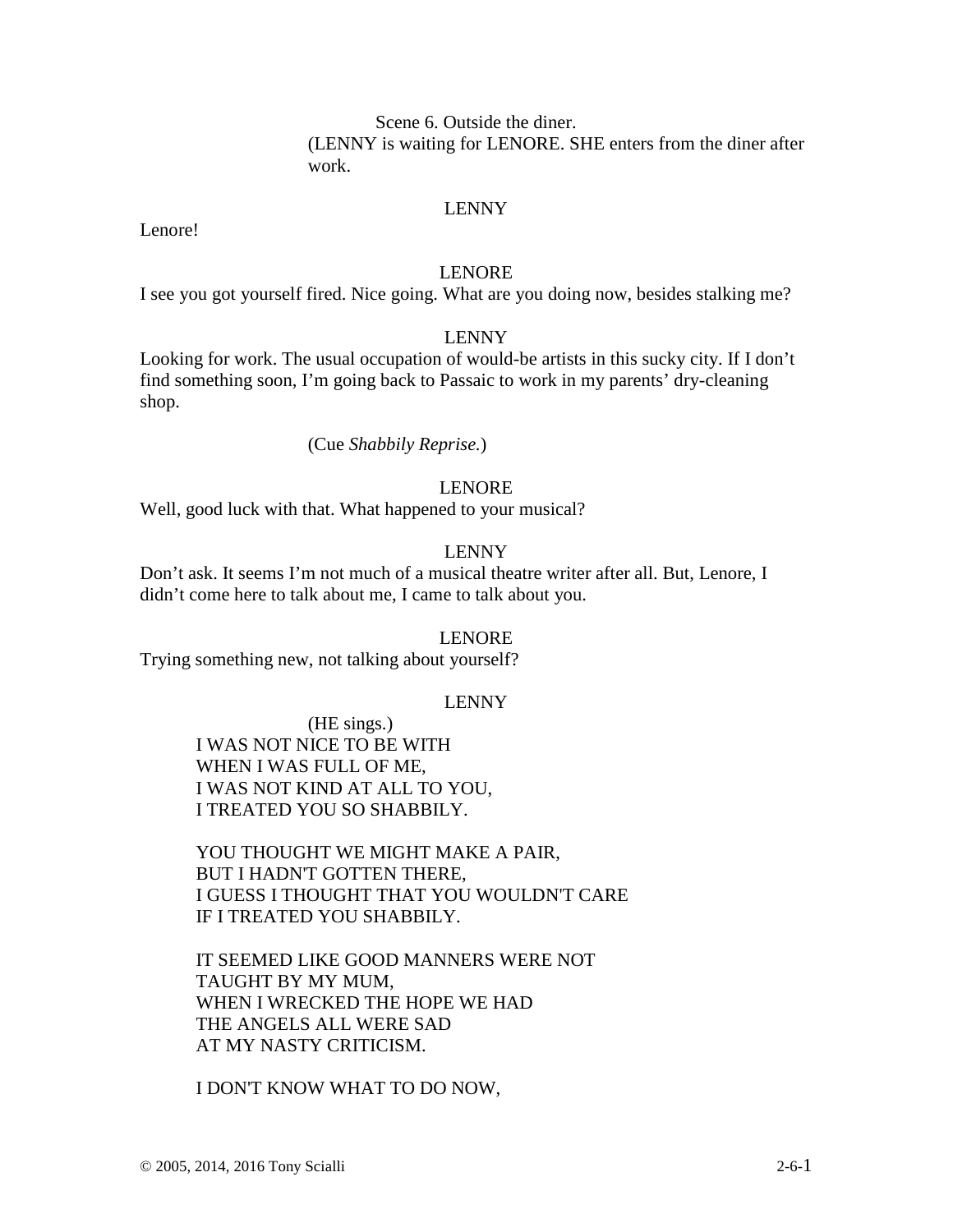# YOU CAN'T EXCUSE MY ABUSE, I GET THE POINT THAT IT'S NO USE, WHEN I TREATED YOU, I TREATED YOU

(Spoken)

So damn bad.

(Button.)

# LENORE

Thanks for that Lenny. I'll take it as an apology.

# LENNY

I don't suppose…

# LENORE

That we could get together? No. Too many tears, too many bruises.

# LENNY

I understand. Well, before I go, I wanted to give you something. A gift. (LENNY produces a gift-wrapped package.) My last creative work before my new career removing pizza stains in suburbia. It's a ballet, Lenore. I wrote it for you. Maybe you could dance in it. (LENORE is stupefied. LENNY tries to explain more clearly.) It's a ballet for you, because you're a dancer.

(LENORE takes it tentatively, bursts into tears, and runs offstage.)

## LENNY

What did I say? Did I screw up again?

(Cue *Writer in New York Reprise* during the scene transition. Light fade to black then come up, then fade again, then come up again. Each time, LENNY is in a different place on the street, in different positions, sitting or lying down, or holding a cup, begging.)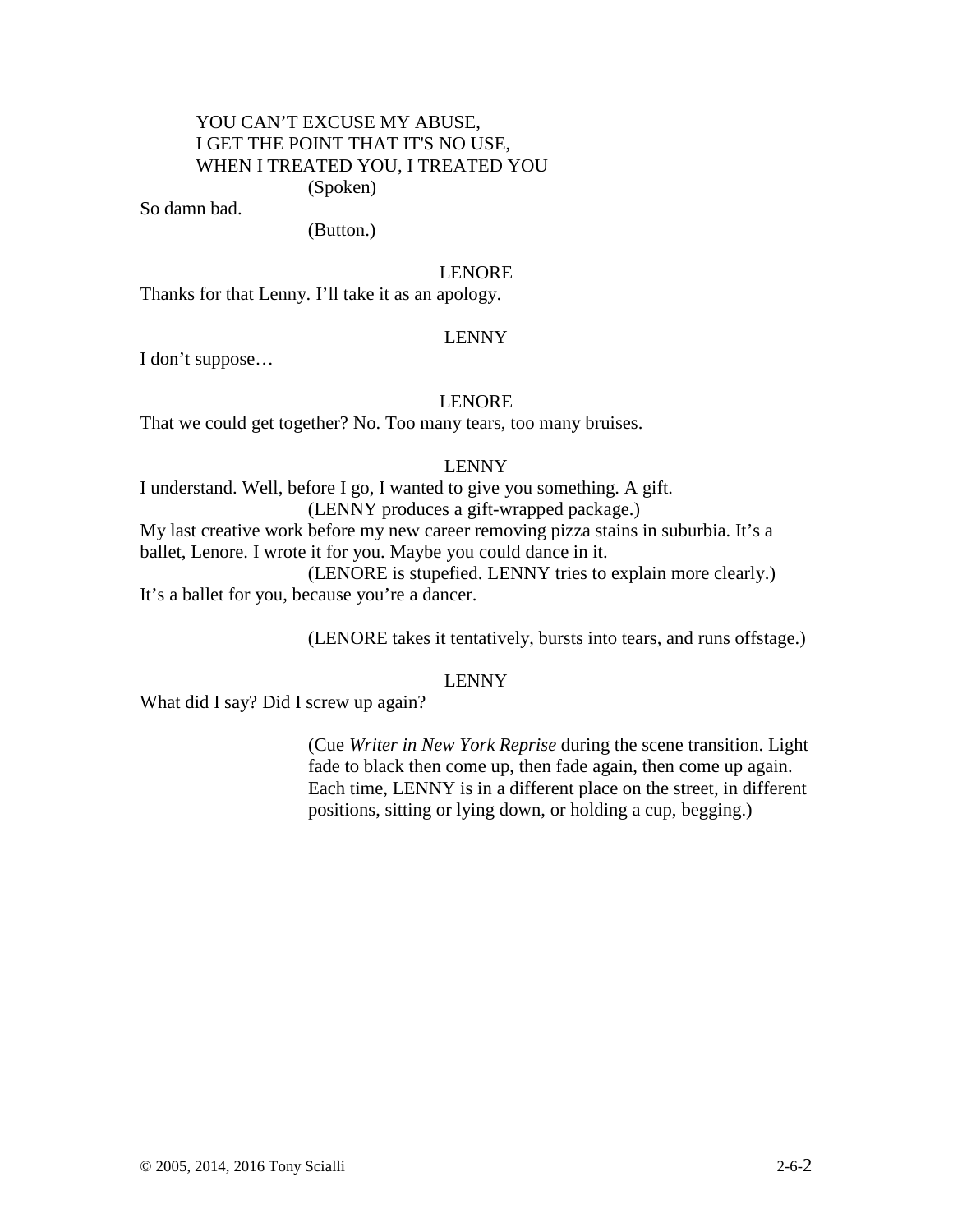Scene 7

(The same street, morning some days later. Lights come up on STREET PEOPLE in various poses.)

## STREET PEOPLE

NEW YORK, NEW YORK, CENTER OF CULTURE, CENTER OF ART. NEW YORK, NEW YORK, WHERE YOU MUST GO TO GET A GOOD START. WHERE YOU WILL BE A HIT OR A FLOP, SINK TO THE BOTTOM OR RISE TO THE TOP.

NEW YORK, NEW YORK, WHERE THERE IS DRAMA, WHERE THERE IS SONG, NEW YORK, NEW YORK, IF YOU'RE AN ARTIST, WHERE YOU BELONG. WHERE YOU WILL BE A HIT OR A FLOP, RISE TO THE BOTTOM OR SINK TO THE TOP.

> (LENNY enters, with an old blanket around him. HE has been living on the street.)

I AM A VAGRANT IN NEW YORK, BECAUSE I HAVEN'T GOT A JOB, BECAUSE I HAVEN'T GOT A PURPOSE, BECAUSE I AM A MISÉRABLE.

I WROTE MY DRAMA WITH CONCEIT, OF AWESOME STAGECRAFT I'M NO KING, I WROTE SOME MUSIC THAT WENT NOWHERE, MINE ARE THE SONGS YOU'LL NEVER SING.

#### LENNY and CHORUS

AH, AH, AH, AH, AH, SONGS YOU'LL NEVER SING

> (While STREET PEOPLE dance, LENORE enters, sees LENNY, and stops. She approaches him and extends a hand, as if to comfort him. The next bit is a knock-off of the duet near the end of *Fidelio*.)

## LENNY

## LEONORE!

#### LENORE

#### FLORESTAN!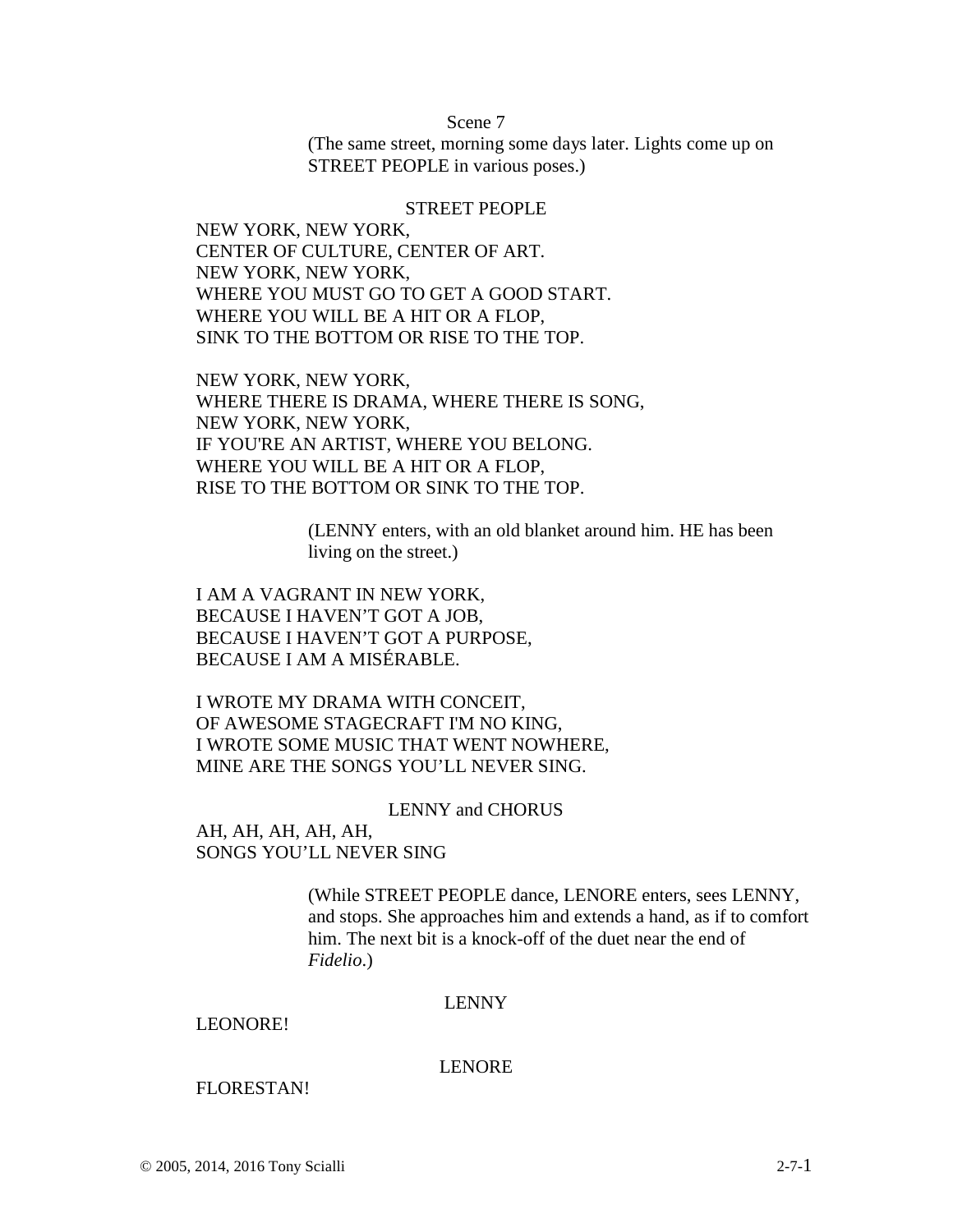# LENNY

# O LEONORE!

# LENORE

# FLORESTAN!

(cue *It's Enough Reprise.*)

# LENNY

(THEY speaks over the intro. There is continuous music to the end of the show with all dialog over bridges between the reprises,)

You came back!

# LENORE

I came back.

# LENNY

Can you still love me?

# LENORE

I'm not sure. You called me a nobody. You treated me poorly. But, you wrote a ballet for me. A good start. Maybe I'll let you try to win me back. And Lenny, I have some exciting news.

# LENNY

Yes?

# LENORE

I used your ballet for an audition, choreographed it myself. They loved it! I got the job,

# LENNY

# (He is genuinely happy for her.)

That's wonderful!

# LENORE

Wait, there's more. The producer thought the music was very inventive. He wants to meet you to talk about you getting involved in the production.

# LENNY

Me? I can't believe it.

(He clicks his heels together three times.)

It's like magic.

(GENEVIEVE enters.)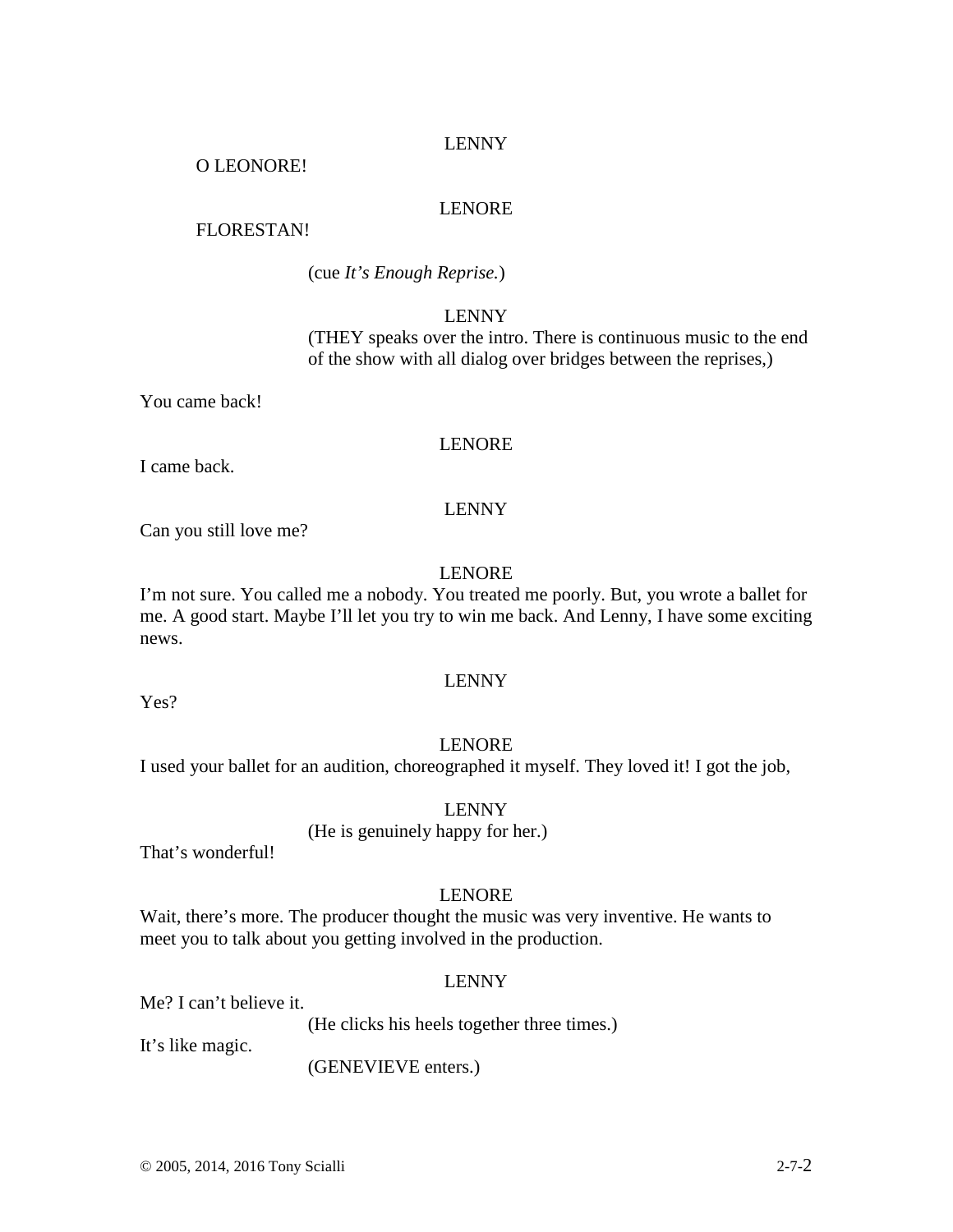# GENEVIEVE

You called, master?

# LENNY

Lenore said she might give me another chance.

# LENORE

I'm not real sure, but maybe Lenny can be a real person.

# GENEVIEVE

Sure, give it a try. Remember, when you're with him, you're with me, too.

# LENNY

Well, that's kind of creepy. She's supposed to be with me to be with the woman in me?

# LENORE

Be grateful I can appreciate the woman in you.

# LENNY

Uh, okay.

(HE sings to LENORE.) IT'S ENOUGH TO BE WITH YOU, EVEN THOUGH I'M HARDLY A STAR, BUT IF YOU'LL HAVE ME I'LL COME WITH YOU, AND I'LL MAKE MY NAME WHERE YOU ARE.

IT'S ENOUGH TO STAY AT HOME THOUGH THE LIGHTS ON THE MARQUEE ARE FLASHING, IF YOU STAY AT HOME WITH SOMEONE WHO, WHO CAN MAKE YOUR SIMPLE LIFE SMASHING.

IT'S ENOUGH THAT YOU'LL TRY ME, IT'S ENOUGH TO KNOW THAT YOU'LL STICK AROUND WITH A GUY WHO TREATED YOU SO BADLY AND RAN YOUR LOVE AGROUND.

LENNY and LENORE IT'S ENOUGH TO STAY AT HOME, THOUGH THE LIGHTS ON THE MARQUEE ARE FLASHING, IF YOU STAY HOME WITH SOMEBODY WHO CAN MAKE YOUR SIMPLE LIFE LESS BORING.

# LENNY

WHEN I WAS A JERK YOU SAW IN ME A DIAMOND IN THE ROUGH, I'M SO GRATEFUL NOW THAT YOU'RE STILL HERE,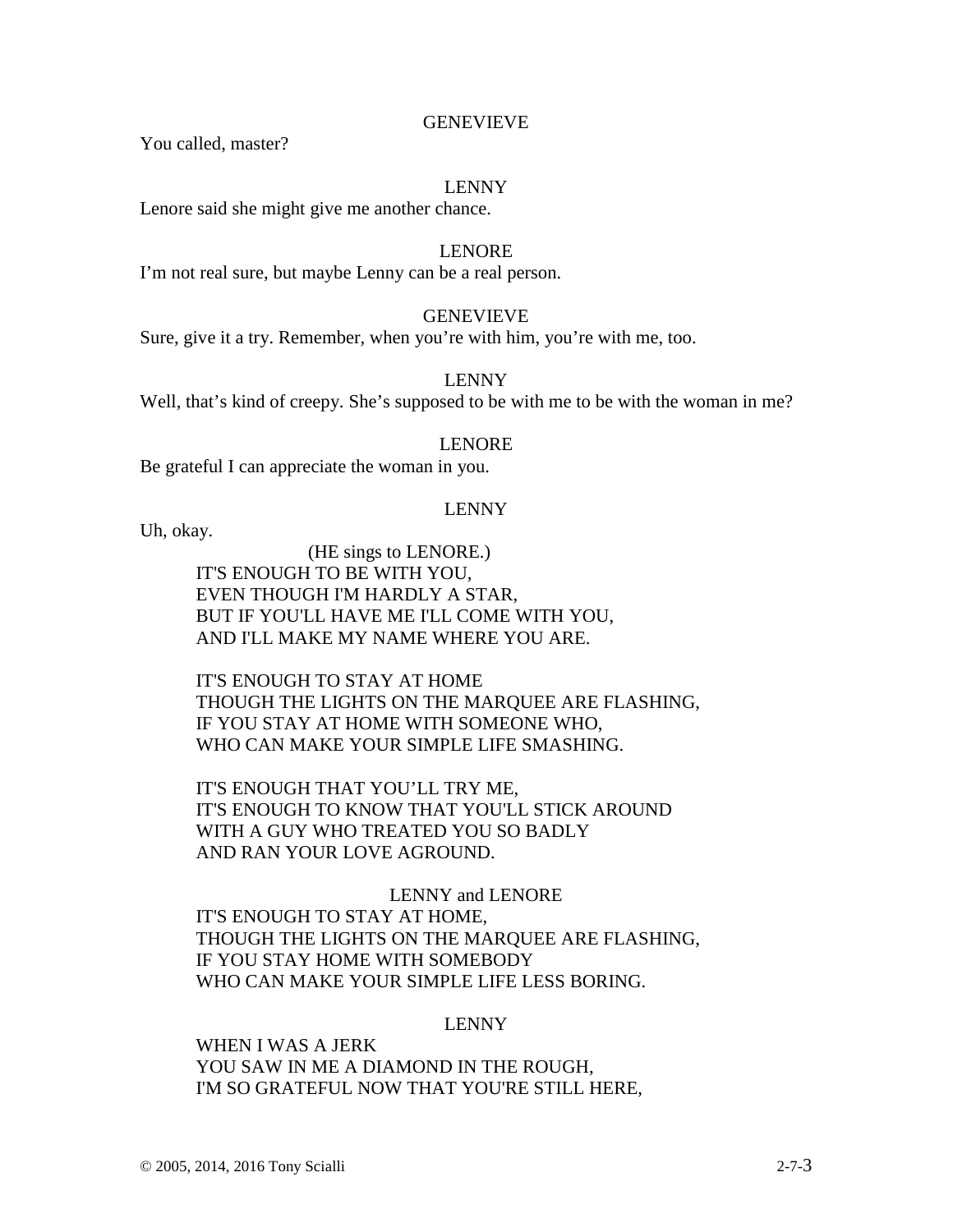# FOR ME YOU ARE ENOUGH.

## LENORE

WHEN YOU WERE A NASTY JERK I SAW IN YOU A SELF-INDULGENT PUTZ, YOU SHOULD BE GRATEFUL NOW THAT I HUNG AROUND, I'D JUST ABOUT HAD ENOUGH.

LENNY and LENORE ENOUGH, ENOUGH, ENOUGH, ENOUGH. ENOUGH, ENOUGH.

#### LENNY

IT'S ENOUGH TO SAY I'M SORRY FOR NOT LETTING YOU IN MY LIFE. WHEN YOU TRIED, YOU TRIED TO GIVE ME CARE AND LOVING, AND IN RETURN YOU WERE STIFLED, STIFLED.

LENNY AND LENORE IT'S ENOUGH TO STAY AT HOME, THOUGH THE LIGHTS ON THE MARQUEE ARE FLASHING, IF YOU STAY HOME WITH SOMEBODY WHO CAN MAKE YOUR SIMPLE LIFE, MAKE YOUR LIFE A LIFE.

#### LENORE

YOU WERE A JERK, A MAJOR JERK, SUCH A NASTY LITTLE JERK, YOU WEREN'T PLEASANT TO BE AROUND. BUT I LOVED YOU, I LOVED YOU, THOUGH I MUST HAVE BEEN A MORON, I WAS DUMB ENOUGH.

# LENNY WHEN I WAS A JERK YOU SAW IN ME A DIAMOND IN THE ROUGH, I'M SO GRATEFUL NOW THAT YOU'RE STILL HERE, FOR ME YOU ARE ENOUGH.

#### LENORE

YOU WERE A JERK, A MAJOR JERK, SUCH A NASTY LITTLE JERK, YOU WEREN'T PLEASANT TO BE AROUND. BUT I LOVED YOU, I LOVED YOU, THOUGH I MUST HAVE BEEN A MORON, I WAS DUMB ENOUGH.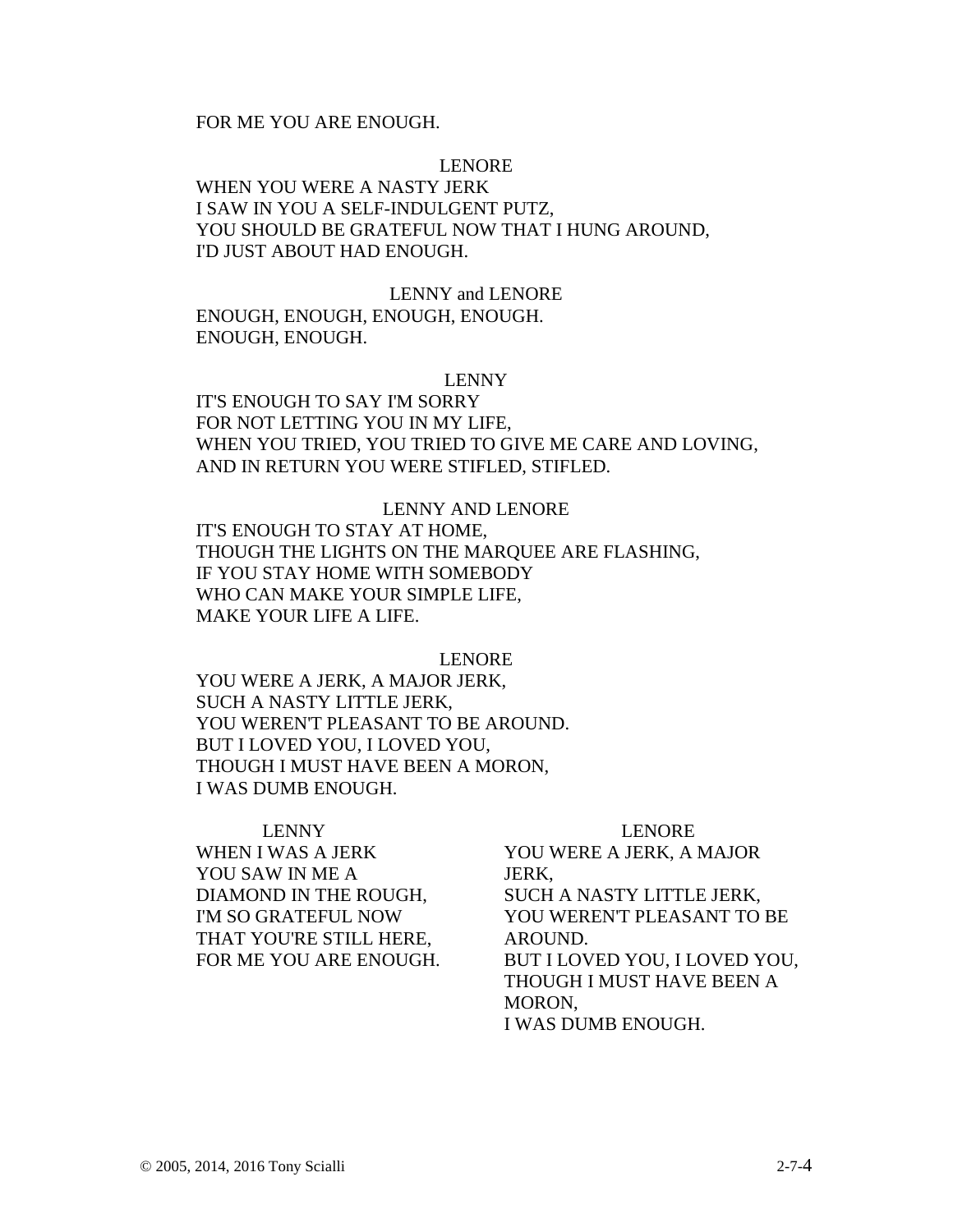# LENNY and LENORE ENOUGH, ENOUGH, ENOUGH, ENOUGH. ENOUGH, ENOUGH.

# IT'S ENOUGH FOR ME,

# LENNY LENORE

TO FIND LOVE ON THIS CRAZY PLANET, AND WITH YOU BESIDE ME

 YOU BESIDE ME LOVE WILL BE ENOUGH. LOVE WILL BE ENOUGH

FOR US,

THIS PLANET

(THEY embrace tentatively. The COMPANY enters. Cue *Love* 

*Song Reprise*)

# COMPANY MEMBER

(HE/SHE speaks over the intro; this bit is from the *Fantasticks.*) They've come back. It's a miracle. Let's take down the wall.

BOSS

No. Leave the wall. Remember—you must always leave the wall.

# LENNY

Uh, Boss. Wrong show. Say, can I have my job back? I've given up writing.

# LENORE

No, Lenny. You haven't given up writing. You can write and romance me at the same time.

# LENNY

I can?

# LENORE

You can.

# LENNY

(HE speaks hopefully to the BOSS.)

And I can be a waiter, too?

# BOSS

If this were a decent show with a sweet, happy ending, I'd say yes and we'd fall into each other's arms sobbing. But, no. You're still fired.

# COMPANY.

© 2005, 2014, 2016 Tony Scialli 2-7-5